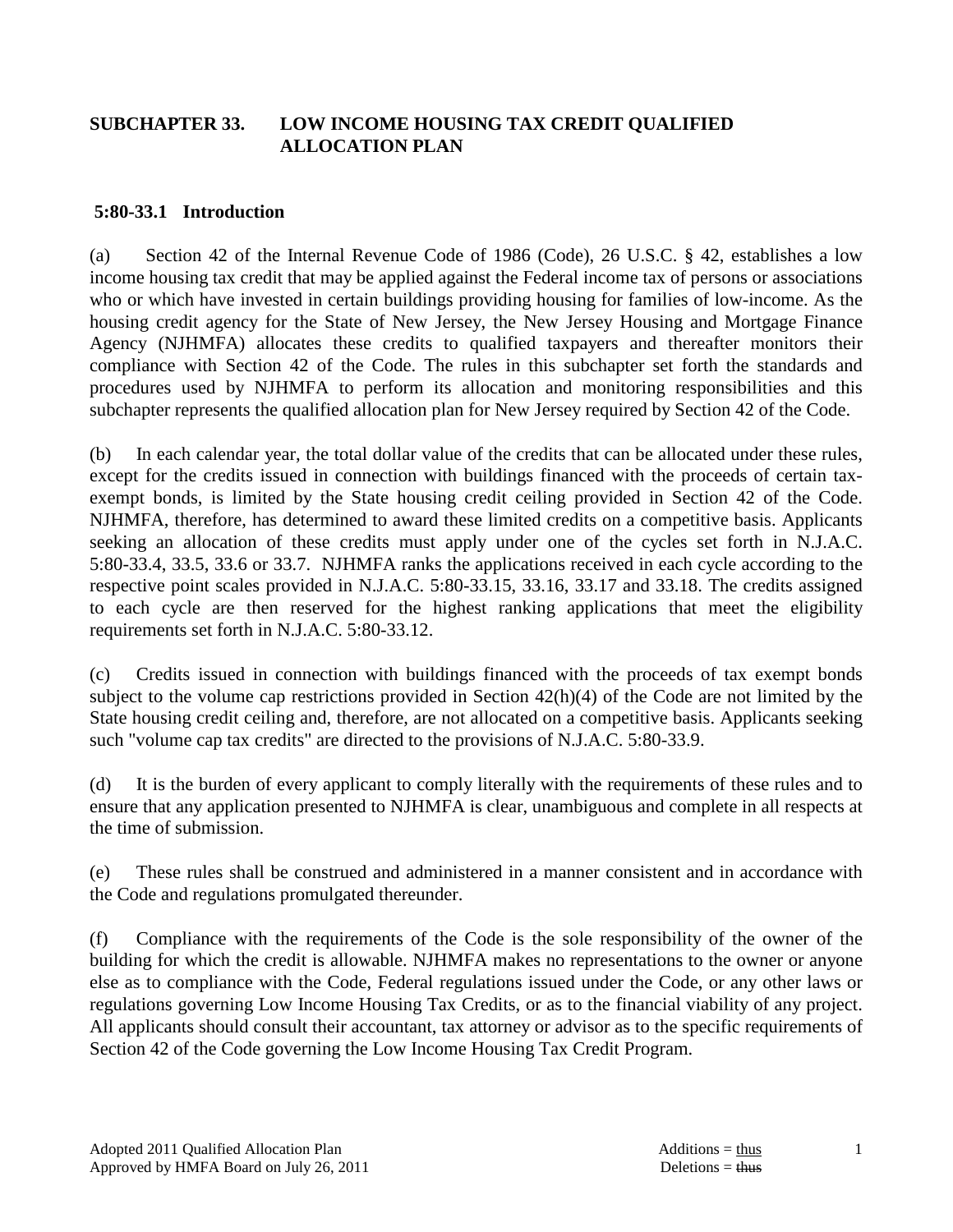(g) These rules have been promulgated in a manner consistent with the smart growth initiatives required under Executive Order No. 4 (2002).

### **5:80-33.2 Definitions**

The following words and terms, as used in this subchapter, shall have the following meanings, unless the context clearly indicates otherwise.

"At risk of losing its affordability controls" means a project with a deed restriction that expires within five years that is "likely" to convert to market rate (as supported by the market analysis at N.J.A.C. 5:80-33.12(c)1ii), project based assistance that expires within five years, a project that may be condemned or a project that is subject to foreclosure, unless NJHMFA determines such acquisition is part of an arrangement a purpose of which is to terminate such affordability controls. For multi-phase projects, forestalling of a foreclosure by funding of the initial phase shall not preclude latter phases of the same project from qualifying for the set-asides at N.J.A.C. 5:80-33.4(a)1, 33.5(a)1 and 33.7(a)2, provided the latter phases satisfy the remaining elements of the definition of "preservation project" below.

"At risk of losing its level of affordability" means that operating expenses or capital repair needs are so high that without an award of tax credits, only very high rent increases will keep the project in an acceptable condition and financially feasible. If the current owner or a related party of the current owner shall retain an ownership interest in the project post-rehabilitation, the owner must demonstrate it did not materially contribute to the decline of the property that created the high operating expenses or capital repair needs.

"Brownfield site" means, pursuant to the Brownfield and Contaminated Site Remediation Act, N.J.S.A. 58:10B-1 et seq., "any former or current commercial or industrial site that is currently vacant or underutilized and on which there has been, or there is suspected to have been, a discharge of a contaminant." For the purposes of this subchapter, the proposed redevelopment for the site under consideration may also have an approved New Jersey Department of Environmental Protection Remedial Action Work Plan.

"Code" means the Internal Revenue Code, 26 U.S.C. §§ 1 et seq.

"Common area" means, for purposes of the point category at N.J.A.C. 5:80-33.15(a) 13ii, the area in a sub/individually-metered project where electric usage is not paid for by a tenant or the area in a mastermetered project where utility usage cannot be attributed to individual dwelling units, whether bedrooms, apartments, townhomes, or condominiums.

"Community service facility" means, as established at Section  $42(d)(4)(C)(iii)$  of the Code, "any facility designed to serve primarily individuals whose income is 60 percent or less of area median income within the meaning of 26 U.S.C.  $\S$  42(g)(1)(B)." For example, a community room, clubhouse or recreation center may be a community service facility. Lobbies and laundry facilities are not within the scope of this definition.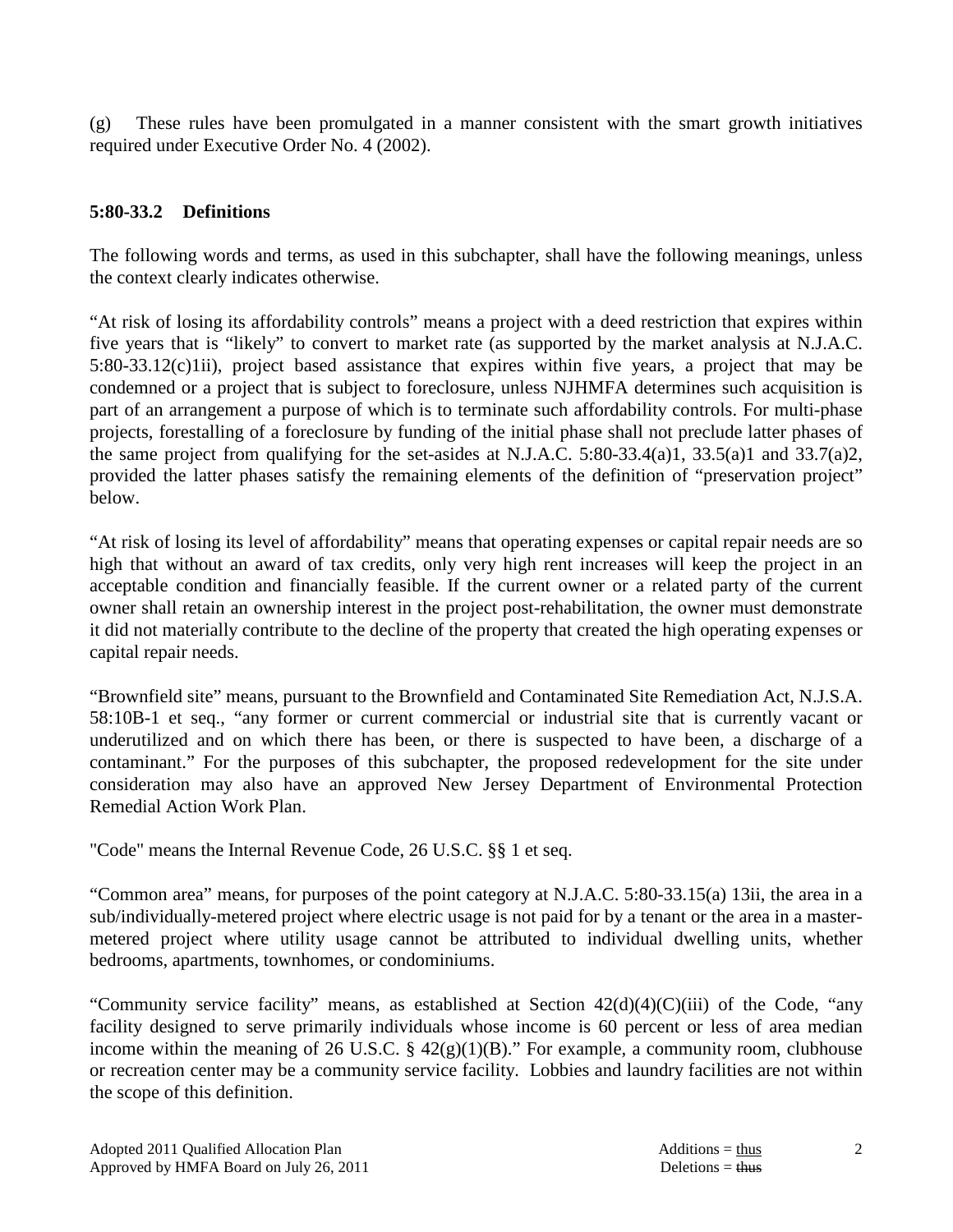"Complete application" means an application submitted to NJHMFA, including the application fee, completed application forms and certifications, and all eligibility requirements.

 "Core operating expenses" means expenses for administration, salaries, maintenance and repairs, maintenance contracts and insurance.

"Density bonus subsidy" means an economic benefit for low- and moderate-income housing resulting from a zoning change that increases permitted density. Determination of whether a project is the recipient of a density bonus subsidy shall be made by the municipality or, in the case of a court-ordered project, the Superior Court judge or special master with jurisdiction over the suit.

"Developer fee" or "development fee" means the fee that covers the overhead and profit of the developer. Certain fees are subsumed within the developer fee—such as acquisition fees, compensation to the general partner, financial consultants, employees of the developer, construction managers/monitors, clerk of the works and syndicator-required consultants. Professional fees not paid out of the developer fee are the fees for the architect, engineer, lawyer, accountant, surveyor, appraiser, soil investigator, professional planner, historical consultant and environmental consultant. (If there are costs listed under the professional planner, the executed contract shall be submitted. Only those costs determined by NJHMFA to be for planning purposes shall be shown as a separate line item.) All other consultant and professional fees shall be included in the developer fee and are not allowed to be shown as separate line items on the tax credit application; otherwise, those fees shown separately will be added to the developer fee line item.

The developer fee contained in the application shall be the maximum fee (dollar amount) recognized by NJHMFA at the time of cost certification so long as the project scope remains the same. NJHMFA may recalculate the fee at the time of cost certification using the developer fee percentage in the project's application, possibly resulting in a higher or lower dollar amount, if NJHMFA determines that there are significant increases or decreases in the project scope (substantial new additions to or deletions in the number of units, amenities, etc.).

Any fee paid to the developer in excess of the developer fee, such as an acquisition fee, incentive developer fee, or other pseudonym, shall be treated as a funding source and may not be recognized as a use of funds.

To the extent there is a reasonable expectation of repayment (as evidenced by available cash flow and/or confirmation by the applicant's syndicator/investor or tax attorney), the amount of developer fee allowed is limited to 15 percent of total development cost excluding land, working capital, marketing expenses, escrows, operating deficit reserves, step-in-the-shoes costs and costs associated with syndication. However, a developer fee of up to 20 percent (of total development cost excluding land, working capital, marketing expenses, escrows, operating deficit reserves, step-in-the-shoes costs and costs associated with syndication) is allowed for the following types of housing:

- i. Scattered site single-family detached or duplex housing;
- ii. Projects of 25 units or less; or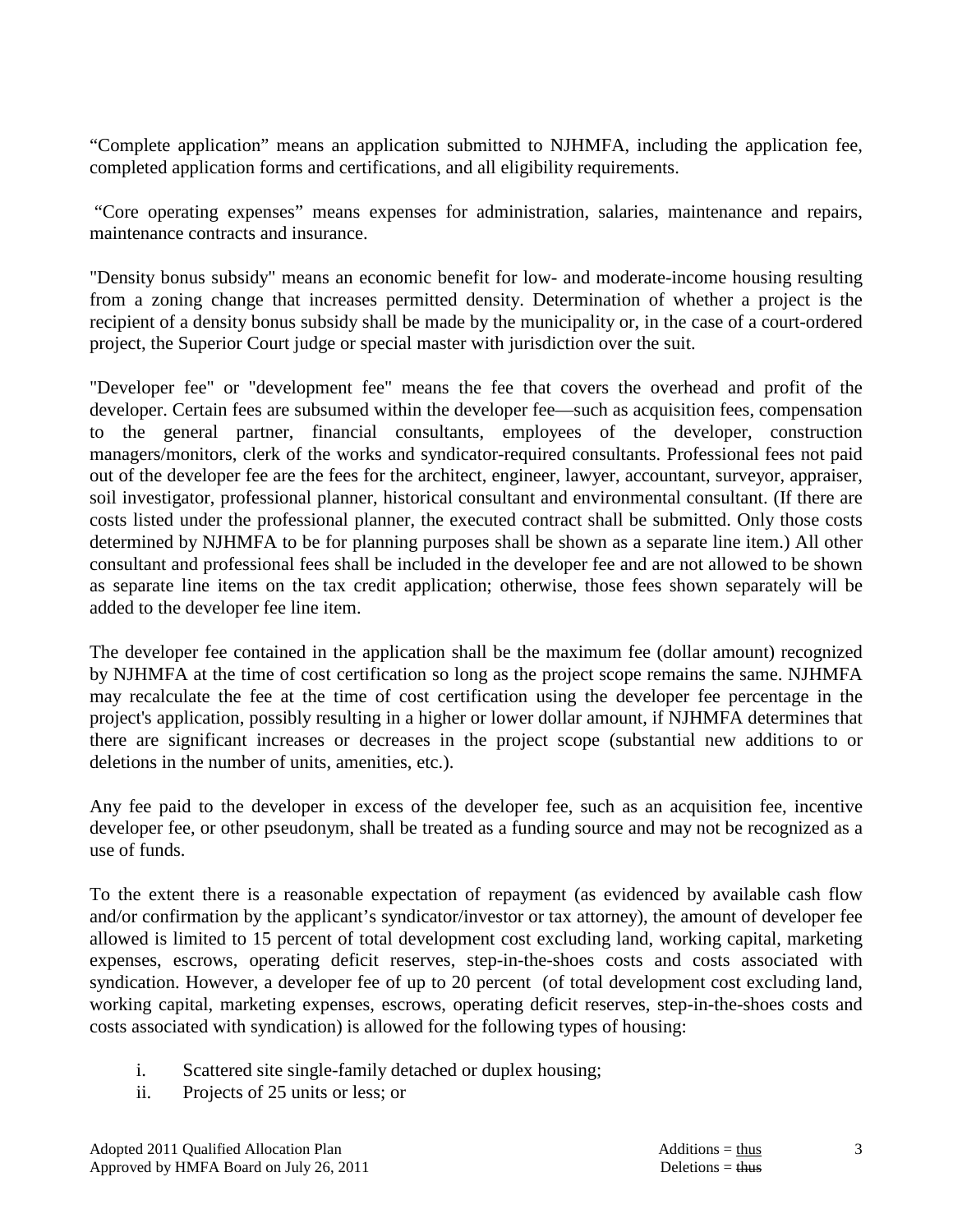iii. Housing for Supportive Housing populations.

The non-deferred portion of the developer fee shall not exceed eight percent (13 percent for the three types of housing referenced at i, ii and iii above) of total development cost excluding land, working capital, marketing expenses, escrows, operating deficit reserves, step-in-the-shoes costs and costs associated with syndication.

The cost of acquiring a building shall not be allowed in the calculation of the developer fee if the acquisition is between related parties.

"Eligible basis limits" are limitations on total eligible basis (except for projects in the Supportive Housing Cycle or those projects that receive credits from volume cap). A project whose total eligible basis exceeds its applicable eligible basis limit may participate in the tax credit program; however, the maximum amount of credits allowed to the project will be limited to the amount of the eligible basis limit applicable to the project. The eligible basis limit is not a per se limit on eligible basis as defined in the Code but is a mechanism that facilitates NJHMFA's exercise of its authority to limit tax credits to what is necessary to finance projects. See Code Section 42(m). For all projects receiving credits from the State housing credit ceiling, NJHMFA shall also limit the eligible basis used for calculating the tax credit in the following manner:

 1. A maximum of three percent per annum construction loan interest on unamortized, soft financing shall be recognized in eligible basis; and

 2. Duplicative professional costs shall not be recognized in eligible basis. For example, for HOPE VI/Replacement Housing projects in which both the public housing authority and the developer retain their own construction managers, architects, engineers, etc., only the fees for services retained by the developer shall be recognized in eligible basis.

"Equity range" means the range of tax credit pricing that NJHMFA shall utilize in its needs analysis. The equity range is listed in the application and may change as market conditions dictate.

"Frail elderly" means a person at least 62 years of age who requires assistance in performing at least two activities of daily living or instrumental activities of daily living (that is, eating, dressing, grooming and household management activities). Only projects which qualify as "housing for older persons" under the Fair Housing Act may reserve units for rental exclusively to the frail elderly.

"Historic building(s)" means any building or buildings that meet one or more of the following criteria:

 1. Building(s) listed on the New Jersey or National Register of Historic Places either individually or as a contributing building to a historic district;

 2. Building(s) that have been issued a Determination of Eligibility by the Keeper of the National Register of Historic Places;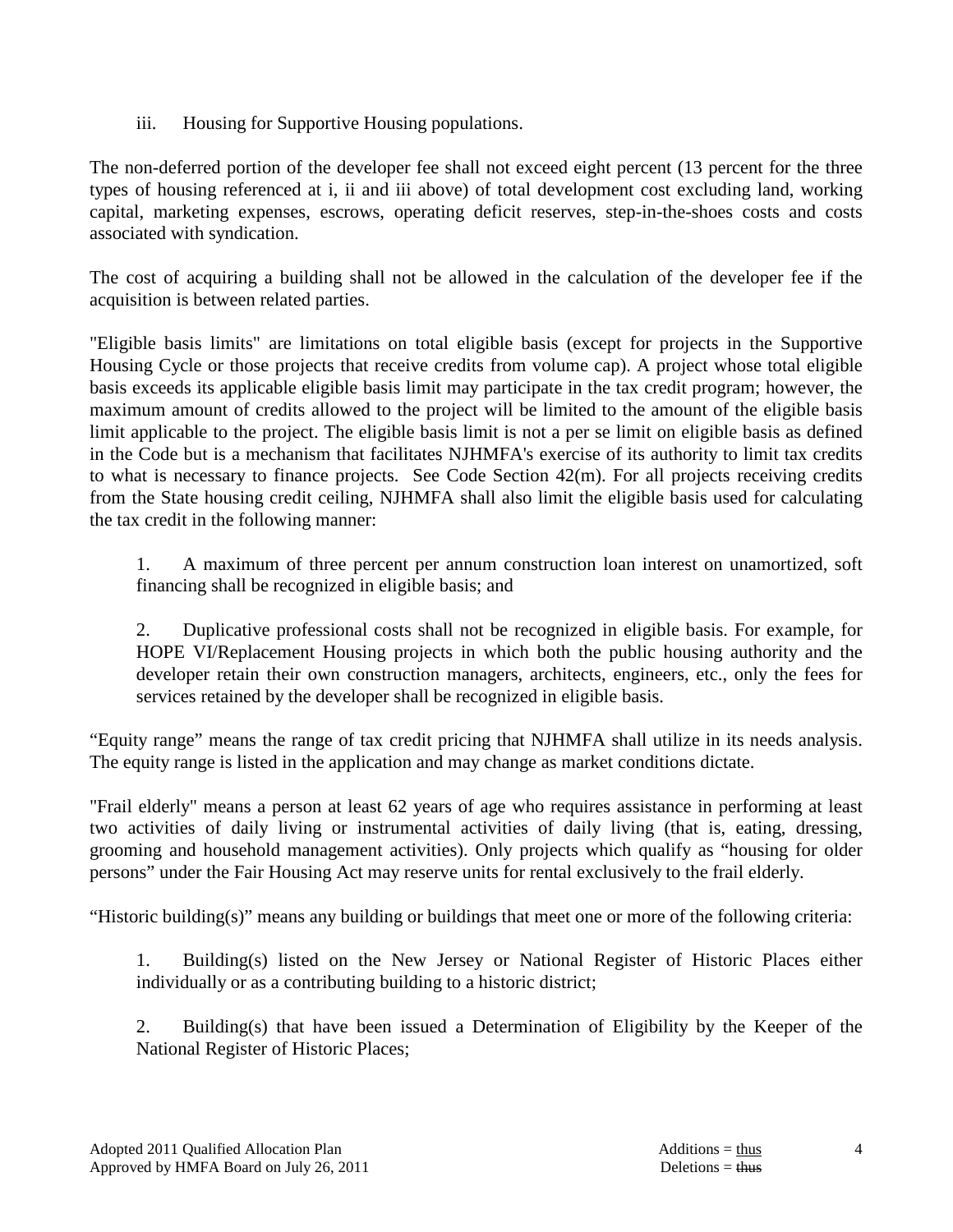3. Building(s) identified as a contributing building to Local Historic Districts which have been certified by the Keeper of the National Register as substantially meeting the National Register Criteria; or

 4. Building(s) with a State Historic Preservation Officer Opinion or Certification that the property is eligible to be listed on the National Register of Historic Places either individually or as a contributing building to a historic district.

"HUD" means the United States Department of Housing and Urban Development.

"Individuals and families who are homeless" means any individual or family who does not have stable housing. Individuals coming out of a State psychiatric hospital, a transitional living program, half-way house, jail or correctional facility, with no place to live upon release may be considered homeless.

"Individuals in treatment for substance abuse" means any individual who is a client of programs funded and/or licensed by the New Jersey Department of Human Services, Division of Addiction Services.

"Individuals with physical or developmental disabilities" means any individual with a severe, chronic disability that is attributable to a mental or physical impairment or combination of mental or physical impairments, is manifested before the person attains 22 years of age, and is likely to continue indefinitely. The disability results in substantial functional limitations in three or more of the following areas of major life activity: self-care, receptive and expressive languages, learning, mobility, self-direction, capacity for independent living, and economic sufficiency, and reflects the person's need for a combination and sequence of special, interdisciplinary, or generic care, treatment or other services that are of lifelong or extended duration and are individually planned and coordinated.

"Individuals with mental illness" means any individual with a mental illness as that term is defined at N.J.S.A. 30:4-27.2, incorporated herein by reference, as amended and supplemented, and/or any individual with a mental illness eligible for housing or services funded by the Division of Mental Health Services in the New Jersey Department of Human Services.

"Individuals with special needs" means:

- i. Individuals with mental illness;
- ii. Individuals with physical or developmental disabilities;
- iii. Victims of domestic violence;
- iv. Ex-offenders and youth offenders;
- v. Youth aging out of foster care;
- vi. Runaway and homeless youth;
- vii. Individuals and families who are homeless;
- viii. Disabled and homeless veterans;
- ix. Individuals with AIDS/HIV;
- x. Individuals in treatment for substance abuse; and
- xi. Individuals in other emerging special needs groups identified by State agencies.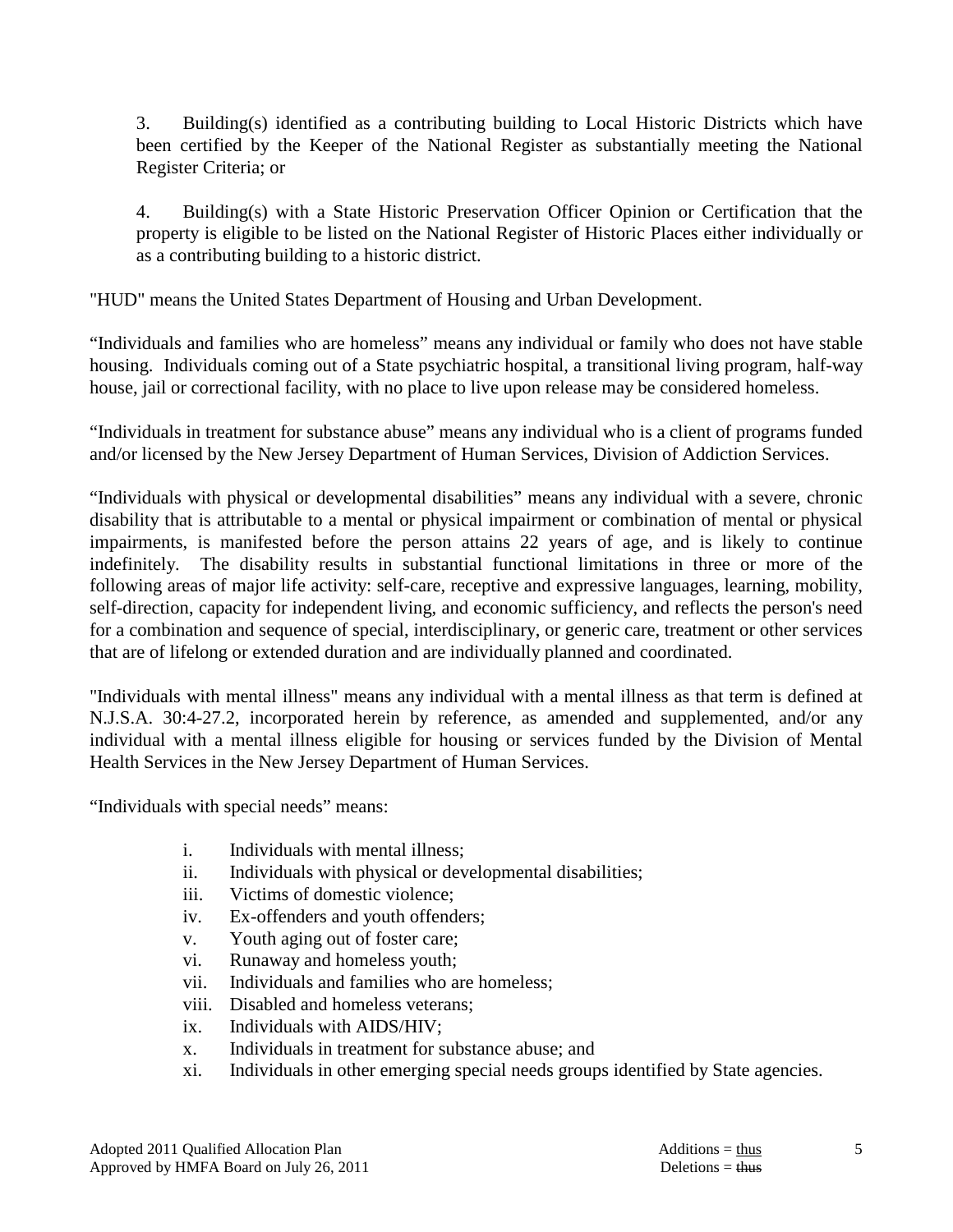"Large family unit" means a unit within a non-age-restricted project with three or more bedrooms. For every three bedrooms, there must be at least 1.5 bathrooms. A three-bedroom unit must measure no less than 950 square feet. A four-bedroom unit should measure no less than 1,150 square feet. (Excluded from the calculation are common halls, stairways, unfinished basements and attics, garages, balconies and porches.) Developments must be structured in conjunction with realistic market demands (that is, if a developer's market analysis does not show a need or demand for all three-bedroom units, the developer should not be developing all three-bedroom units).

"LIHTC project" means a project participating in NJHMFA's Low Income Housing Tax Credit Program.

"Low-density" means a building having one to four residential floors or stories.

"Minimum rehab project" means any project undertaking only a minimum amount of rehabilitation. Minimum rehab is defined as construction cost totaling less than \$25,000 per unit. Minimum rehab projects are eligible to apply only in the Supportive Housing Cycle and Final Cycle. In the Final Cycle, unless it is a preservation project, a minimum rehab project shall be funded only if there are no other projects left to fund. NJHMFA shall utilize an amount not less than 33.33 percent of developer fee based on building acquisition costs as a funding source in its evaluation required under 26 U.S.C. §  $42(m)(2)$ .

"Preservation project" means an existing housing project that is at least 50 percent occupied and is at risk of losing its affordability controls or at risk of losing its level of affordability. In order to qualify for the preservation set-aside, the proposal must be for the rehabilitation of 100 percent of the affordable units and no demolition of the existing building is permitted. The application shall include the following:

 1. Documentation that the property is at risk of losing its affordability controls or level of affordability;

 2. An agreement precluding the involuntary displacement of any existing resident (other than for good cause) and, in the case of scattered site projects, a copy of the relocation plan for overincome residents;

3. Documentation of how rents will remain at or near existing levels;

 4. Utilization of an applicable fraction based on an analysis of both the income levels of existing residents and the market analysis required under N.J.A.C. 5:80-33.12(c)1ii;

 5. A capital needs assessment certified by the project architect which illustrates that the proposed rehabilitation meets identified critical repair items and 12-month physical needs; and

 6. Letters from tax attorney and investor identifying all project funding sources that are considered Federal subsidies (if any).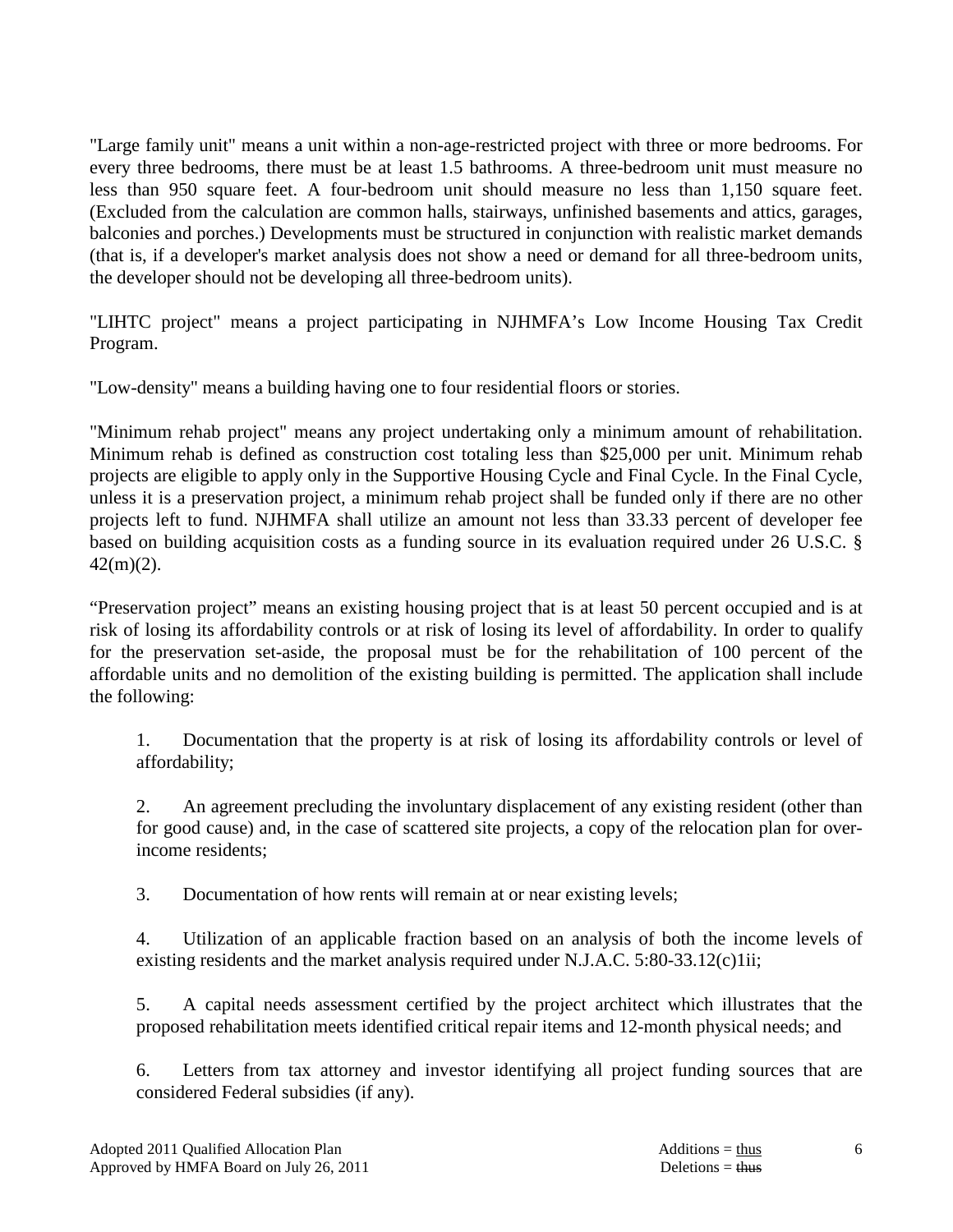"Qualified Census Tract," as defined in Section  $42(d)(5)(C)$  of the Code, means a census tract designated by the Secretary of HUD in which 50 percent or more of households have an income less than 60 percent of the area median gross income or in which there exists a poverty rate of 25 percent or greater.

"Qualified nonprofit organization" means, pursuant to Section 42(h)(5)(B) of the Code, an entity that owns an interest in the project (directly or through a partnership) and materially participates (within the meaning of Section 469(h) of the Code) in the development and operation of the project throughout the compliance period and is not affiliated with or controlled by a for-profit organization.

1. Section 42(h)(5)(C) defines a qualified nonprofit organization as follows:

 "(i) Such organization is described in paragraph (3) or (4) of Section 501(c) and is exempt from tax under Section 501(a);

 (ii) Such organization is determined by the State housing credit agency not to be affiliated with or controlled by a for-profit organization; and

 (iii) 1 of the exempt purposes of such organization includes the fostering of low-income housing."

 2. Section 42(h)(5)(D) describes how certain subsidiaries meet the definition of a qualified nonprofit organization as follows:

 "(i) In general. For purposes of this paragraph, a qualified nonprofit organization shall be treated as satisfying the ownership and material participation test of subparagraph (B) if any qualified corporation in which such organization holds stock satisfies such test.

 (ii) Qualified corporation. For purposes of clause (i), the term 'qualified corporation' means any corporation if 100 percent of the stock of such corporation is held by 1 or more qualified nonprofit organizations at all times during the period such corporation is in existence."

The nonprofit points are available exclusively to Section  $501(c)(3)$  or (4) housing sponsors who comprise at least 50 percent of the general partner interest in the final ownership entity (the limited partnership). Limited liability companies and limited liability partnerships are not eligible for the nonprofit points.

In order to qualify for the nonprofit points, the application shall include:

1. A fully executed Nonprofit Certification;

2. The IRS determination letter granting tax-exempt status under Code section  $501(c)(3)$  or  $501(c)(4);$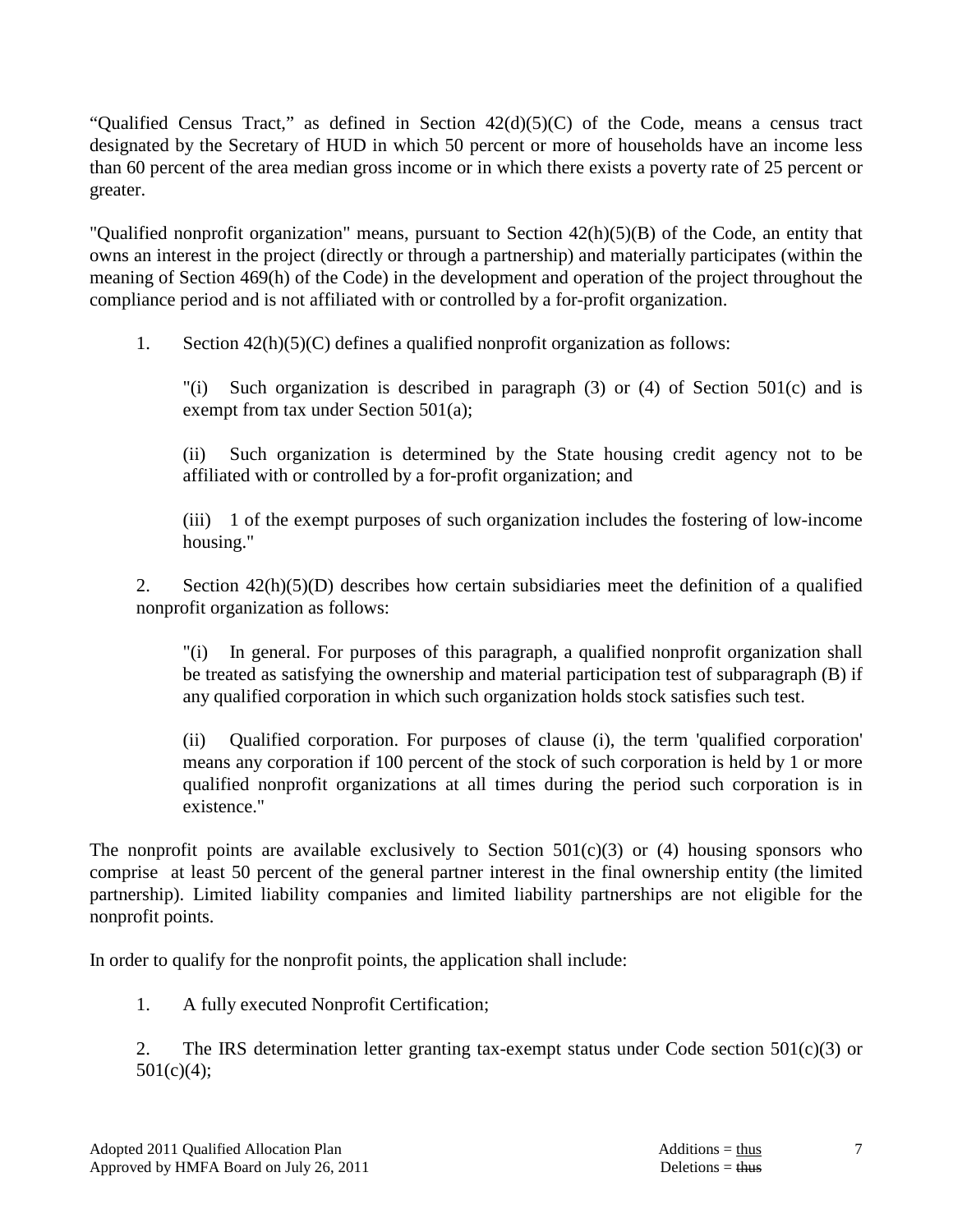3. The by-laws or articles of incorporation of each general partner, which clearly state that one of the exempt purposes of said organization includes the fostering of low-income housing; and

 4. If applicable, the contract establishing a turnkey relationship or joint venture agreement that clearly defines the nonprofit's ownership interest and participation in the development and operation of the project.

At the point the project places in service, the owner shall be required to submit an attorney opinion letter which states that neither the for-profit developer with a financial interest in the project nor any member of the investor limited partner is or has been a member of the qualified nonprofit organization's board of directors.

"Ready to grow area" means an area that has the capacity for growth and has received recognition from the State of this capacity, either through a planning process or through the presence of water supply and wastewater infrastructure to serve the project. A project shall be considered to be in a ready to grow area if it is located within at least one of the areas designated in 1 through 3 below by the tax credit application deadline:

- 1. A smart growth area;
- 2. An area designated as a smart growth area on the Draft Final State Plan Policy Map in a county that has completed the Cross-Acceptance III Process; or
- 3. An area that has the water and wastewater capacity and infrastructure to serve the project and that also has at least one of the features in 3i through iv below:
	- (i) Is an area in need of redevelopment or an area in need of rehabilitation, as those terms are defined at N.J.S.A. 40A:12A-3;
	- (ii) Was a Proposed Center on the 2001 State Plan Policy Map or a previously Designated Center;
	- (iii) Is in a municipality whose master plan has received Plan Endorsement from the State Planning Commission and the project is consistent with the housing element within the endorsed master plan; or
	- (iv) Contains a site with an existing building footprint within which the project will be built.

"Redevelopment project" means a project located within a designated "redevelopment area," as defined at N.J.S.A. 40A:12A-3, an "area in need of rehabilitation," as defined at N.J.S.A. 40A:12A-3 or within the boundary of an approved "neighborhood revitalization plan," as defined at N.J.S.A 52:27D-491. No later than the application deadline, the redevelopment plan must be approved by the municipal governing body or the neighborhood revitalization must be approved by the Commissioner. The project must further the goals and objectives of the approved plan.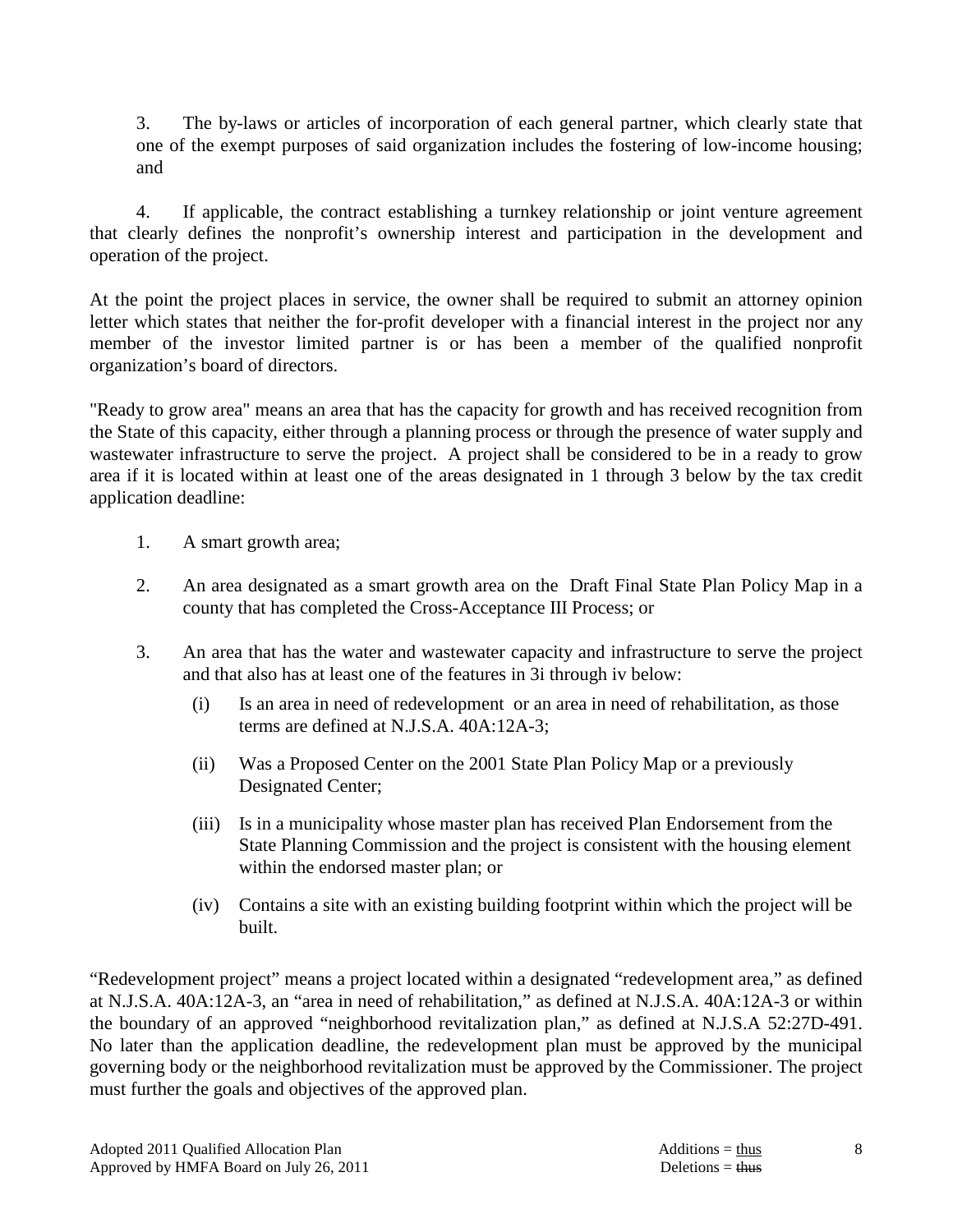"Rehabilitation" or "rehab" means the repair, renovation, alteration or reconstruction of any building or structure.

"Related party" means a relationship between parties when there is a spousal or family relationship, parent-subsidiary relationship or where owners, officers, directors, partners, stockholders, or members of one business entity hold a 10 percent or more interest in the other business entity.

"Retention factor" means an increase to the base of the equity range used to calculate the value of the tax credits. NJHMFA will add a retention factor to non-syndicated tax credit projects, or projects where the general partner (and/or related entity) will retain at least two percent ownership interest. For projects where the general partner's ownership interest is between two and five percent, \$.05 shall be added to the base of the equity range. If the general partner's ownership interest is five to 49 percent, \$0.10 shall be added to base of the equity range. If the general partner's ownership interest is at least 50 percent, \$0.20 shall be added to the base of the equity range.

"Scattered site project" means a project that consists of buildings which are not all proximate to one another, is financed pursuant to a common financing plan and 100 percent of the residential rental units of which are rent-restricted within the meaning of section  $42(g)(2)$  of the Code.

"Senior project" means "housing for older persons" as defined in Section 807(b)(2) of the Fair Housing Act, 42 U.S.C. § 3607, as it may be amended. In order to be eligible for the Senior Cycle, the project must meet one of the three categories of exempt "housing for older persons" as defined by the Fair Housing Act:

 1. At least 80 percent of the occupied units in the building are each occupied by at least one person 55 years or older and the property must be clearly intended for older persons as evidenced by policies and procedures that demonstrate the intent that the property be housing for older persons  $(55+)$ ;

- 2. All the residents are 62 or older; or
- 3. Housing that the Secretary of HUD has designated as housing for older persons.

The familial status provisions of the Fair Housing Act prohibit discrimination against households with children under 18. This protection extends to pregnant women, foster families, legal guardians, and those in the process of obtaining guardianship of or of adopting minor children. The only exception to this prohibition against discrimination based on familial status is for property that qualifies under a Fair Housing Act exemption as "housing for older persons."

Refusing to rent to households with children is allowed under the exemption for housing for older persons as long as the age restrictions are met. Accordingly, in these properties, managers must verify the age of residents. Age verification documentation must be available on site; failure may lead to a loss of the exemption. For questions about whether a property qualifies for the exemption as housing for older persons, a fair housing attorney or other fair housing professional should be consulted.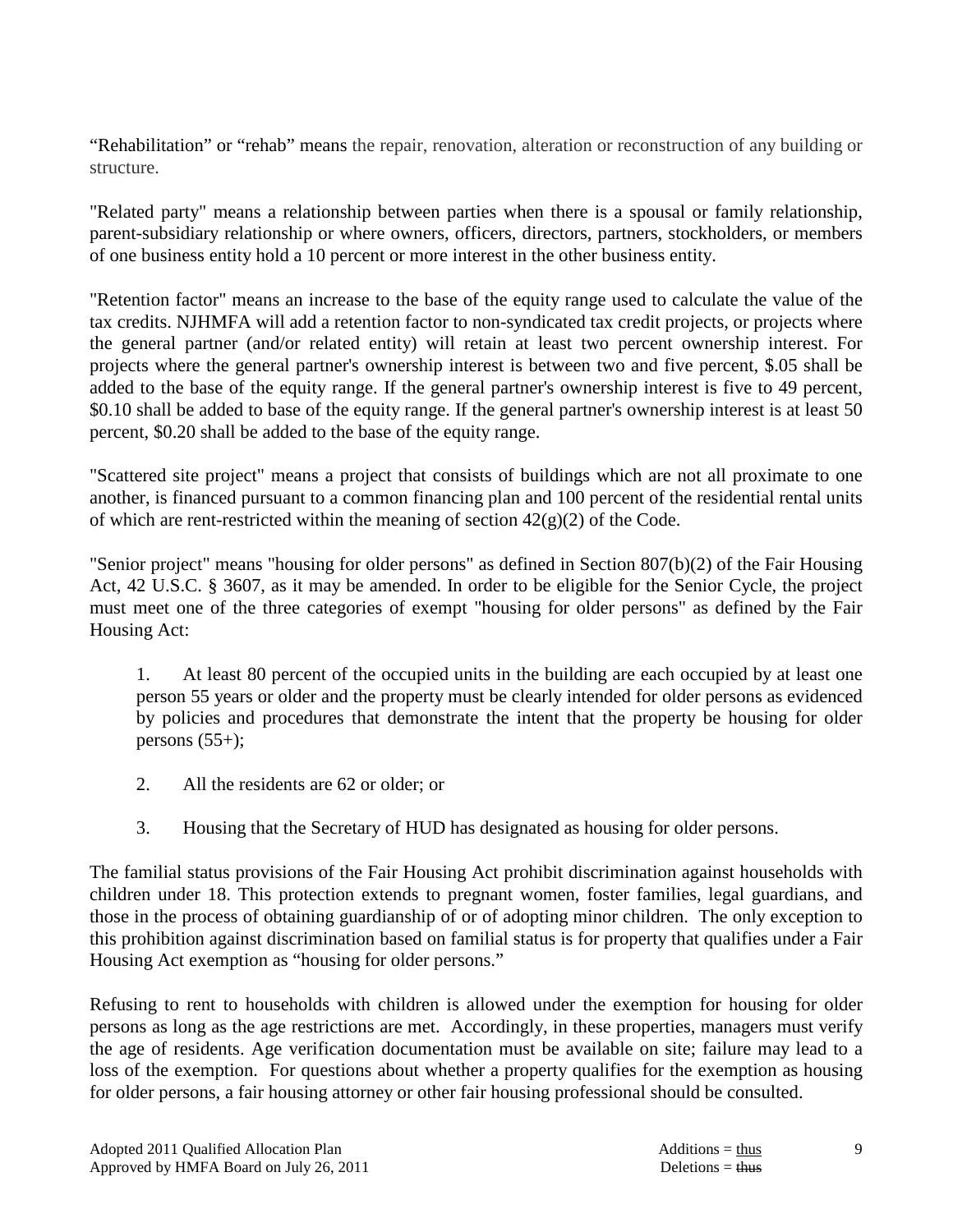"Smart growth areas" means areas that promote growth in compact forms and protect the character of existing stable communities. An area shall be considered to be a smart growth area if it is within Planning Area 1, Planning Area 2 or within a Designated Center on the State Plan Policy Map. Planning Areas are large masses of land that share a common set of conditions, such as population density, infrastructure systems, level of development or natural systems. Centers are compact forms of development that, compared to sprawl development, consume less land, deplete fewer natural resources and are more efficient in the delivery of public services. For more information about the State Development and Redevelopment Plan (State Plan), contact the New Jersey Office for Planning Advocacy. The State Plan is not itself a regulation but a statement of State policy that has been adopted by the State Planning Commission pursuant to a statute to guide State, regional and local agencies in the exercise of their statutory authority.

For more information on whether a project is located within a smart growth area, visit the smart growth locator website at www.njlocator.gov or contact the NJHMFA Director of Policy and Planning at (609) 278-7400.

"Social service coordinator" means a person who is responsible for linking the residents of a tax credit property to appropriate supportive services. The major functions of the social service coordinator include, but are not limited to:

 1. Providing case management services to the residents and/or providing linkages to community resources by providing a signed agreement between the parties;

 2. Providing information and referrals to residents on programs and resources on local, State and Federal levels;

 3. Interviewing and screening residents for eligibility for programs and entitlements and assisting with application procedures;

 4. Assessing the needs of residents, including physical, mental, social and financial needs, and developing a plan for service delivery;

5. Monitoring and evaluating service delivery, and reassessing as necessary;

6. Establishing links with agencies and service providers;

7. Serving as residents' advocate/liaison; and

 8. Planning and implementing monthly programs and activities to meet the needs of residents, including establishment of social, educational and recreational programs.

"Social services plan" means a description of the scope of social and support services to be provided for supportive housing projects, including a staffing plan and how the services will be delivered and funded. The services must be affordable and appropriate to the target population to the satisfaction of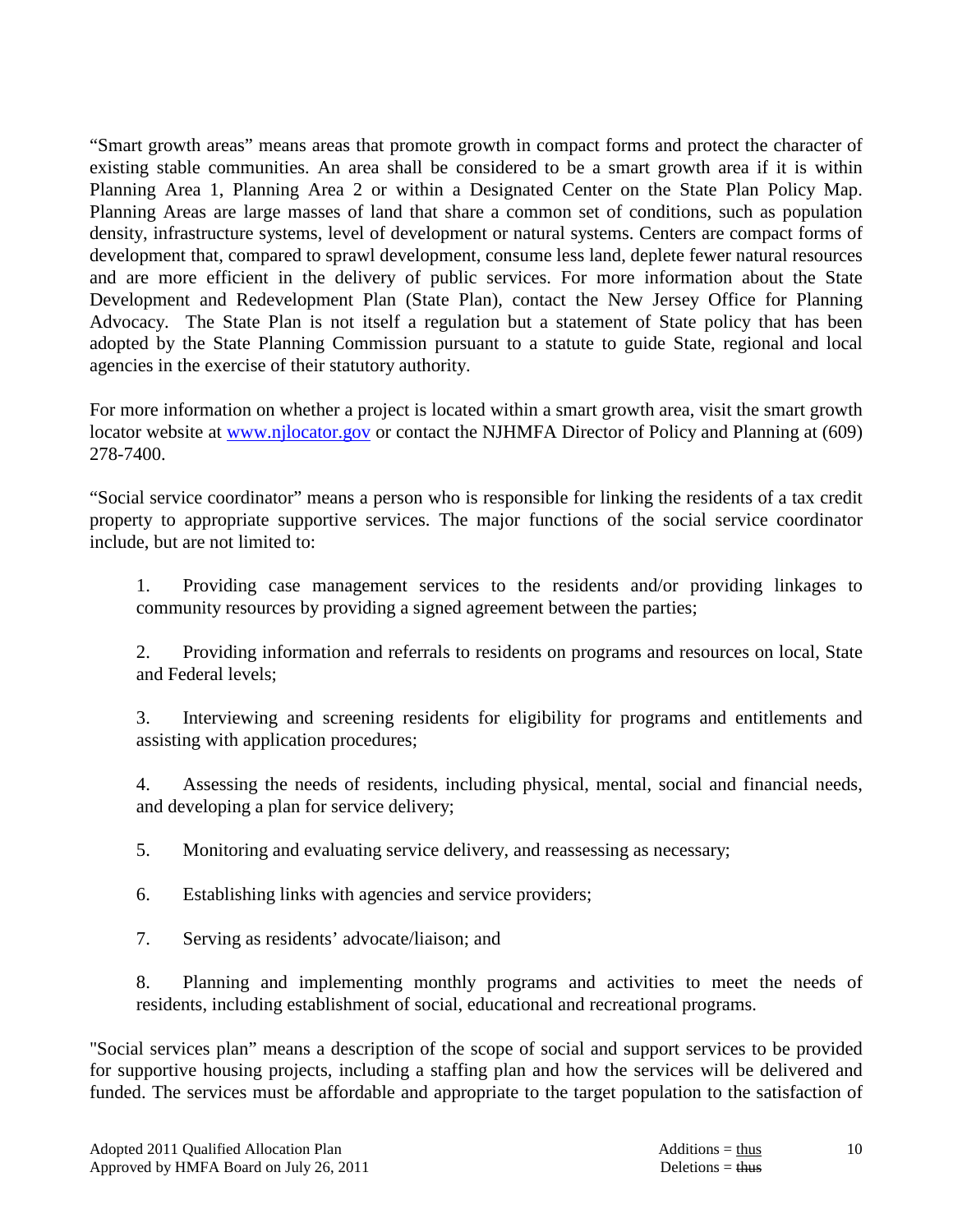NJHMFA, available and accessible to the project's tenants and the social service provider must have the capacity to perform such services. The social services plan must address the target population's(s') support service needs and may include a range of services across a wide continuum of care and intensity appropriate to the target population(s). Appropriate and needed services must be supported by evidence-based practice, research and/or direct practice experience. Each special needs tenant does not have to utilize all of the services provided by the project; however, the services must be available. The social services plan shall address, but is not limited to, the following items:

 1. Hiring a full-time social service coordinator. If a social service coordinator is being provided through a third party, then a signed agreement between the two parties is required, and the coordinator must be dedicated to the tax credit project for at least 20 hours a week;

 2. A description of the targeted population(s), including criteria which will qualify proposed tenants for the supportive housing units and expected support services that are likely to be required;

 3. A description of the proposed services, including how services respond to need areas of tenants, how services will be funded, and service location (on site or in the community);

 4. A description of how services will be coordinated or made available to all special need tenants, including a listing of referral sources; and

 5. A description of tenant/landlord relationships, including roles of the service provider and developer in tenant/landlord relationships; how prospective tenants will be recruited, screened, and selected, and the plan for problem resolution to minimize evictions for supportive housing tenants.

Social service coordinator, case manager and linkages coordinator/provider are not counted as separate and distinct services. NJHMFA shall view these services as all being part of the same service.

"Sponsor certification" means the certification signed by the developer(s), applicant(s) and general partner(s) submitted at application, reapplication, carryover request or IRS Form 8609 request which identifies the anticipated or actual date that the project is placed in service. The certification shall also include a signed breakdown of costs and basis and a statement whereby the owner agrees to abide by the low income housing tax credit requirements of the Code and a statement, under penalty of perjury, that the information contained in the certification is true and complete.

"Substantially incomplete" means an application with a total of three or more defects as described at N.J.A.C. 5:80-33.11(c)1 and 3 or an application with a total of six or more defects as described at N.J.A.C. 5:80-33.11(c)1, 2 and 3. An application deemed to be substantially incomplete is not eligible for the 48-hour period to cure such defects under N.J.A.C. 5:80-33.11(c).

"Supplemental award" means an award of credits from the Reserve in order to fund the final eligible project awarded credits in a cycle if there are insufficient credits in the cycle to provide a full reservation for the project. Applicants do not apply for supplemental awards.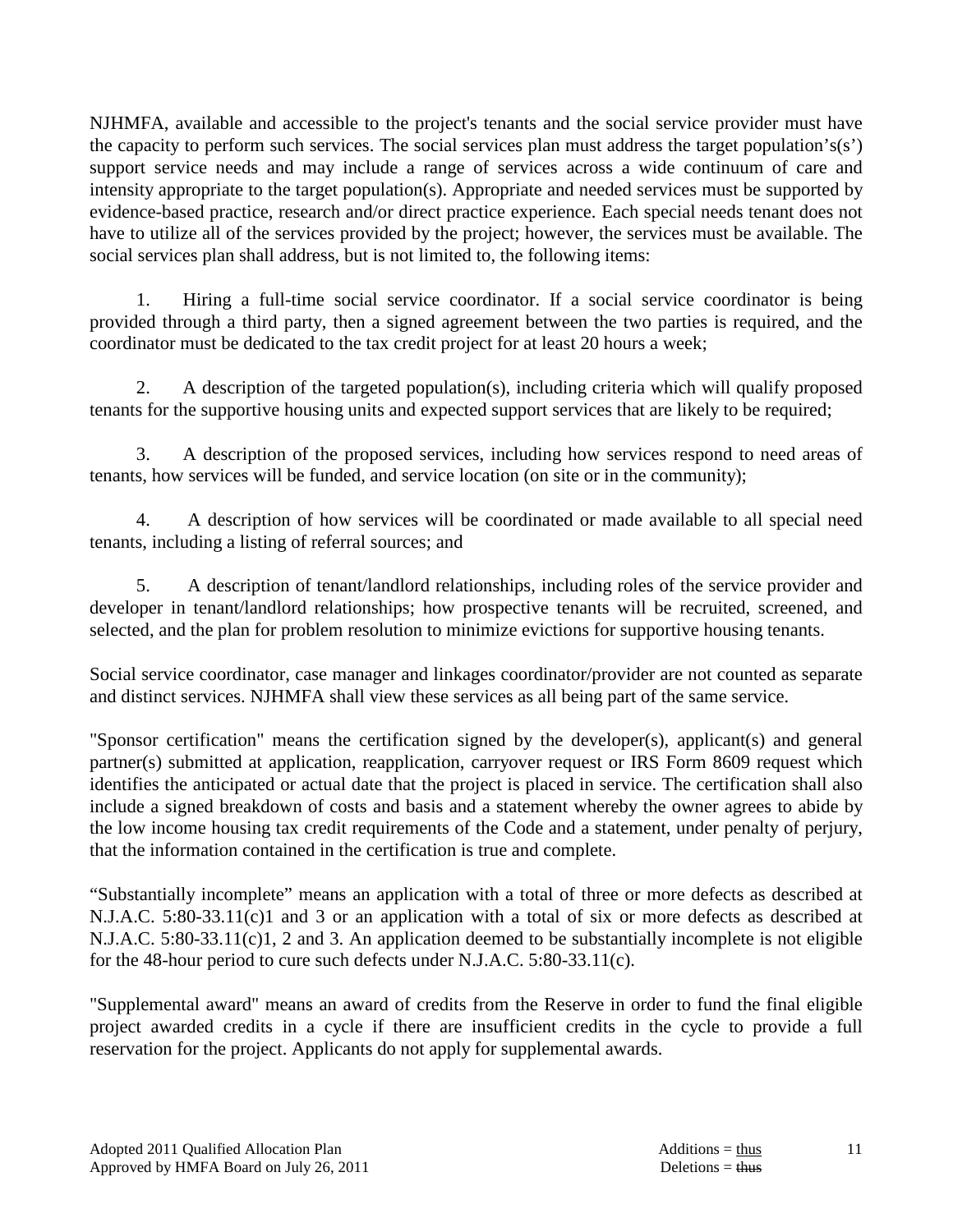"Supportive housing population needs analysis" means a needs analysis that demonstrates the current and projected need and demand for housing for the targeted population(s). A supportive housing population needs analysis shall address the following:

- 1. The scope of the current and 15-year projected need of the target population(s) for supportive housing;
- 2. Define the market area, including sources of referrals for supportive housing;
- 3. Current and estimated population needs assessment for the defined market area. Applicants can obtain this information from Federal, State and local agencies and sources;
- 4. The estimated time it will take to fill the units;
- 5. The estimated income and sources of income for the target population(s); and
- 6. The number of supportive housing and other types of designated housing serving the target population(s) in the defined market area.

"Supportive housing project" means a project which shall rent a minimum of 10 units or 25 percent of the total project units, whichever is greater, to individuals with special needs. At a minimum, a supportive housing project must have a social service coordinator and a social services plan that addresses the needs of the identified special needs population. If a social service coordinator is being provided through a third party, then a signed agreement between the two parties is required and the coordinator must be dedicated to the tax credit project for at least 20 hours a week. Special needs populations include individuals and families who are in need of certain types of homes and/or community-based supportive services, usually on an ongoing basis, in order to remain capable of independent living in communities. Supportive services range across a wide continuum of care (such as meal preparation, assistance with housecleaning, etc.) to high level (such as substance abuse and mental health supports) to medically intense (such as skilled nursing) and will vary from person to person depending on their particular physical, psycho-social, and/or mental limitations, and may vary for one person over time. Each special needs tenant does not have to utilize all of the services provided by the project; however, the services must be available. If tenants are not utilizing the services that are available, NJHMFA may call into question whether or not the project is serving a special needs population.

Examples of supportive services include, but are not limited to, the following:

- i. Social service coordinator/case manager;
- ii. Counseling and crisis intervention;
- iii. Health care advocacy and linkages;

 iv. Assistance with activities of daily living and/or instrumental activities of daily living;

- v. Entitlement counseling and advocacy;
- vi. Employment counseling and training;
- vii. Home-based personal or medical assistance;
- viii. Skilled nursing;
- ix. Meals preparation;
- x. Housekeeping;
- xi. Substance abuse and mental health supports; and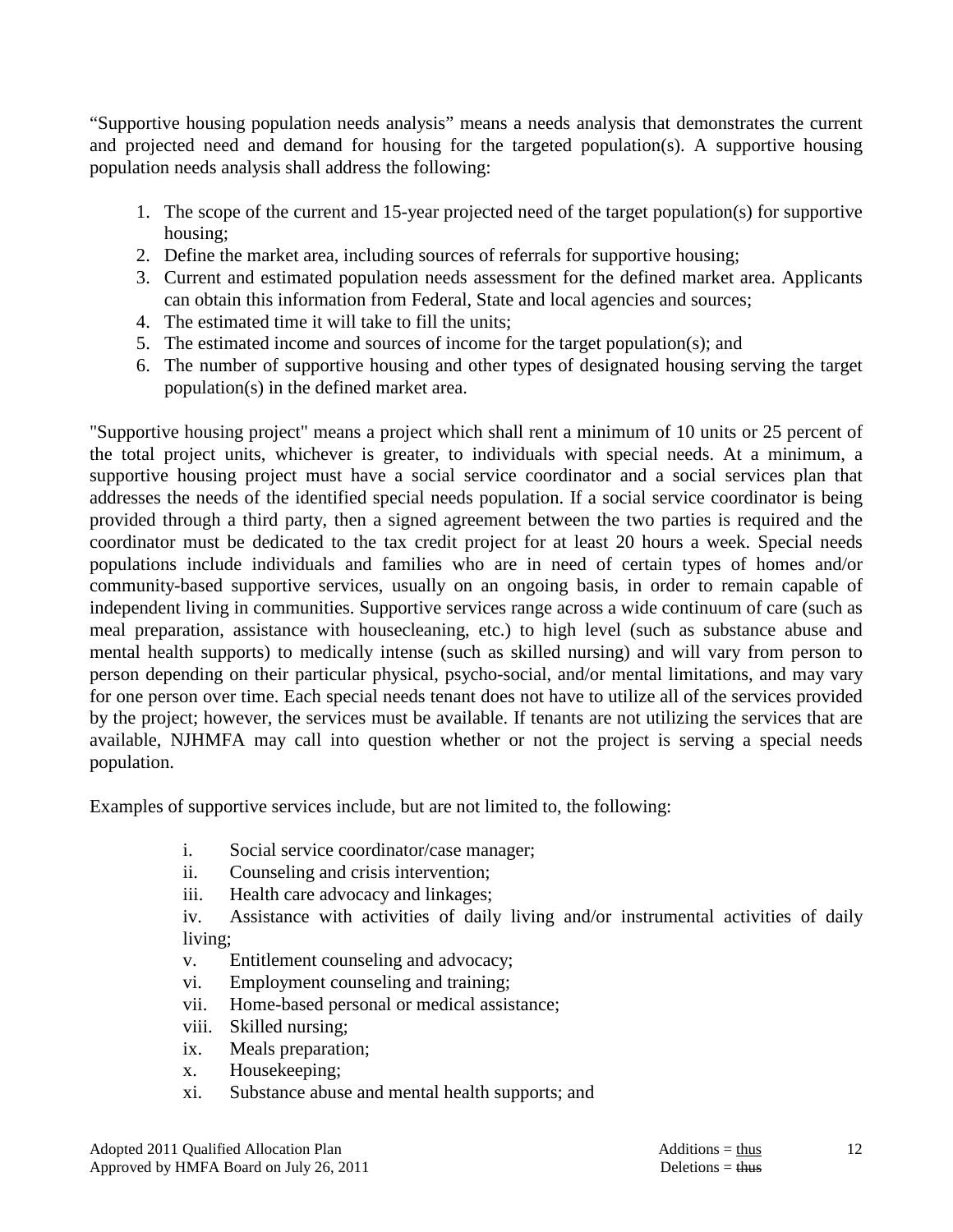### xii. Child care/adult day care.

"Supportive housing unit" means a unit within a project that is rented to an individual with special needs, with a social service coordinator, a supportive services plan that addresses the needs of the identified special needs population and the provision of supportive services, just as with supportive housing projects, as defined above.

"Transit Oriented Development" or "TOD" means a mixed use development within walking distance (within 1/2 mile) of a rail, light rail, subway, ferry or major bus corridor station.

"Transit village" means a community with a bus, train, light rail, or ferry station that has developed a plan to achieve its goals. The transit village program is designed to spur economic development, urban revitalization, and private-sector investment around passenger rail stations. The New Jersey Department of Transportation coordinates a task force of different State agencies to review applications and make recommendations. Transit villages must be designated by the Transit Village Task Force by the tax credit application deadline.

"Uncorrected noncompliance" applies only with respect to the uncorrected noncompliance point category and means any one of the following which was reported to the owner by NJHMFA and remains uncorrected as of the date of the tax credit application deadline or the correction date set forth in the formal notice of non-compliance, whichever occurs later:

1. A violation of State and local building codes or health ordinances;

 2. Failure of one or more major systems (for example, roof, HVAC, elevators, plumbing and electric);

 3. Failure to fulfill any Qualified Allocation Plan provisions as represented by an owner in a project's New Jersey LIHTC application; or

 4. Failure of the owner to complete and fully execute the Deed of Easement and Restrictive Covenant for Extended Low-Income Occupancy.

Owners shall be notified of the noncompliance by either a formal notice of noncompliance or by the non-issuance of the IRS Form 8609.

# **5:80-33.3 Application cycles**

Each year, NJHMFA shall establish funding cycles and the amount of credits available in each cycle. They will be advertised on the NJHMFA website www.nj-hmfa.com and in at least five of the following newspapers: Atlantic City Press, The Record, Newark Star Ledger, The Courier News, The Asbury Park Press, The Camden Courier Post, Bridgeton Evening News and The Times. NJHMFA shall set the eligibility cut-off dates in each year for receipt of completed applications. Applications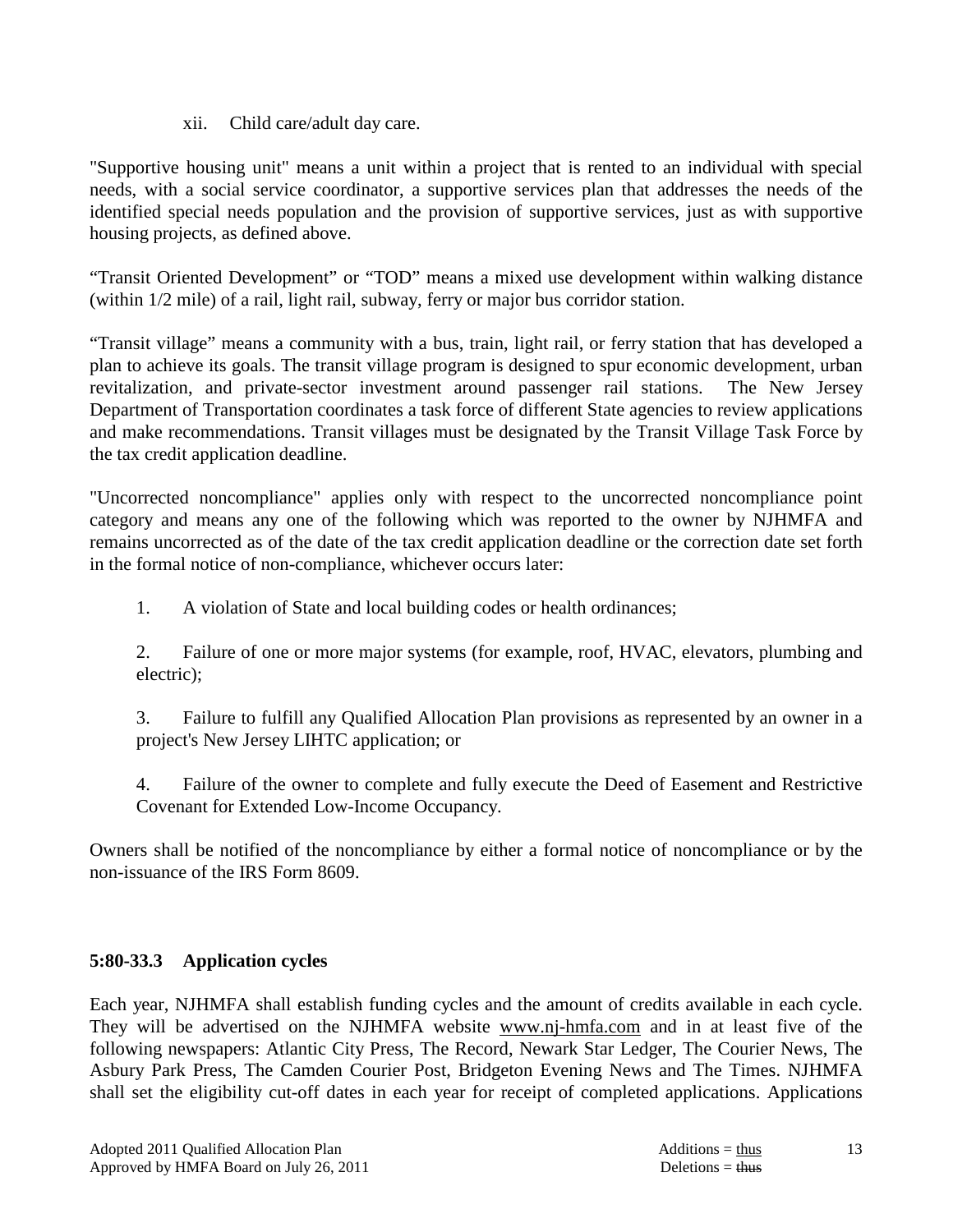shall be submitted to NJHMFA by 12 noon of the application deadline date in order to be considered for review. The application filing deadlines and the credits available in each cycle shall be announced as early in the year as possible. Reservations shall be announced approximately 90 days (or the next business day if the 90th day is a weekend or holiday) after the deadline for the cycle. NJHMFA may adjust the number of cycles or adjust the award dates if required by the timing of passage of Federal legislation or adoption of IRS rules and regulations or for other compelling circumstances. A project cannot compete in more than one cycle simultaneously.

# **5:80-33.4 Family Cycle**

(a) Non-age restricted developments may apply to this cycle. Not less than 50% of the available tax credit authority attributable to a particular calendar year will be available in the Family Cycle, and the maximum annual allocation of credits to developments competing in this cycle is the lesser of \$1,750,000 in tax credits or the credit equivalent of \$200,000 in eligible basis per tax credit unit. Total development costs shall not exceed \$250,000 per unit. If multiple tranches of this cycle are awarded, all set-asides for this Cycle will be applicable to each tranche. Minimum rehab projects are not eligible to apply in this cycle. Unless market area demographics and/or financial feasibility demonstrate otherwise, all non-age restricted projects (except minimum rehabilitation, preservation and historic rehabilitation projects) must adhere to the following minimum bedroom distributions: the combined number of efficiency and one-bedroom tax credit units shall be no greater than 20 percent of the tax credit units; at least 30 percent of the tax credit units shall be two-bedroom units; and at least 20 percent of the tax credit units shall be three-bedroom units. There are two set-asides in the Family Cycle:

 1. Redevelopment set-aside: The first reservation of credits from the Family Cycle shall be given to the highest-ranking eligible application from a redevelopment project located within a Qualified Census Tract. If, because of lack of demand, the redevelopment set-aside is not utilized, the credits in this set aside shall be released into the Family Cycle for use by other eligible applications after satisfaction of any other set-aside, as applicable.

 2. Preservation set-aside: The second reservation of credits from the Family Cycle shall be given to the highest-ranking eligible application from a preservation project. The maximum annual allocation of credits to developments competing in this set-aside is \$1,250,000. HOPE VI/Replacement Housing/CFRC projects do not qualify for this set-aside. If, because of lack of demand, the preservation set-aside is not utilized, the credits in the preservation set-aside shall be released into the Family Cycle for use by other eligible applications after satisfaction of any other set-aside, as applicable.

(b) If the highest ranking eligible project in the redevelopment set-aside also applies for and qualifies for the preservation set-aside, the project shall be deemed to satisfy NJHMFA's obligation to fund both set-asides. In such a case, the project shall have an ongoing obligation to meet the requirements for both set-asides. This overlapping of set-asides shall expand the amount of credits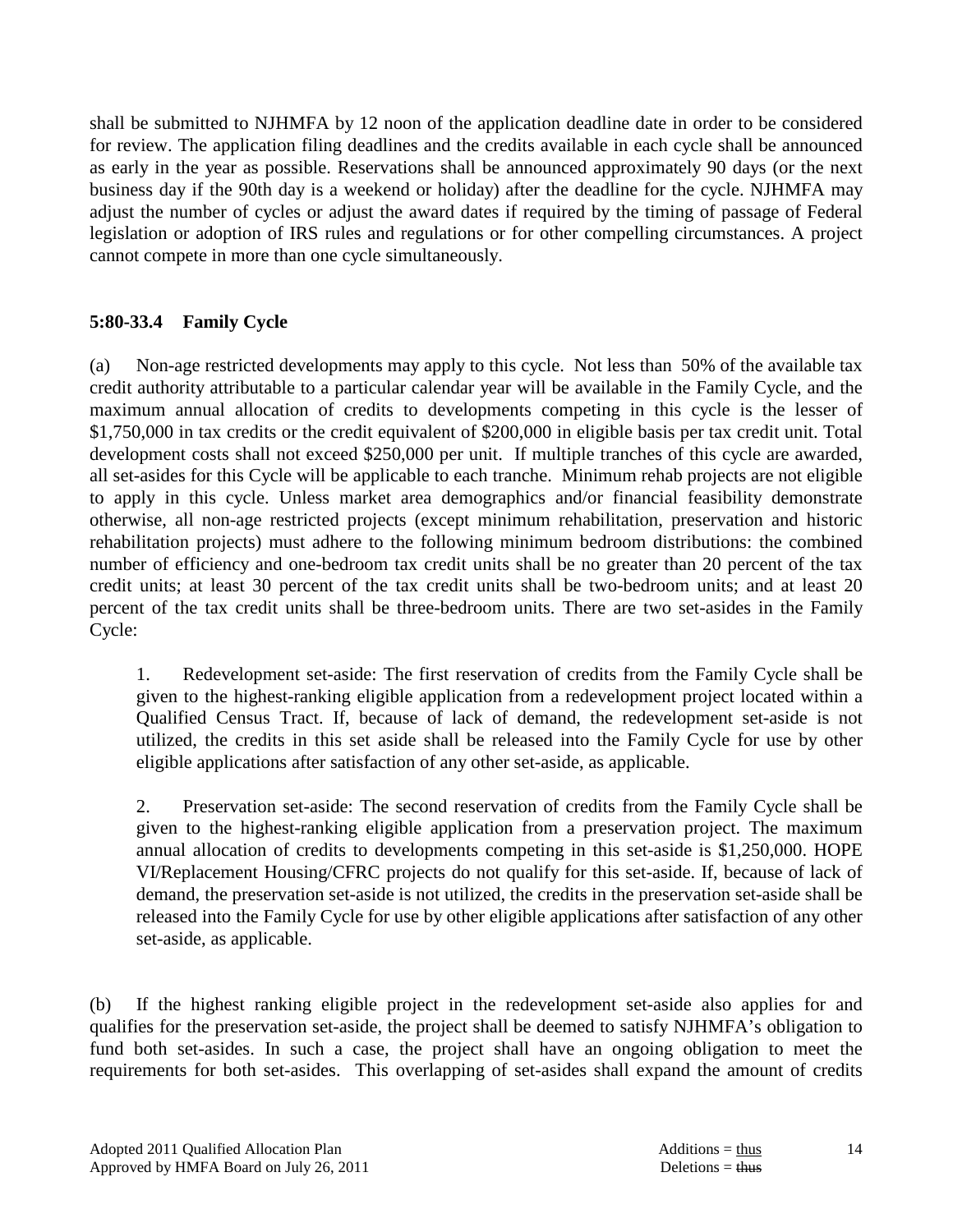available in the general competition. However, projects which receive negative points under N.J.A.C. 5:80-33.15(a)16, 18 or 19 shall not be eligible to compete in any set-aside.

(c) Reservations shall first be awarded to the highest-ranking eligible projects qualifying for the aforementioned prioritized set-asides. Thereafter, reservations shall be awarded to the highest-ranking eligible projects. To insure equitable distribution if there are both excess demand and multiple ranking eligible applications from a single municipality, NJHMFA shall fund no more than two projects per year from the same municipality. Funding of projects shall be prioritized in the following manner: the highest ranking eligible project(s) in the Family Cycle, the Senior Cycle, the Supportive Housing Cycle and lastly, the Final Cycle. Projects that received an award of credits in a previous year that are now recompeting shall not be included in the totals for purposes of the equitable distribution provision described herein.

# **5:80-33.5 Senior Cycle**

(a) Senior projects may apply to this cycle. Not less than 20 percent of the available tax credit authority attributable to a particular calendar year will be available in the Senior Cycle, and the maximum annual allocation of credits to developments competing in this cycle is the lesser of \$1,400,000 in tax credits or the credit equivalent of \$200,000 in eligible basis per tax credit unit. Total development costs shall not exceed \$250,000 per unit. If multiple tranches of this Cycle are awarded, all set-asides for this Cycle will be applicable to each tranche. Minimum rehab projects are not eligible to apply in this cycle. Unless market area demographics demonstrate otherwise, one-bedroom units should comprise at least 85 percent of the project. There is one set-aside in the Senior Cycle:

 1. Redevelopment set-aside: The first reservation of credits from the Senior Cycle shall be given to the highest-ranking eligible application from a redevelopment project located within a Qualified Census Tract. If, because of lack of demand, the redevelopment set-aside is not utilized, the credits in this set-aside shall be released into the Family Cycle for use by other eligible applications.

(b) Projects which receive negative points under N.J.A.C. 5:80-33.15(a) 16, 18 or 19 shall not be eligible to compete in any set-aside.

(c) Reservations shall first be awarded to the highest-ranking eligible project qualifying for the aforementioned prioritized set-aside. Thereafter, reservations shall be awarded to the highest-ranking eligible projects. To insure equitable distribution if there are both excess demand and multiple ranking eligible applications from a single municipality, NJHMFA shall fund no more than two projects per year from the same municipality. Funding of projects shall be prioritized in the following manner: the highest ranking eligible project(s) in the Family Cycle, the Senior Cycle, the Supportive Housing Cycle and lastly, the Final Cycle. Projects that received an award of credits in a previous year that are now recompeting shall not be included in the totals for purposes of the equitable distribution provision described herein.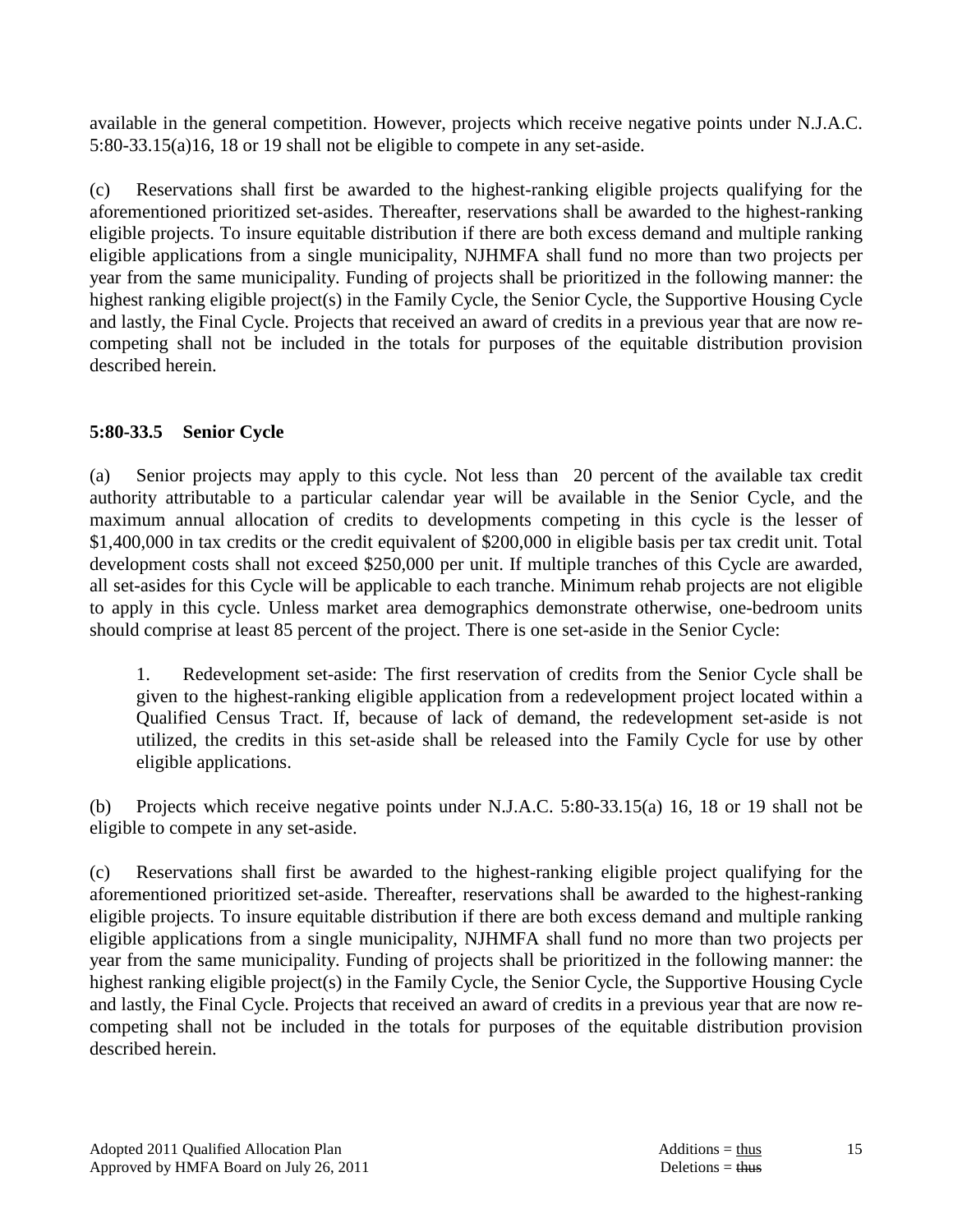### **5:80-33.6 Supportive Housing Cycle**

(a) Supportive housing projects in which a minimum of 10 units or 25 percent of the total project units, whichever is greater, are rented to individuals with special needs and at least three appropriate services are provided may apply to the Supportive Housing Cycle. There must be an executed agreement between the proposed owner entity and a supportive services provider that will submit a social services plan consistent with requirements of this subsection for the Supportive Housing Cycle and approved by NJHMFA. There will be not less than 12.5 percent of the available tax credit authority available in the Supportive Housing Cycle and the maximum annual allocation of credits to projects competing in this cycle is \$1,000,000. Total development costs shall not exceed \$250,000 per unit. If multiple tranches of this cycle are awarded, all set-asides for this Cycle will be applicable to each tranche.

(b) Reservations shall be awarded to the highest-ranking eligible projects. To insure equitable distribution if there are both excess demand and multiple ranking eligible applications from a single municipality, NJHMFA shall fund no more than two projects per year from the same municipality. Funding of projects shall be prioritized in the following manner: the highest-ranking eligible project(s) in the Family Cycle, the Senior Cycle, the Supportive Housing Cycle and lastly, the Final Cycle. Projects that received an award of credits in a previous year that are now re-competing shall not be included in the totals for purposes of the equitable distribution provision described herein.

(c) Projects which receive negative points under N.J.A.C. 5:80-33.15(a) 16, 18 or 19 shall not be eligible to compete in a set-aside.

# **5:80-33.7 Final Cycle**

(a) All projects, including minimum rehab projects, may apply to this cycle. All credits not utilized under N.J.A.C. 5:80-33.4 through 6 and 8 (if any) shall be made available in the Final Cycle and the maximum annual allocation of credits to projects competing in this cycle is the lesser of \$1,750,000 in tax credits or the credit equivalent of \$200,000 in eligible basis per tax credit unit. Total development costs shall not exceed \$250,000 per unit. Unless market area demographics and/or financial feasibility demonstrate otherwise, all non-age restricted projects (except minimum rehabilitation, preservation and historic rehabilitation projects) must adhere to the following minimum bedroom distributions: the combined number of efficiency and one-bedroom tax credit units shall be no greater than 20 percent of the tax credit units; at least 30 percent of the tax credit units shall be two-bedroom units; and at least 20 percent of the tax credit units shall be three-bedroom units.

(b) If less than 10 percent of the ceiling has been awarded to qualified nonprofit organizations, then awards from the Final Cycle shall first be made to such organizations until not less than 10 percent of the credit ceiling has been awarded to such organizations. If the Federal nonprofit requirement as stated in 26 U.S.C. § 42(h)(5)(A) is satisfied, reservations shall be awarded to the highest-ranking eligible projects. To insure equitable distribution if there are both excess demand and multiple ranking eligible applications from a single municipality, NJHMFA shall fund no more than two projects per year from the same municipality. Funding of projects shall be prioritized in the following manner: the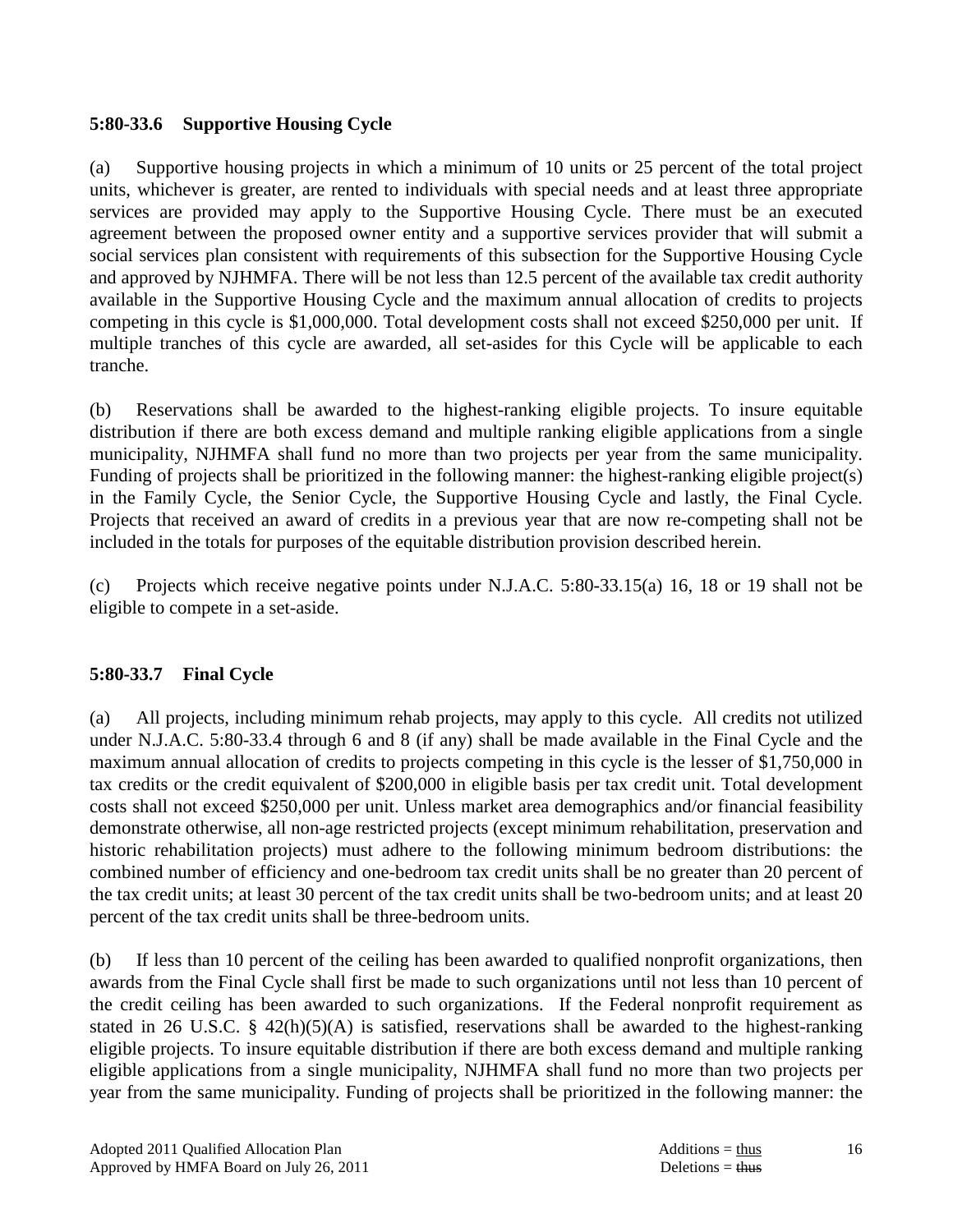highest ranking eligible project(s) in the Family Cycle, the Senior Cycle, the Supportive Housing Cycle and lastly, the Final Cycle. Projects that received an award of credits in a previous year that are now re-competing shall not be included in the totals for purposes of the equitable distribution provision described herein.

(c) Projects which receive negative points under N.J.A.C. 5:80-33.15(a) 16, 18 or 19 shall not be eligible to compete in any set-aside.

(d) Projects that were admitted to a cycle in the same allocation year but did not receive a reservation of credits may reapply in the Final Cycle by submitting the reapplication fee and a sponsor certification for reapplication in which the applicant:

1. Certifies that there are no changes whatsoever to the previously submitted application; or

 2. Identifies any and all changes to the previously submitted application, along with supporting documentation.

# **5:80-33.8 Reserve**

(a) Projects that need credits because of technical errors and severe hardship can submit a reapplication for credits from the Reserve. The Reserve may also be used to fund supplemental awards or for unforeseen circumstances beyond the developer's control where NJHMFA determines that a project's financial feasibility is jeopardized. Any credits not dedicated to the Family, Senior, and Supportive Housing Cycles shall be deposited into the Reserve. Awards of credits from the Reserve are subject to availability and to NJHMFA's evaluation of the request.

 1. Since NJHMFA does not award partial allocations, one of the purposes of the Reserve is to provide supplemental awards to eligible projects that can only be partially funded with the credits remaining in their respective cycles. Supplemental awards are given first to the highestranking, partially funded eligible project from the Family Cycle. NJHMFA then evaluates the highest-ranking, partially funded eligible projects from the Senior and Supportive Housing Cycles. The next supplemental awards shall be given to the project which requires the least amount of credits from the Reserve to achieve the maximum eligible credit amount. Should sufficient credits exist in the Reserve, NJHMFA shall give a supplemental award to the highestranking, partially funded eligible projects from both the Senior and Supportive Housing Cycles. Simultaneously, credits remaining from cycles that did not receive a supplemental award shall be deposited into the Reserve.

 2. Hardship requests for additional credits from the Reserve are limited to \$100,000 per project. Hardship requests must be documented to the satisfaction of NJHMFA and must demonstrate the existence of an unforeseen emergency situation where the completion of the project is jeopardized without an award of additional low-income housing tax credits. No more than one hardship award shall be approved with respect to a given project. Hardship applications to the Reserve are accepted on an ongoing basis until May 15. To apply to the Reserve for a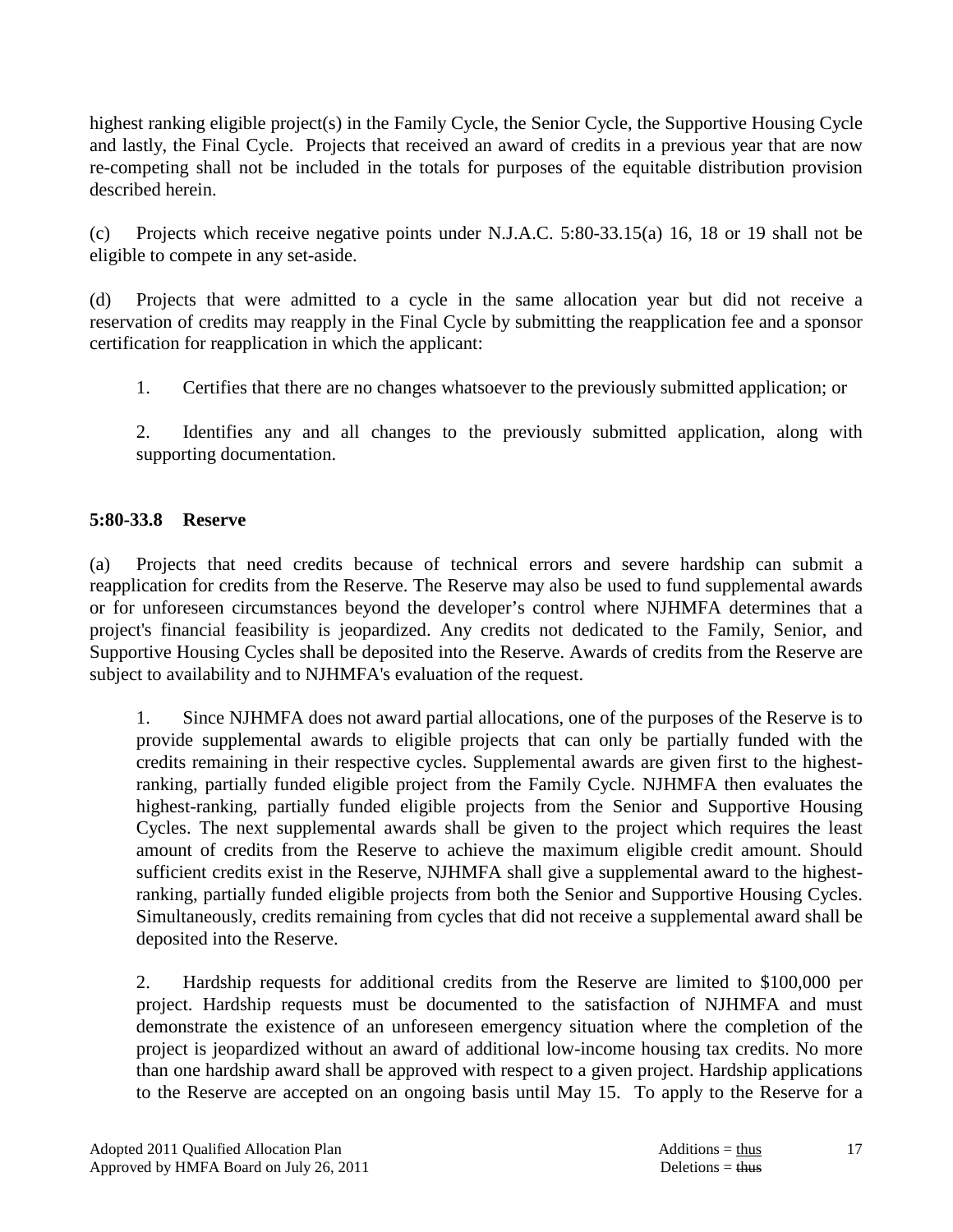hardship reservation of additional credit, applicants must follow the procedures at N.J.A.C. 5:80-  $33.13(a)1.$ 

# **5:80-33.9 Volume cap credits**

(a) Projects financed by tax-exempt bonds that request tax credits pursuant to Section 42(h)(4) of the Code are required by Section  $42(m)(1)(D)$  of the Code to satisfy the requirements for allocation of a housing credit dollar amount under the qualified allocation plan. Projects requesting tax credits entirely from volume cap do not have to compete and there are no cycle deadlines. However, complete applications shall be submitted at least one month before the tax-exempt bonds are sold. The following information shall be included in order for the application to be deemed complete: all applicable sections of the application corresponding to eligibility requirements at N.J.A.C. 5:80-33.12; those sections of the application corresponding to the point categories for period of restriction, conversion to tenant ownership (if applicable), tax abatement (if applicable) and the negative point categories; and a sponsor certification and breakdown of costs and basis. A copy of the appraisal/market study required by the applicant's lender and/or syndicator may be submitted in lieu of the market study required at N.J.A.C. 5:80-33.12(c)1ii.

1. The governmental unit issuing the bonds is required by Section  $42(m)(2)(D)$  of the Code to determine the credit amount needed for feasibility and viability of the project. If NJHMFA is the bond issuer, NJHMFA shall make this credit determination. If NJHMFA is not the bondissuer, the bond issuer shall provide a letter to NJHMFA assigning its responsibility under Section 42 (m)(2)(D) to NJHMFA.

 2. In order for a project to qualify for all of its tax credits from volume cap, Section 42(h)(4) of the Code requires that 50 percent or more of the aggregate basis of the building and the land on which it is located be financed with tax-exempt bonds. Qualifying tax-exempt bonds are obligations the interest on which is exempt from tax under Section 103 of the Code if such obligation is taken into account under Section 146 of the Code, and the principal payments on such financing are applied within a reasonable period to redeem obligations the proceeds of which were used to provide such financing.

 3. Projects that request both volume cap credits and ceiling (competitive) credits shall comply with the application requirements for both.

 4. Projects that would have received negative points under N.J.A.C. 5:80-33.15(a) 16, 18 or 19 shall not be issued tax credits until such items are corrected.

 5. Projects that receive volume cap credits shall pay an allocation/issuance fee as described at N.J.A.C. 5:80-33.25.

(b) If a municipality has created a density bonus subsidy to assist the low- or moderate-income units in a project, the project may not receive volume cap credits unless the applicant can conclusively demonstrate that the market rate residential or commercial units are unable to internally subsidize the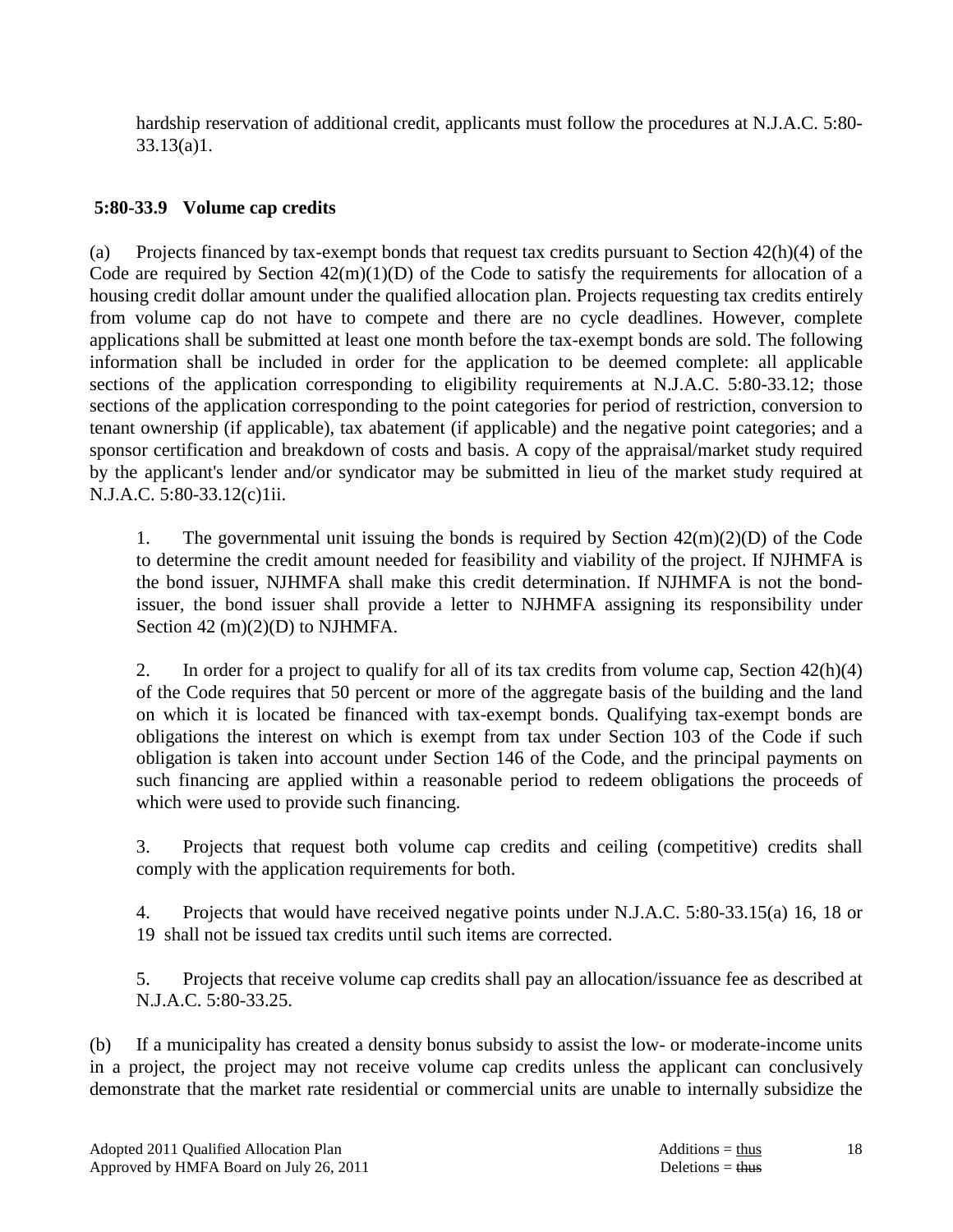affordable units despite the density bonus, and the affordable units are developed contemporaneously with the commercial or market rate residential units. In evaluating this criteria, NJHMFA shall adopt the standards as promulgated by the Department of Community Affairs for similar types of projects seeking Balanced Housing funds. This subsection shall not be evaded by failing to apply all or any portion of the subsidy to the low- or moderate-income units, by diverting all or any portion of the subsidy to other uses or by using any other device in which all or any portion of the subsidy is not used to benefit low- or moderate-income housing.

### **5:80-33.10 Application fee schedule**

(a) The following fees shall be submitted at the time the application or reapplication is submitted:

 1. An application fee of \$2,500 shall be paid by applicants for projects applying to the Family, Senior or Supportive Housing Cycle, and any first-time applications to the Final Cycle, as well as for projects applying for volume cap tax credits.

 2. A reapplication fee of \$100.00 for projects requesting credits from the Reserve and for projects that applied to the Family, Senior or Supportive Housing Cycle, which did not receive a reservation of credits and wish to reapply in the Final Cycle of the same allocation year. Projects that are in essence new projects (for example, changes in the project composition, sites, or owner or developer entities) shall submit a new application and application fee.

(b) Application fees and reapplication fees are non-refundable.

# **5:80-33.11 Cycle deadlines**

(a) Application cycles shall be announced by NJHMFA via notices sent to the mailing list maintained by the Tax Credit Division no later than 45 days prior to the deadline. Applications shall be accepted beginning one month prior to the deadline date. Applications shall be submitted to NJHMFA by 12 noon of the application deadline date in order to be considered for review. Late and substantially incomplete applications shall not be admitted into a cycle. Late applications shall be returned to the applicant.

(b) It is the burden of the applicant to comply literally with the requirements of these rules and to ensure that the application presented to NJHMFA is clear, unambiguous and complete in all respects at the time of submission.

(c) Applicants shall be given 48 hours to cure defects as follows, except for applications that NJHMFA deems to be substantially incomplete:

 1. If the applicant has failed to include a required document, the applicant may supply the document; provided, however, that the document existed on the application deadline date and, if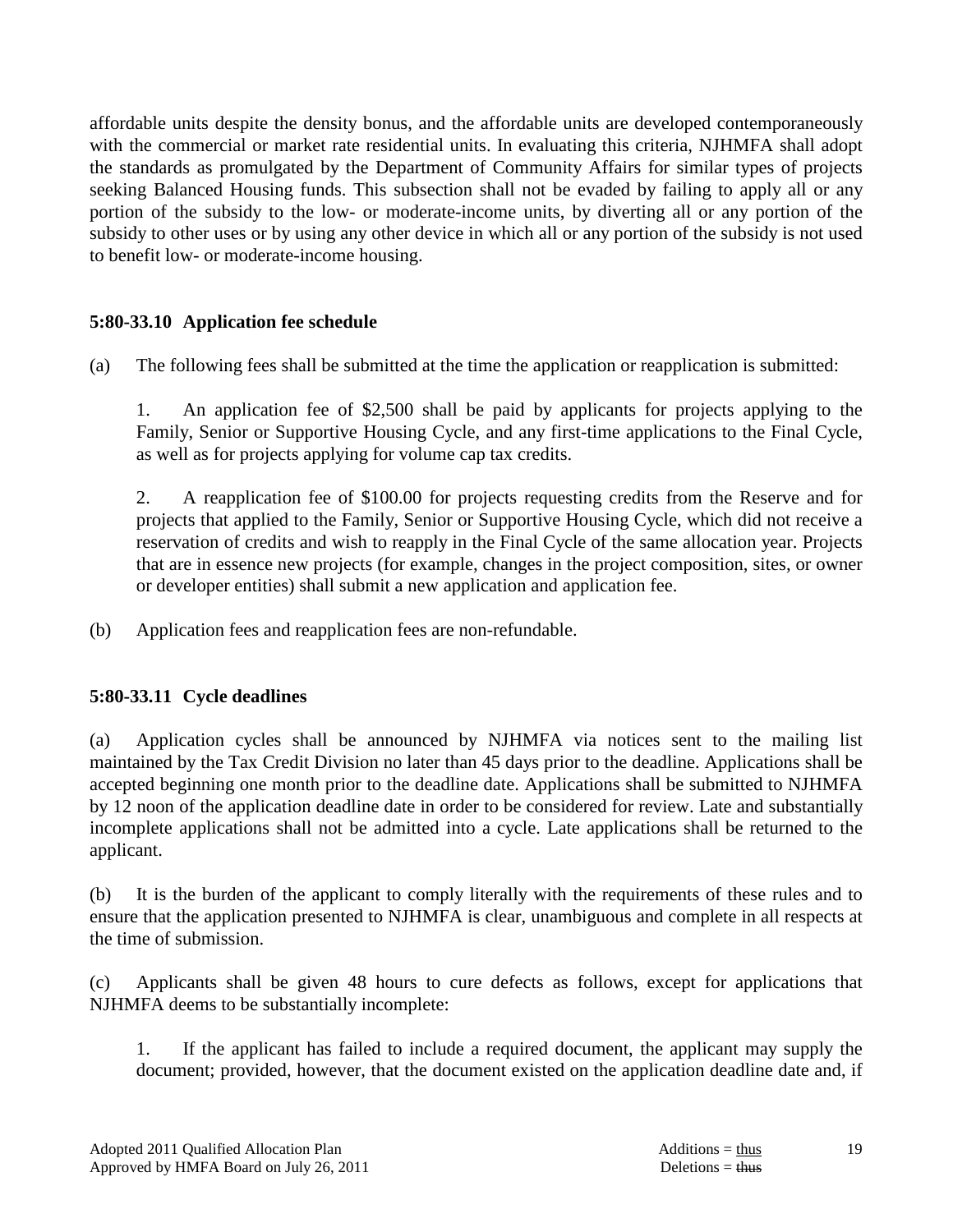the document is a legal agreement or instrument, the document was legally effective on the application deadline date.

 2. If statements or items in the application are contradictory or mutually inconsistent, the applicant may present information resolving the contradiction or inconsistency; provided, however, that the information accurately reflects the state of affairs on the application deadline date.

3. The applicant may provide any required signature that has been omitted.

(d) Except for applications that NJHMFA deems to be substantially incomplete NJHMFA shall notify the applicant of any curable defects it discovers by telephone and, simultaneously, in writing by facsimile transmission. The applicant's corrective submission shall not be considered unless it is received by NJHMFA no later than 48 hours (excluding weekends and legal holidays) from the applicant's receipt of the facsimile transmission. NJHMFA shall notify applicants of curable defects on Mondays, Tuesdays or Wednesdays. No application will receive more than one notice for a curable defect. A project that has previously applied for competitive credits (a reapplication) may receive notification of a curable defect regardless of whether such project has received notification in the past.

(e) If an applicant cures one or more defects in the manner set forth at (c)1 or 3 above, NJHMFA will deduct one point for each defect cured from the project's score in determining its ranking in the application cycle.

(f) If an applicant fails to respond to NJHMFA's notification of curable defects within the 48-hour cure period, or if an applicant's response is non-responsive to the question asked, a negative inference shall be drawn. Failure to respond to an item in a cure letter will result in the denial of points if the question is with respect to a point category; negative points if with respect to the point categories at N.J.A.C. 5:80-33.15(a) 15 to 19; or ineligibility if with respect to an eligibility requirement.

(g) After the application deadline, telephone calls or other oral or written communications on behalf of a tax credit applicant (for example, from a project's development team, elected representatives, etc.) other than information submitted pursuant to (d) and (e) above shall not be accepted or considered before reservation awards have been announced.

# **5:80-33.12 Application to a cycle/eligibility requirements**

(a) If a municipality has created a density bonus subsidy to assist the low- or moderate-income units in a project, the project may not compete for tax credits (ceiling tax credits) unless the applicant can conclusively demonstrate that the market rate residential or commercial units are unable to internally subsidize the affordable units despite the density bonus and the affordable units are developed contemporaneously with the commercial or market rate residential units. In evaluating this criteria, NJHMFA shall adopt the standards as promulgated by the Department of Community Affairs for similar types of projects seeking Balanced Housing funds. This subsection shall not be evaded by failing to apply all or any portion of the subsidy to the low- or moderate-income units, by diverting all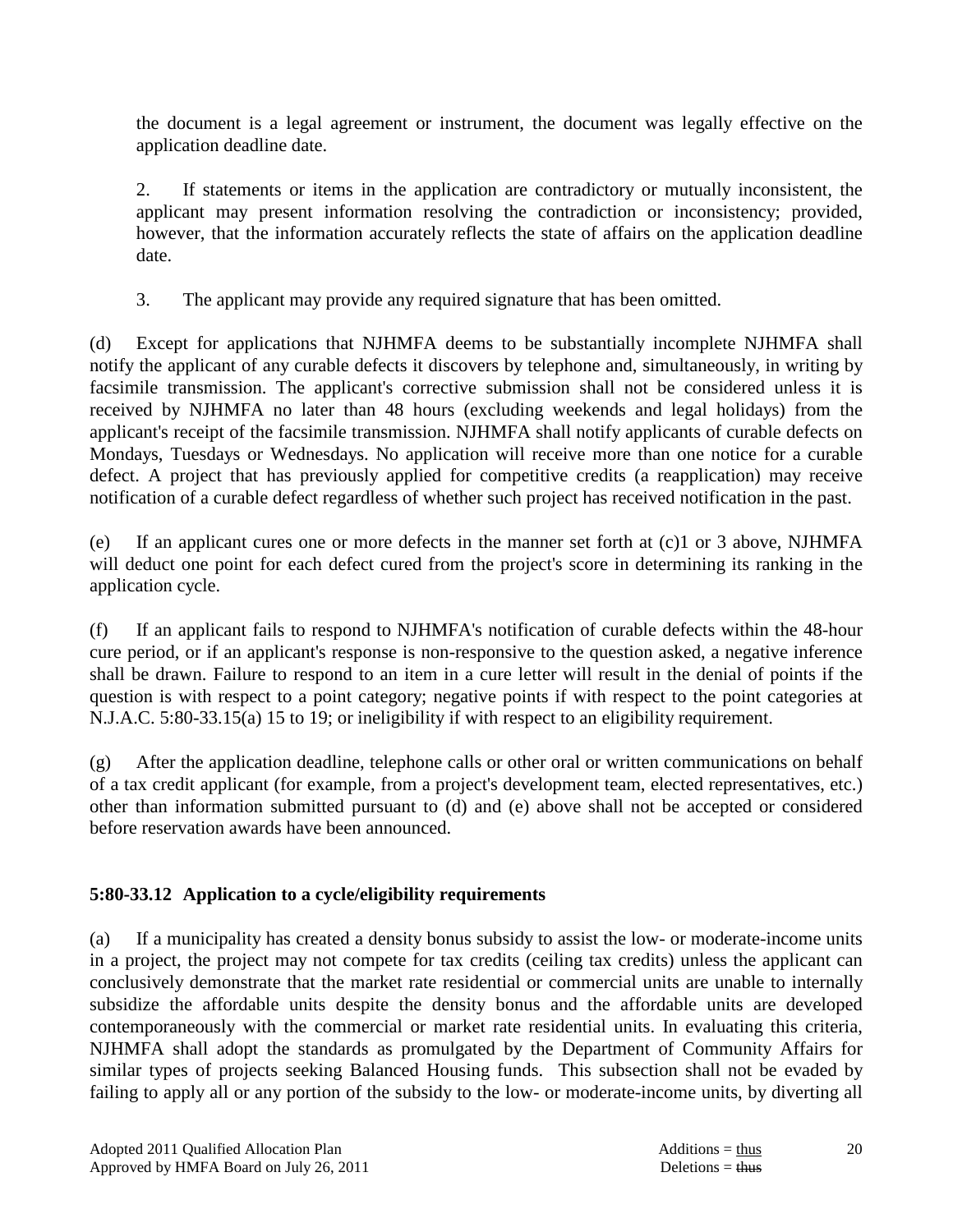or any portion of the subsidy to other uses or by using any other device by which all or any portion of the subsidy is not used to benefit low- or moderate-income housing. For example, if a site was originally zoned at four units per acre and a rezoning resulted in six units per acre with a 20 percent set-aside for low- and/or moderate-income units, then the site would be the recipient of a density bonus subsidy. If the developer built at six market units per acre, subdivided a portion of the acreage and donated that land to a for- profit or nonprofit developer, then the new owner may not compete for ceiling tax credits if the market rate residential units were able to subsidize the affordable units. Alternatively, if on the same site the number of low- and moderate-income units is increased without a corresponding increase in density, then the additional affordable units would be eligible to compete for ceiling tax credits.

(b) In performing its review of all applicable eligibility requirements, NJHMFA staff may contact the applicant to ask questions if there are unclear aspects of the application. Such contact should not be construed by the applicant as an approval or rejection, but simply as an attempt to clarify the application.

(c) Applications shall meet all of the eligibility requirements listed in this section in order to be admitted into a cycle. NJHMFA reserves the right to contact the applicant if the need arises.

 1. Applications shall include the information set forth in (c)1i, either (c)1ii or (c)1iii, and (c)1iv below in order to demonstrate the need and demand for the proposed project in a market area. If NJHMFA determines an insufficient market need or demand exists, the project shall be deemed ineligible.

 i. The proposed development, including all amenities and services, shall be described in a narrative format by the applicant. The narrative shall include an explanation of how the services shall be paid for, as well as the need and demand for the project and its impact upon the neighborhood. Commercial space, if any, shall be disclosed. Photographs of the site and existing structures shall be provided from all significant perspectives and show all significant nearby land uses, including, but not limited to, those land uses listed at N.J.A.C. 5:80-33.15(a)11. Preliminary drawings of the finished project, including the site plan, floor plan and elevations drawn to scale, shall be submitted with the narrative.

 ii. A market study, certified to both the applicant and NJHMFA in the analyst's Certification, shall be submitted for all projects. Two copies of the report shall be submitted. The market study shall be no more than six months old; therefore, unsuccessful Spring Cycle applicants may have to update their market study prior to applying to the Final Cycle. Projects applying for additional credits (either from the Reserve or a competitive cycle) that have already received a previous allocation of tax credits shall not be required to submit a new market study. The analyst shall state in the certification that all market study requirements have been fully addressed. If any relevant information cannot be obtained, the analyst shall explain why the information cannot be obtained. The study shall also identify any assumptions, estimates, projections and models used in the analysis. The assumptions used in the market study (for example, project rents, unit mix, amenities, etc.) must precisely reflect the information provided in the tax credit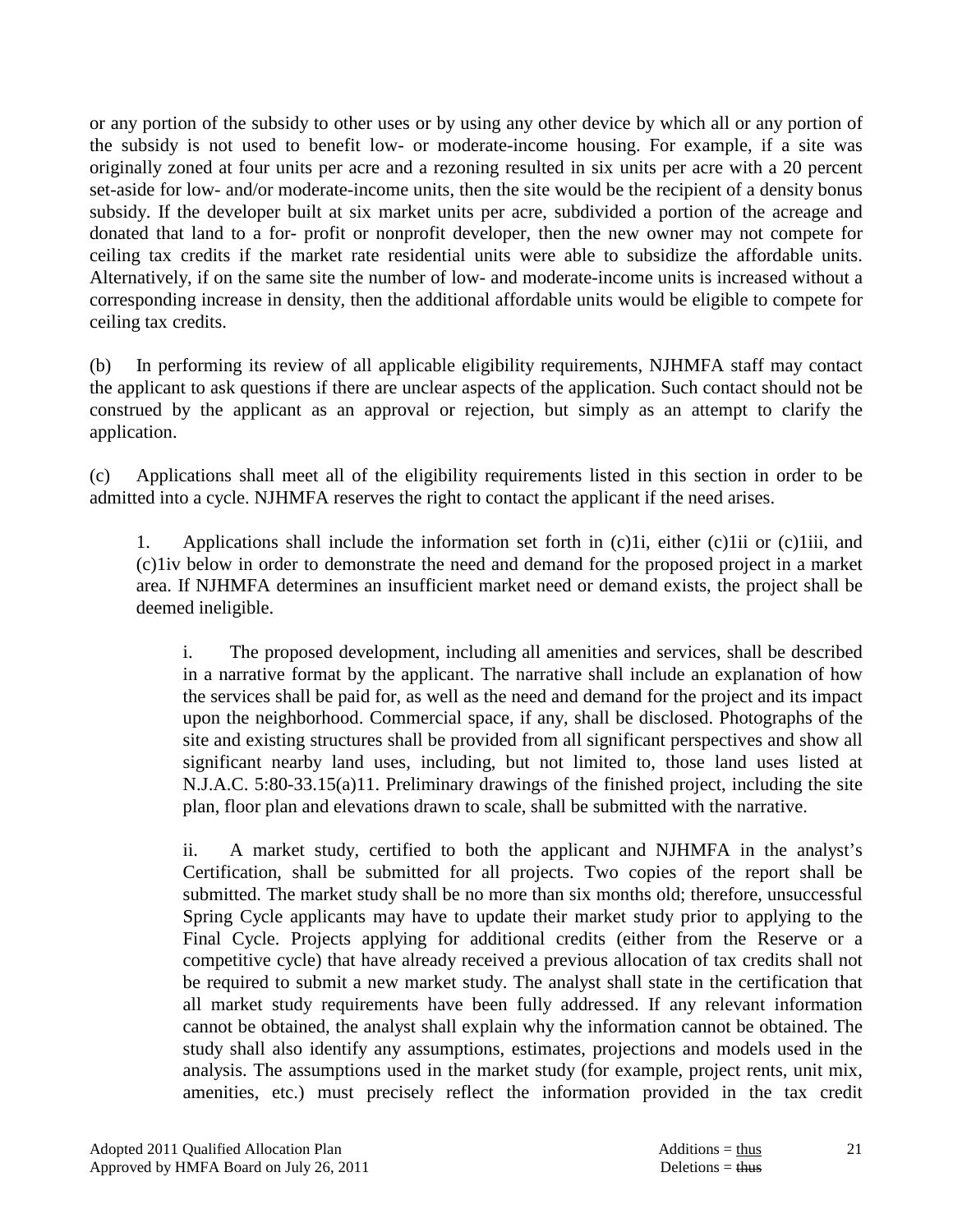application. The data and analysis shall clearly indicate enough demand in the market to support the proposed development. Any additional information appropriate to the market area and the project shall be submitted to demonstrate the demand for the proposed housing project. The report shall include, at a minimum:

 (1) A brief executive summary which includes the appropriate vacancy rate, capture rate, absorption period and the discount from comparable market rate units given the rents projected by the applicant, as well as a detailed table of contents which clearly identifies the location of the items listed below;

 (2) A description of the proposed site (including pictures of the site and existing structures, pictures of the immediate neighborhood, visibility/access/exposure, proximity to retail and employment, detailed neighborhood and market area maps showing all significant nearby land uses, block and lot numbers of each parcel, site acreage, available public services and public transportation, and existing infrastructure) and a description of the proposed improvements (including unit mix, a commentary on the preliminary drawings including size and design, proposed project and unit amenities and any applicable tenant charges, tenant-paid utilities and project-paid utilities);

 (3) Geographic definition and analysis of the market area, including a comprehensive and reasonable rationale for the suggested market area with supporting evidence. For example, the market area may be defined as the area in which similar properties compete with the subject property for tenants, or the area immediately surrounding the project from which 60 to 70 percent of the residents are expected to be drawn, taking into account political and natural boundaries, socioeconomic characteristics, and the areas from which nearby rental developments draw new tenants. The market area shall be evaluated on the basis of employment and income levels and trends, the presence of local revitalization projects, the number of substandard units in the market and the number of cost burdened households in the market. Interviews shall be conducted with area apartment managers to establish mobility patterns in the area. Particular attention should be given to tax credit properties. The results of the interviews shall be provided in a chart showing the percentage of residents by neighborhood/ community. For cases in which the subject property is an existing rental development or later phase of an existing development, detailed tenure by prior residence must be shown. Additional explanation shall be provided for any market area with boundaries in excess of 3 miles (urban site) or 5 miles (rural site) of the site;

(4) A demographic analysis of the households in the market area in  $(c)1ii(3)$ above which are income eligible and can afford to pay the rent (assuming potential households may spend up to 40 percent of their income on housing expenses). When appropriate, the eligible population shall also be analyzed by tenure (owner/renter), size of renter households, and age. Market studies submitted for projects applying to the Senior Cycle shall include an evaluation of the market for the eligible population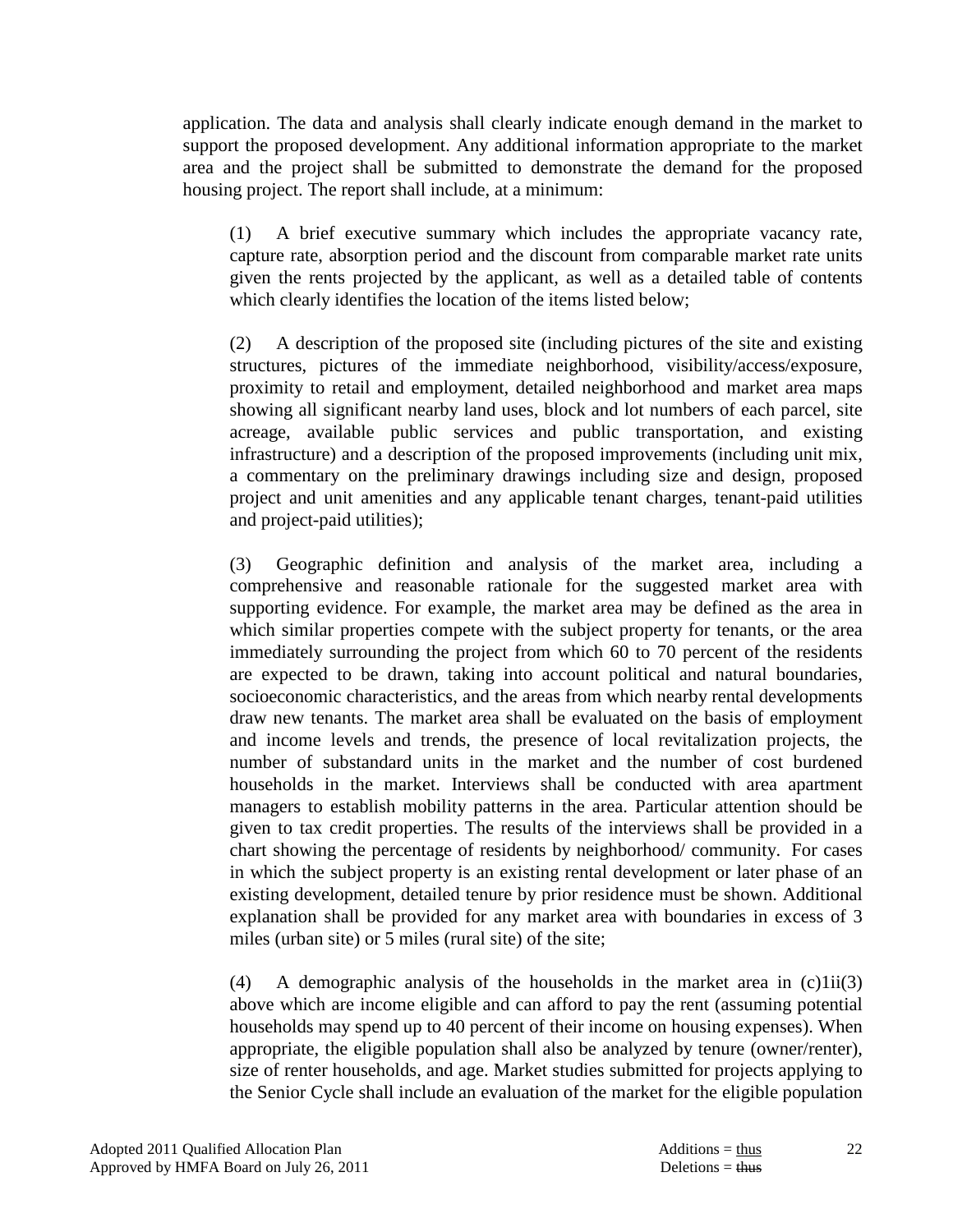over 70 years old. Demographics from the last census shall be updated to reflect current market conditions and shall be the basis for projected demographics. This research data shall be provided in the appendix and shall be from an organization such as Claritas or a governmental source. Supportive Housing projects shall also provide demographics on the special needs population in the project in order to substantiate need and demand at projected rent levels;

 (5) Rent, vacancy and amenity surveys by unit size of both market and subsidized properties. The subsidized property survey shall include a representative sample of all LIHTC properties in the market area and those projects that are currently under construction or have received preliminary site plan approval. In addition, a rent adjustment analysis shall be provided of the properties most comparable to the subject property. Data shall include, at a minimum, a grid analysis by unit size for rents, amenities, unit square footage, age, number of bathrooms, tenant-paid utilities, rent per square foot, location, physical condition and curb appeal. Rents shall be adjusted, especially for utility and amenity charges, so that fair comparisons can be made. The rent discount for the proposed project in relation to comparable market rate projects should be at least 10 percent. Additional information concerning unit mix, vacancy and turnover rates, operating expenses, rent trends, rent concessions, rent control, waiting lists, absorption per month, design, name of property contact and contact phone number shall be provided in a grid or narrative format when available. The market study shall contain a minimum of three rent comparables for each unit size. All comparable properties should be within the delineated market area. In cases where a comparable project has to be chosen from outside the market area (for example where there is not enough similar rental product in the market area), appropriate concessions should be made for location differences. At least one picture of each comparable and a detailed street map which shows the location of each comparable shall be provided. In addition, if the building that is the subject of the tax credit application is currently occupied, rent rolls and current tenant incomes shall be provided and analyzed;

 (6) The capture rate, absorption period and the effect of the proposed rental housing on the market area. The capture rate is the number of units in the project divided by the net demand for the project, where the net demand is the number of households which are income eligible and can afford to pay the rent minus the number of comparable subsidized units in the market area. For purposes of the market study, the maximum annual household income for the tax credit units shall be equal to 50 or 60 percent of the area median income (depending on whether the applicant chooses the 20 percent at 50 percent or 40 percent at 60 percent Federal set-aside) of a household. The household size to be used shall be 1.5 persons per the number of bedrooms in the largest tax credit unit. For single room occupancy projects, assume one person per unit. The minimum annual household income for the tax credit units shall be equal to the lowest tax credit gross rent multiplied by 30 (which assumes that potential households may spend up to 40 percent of their income on housing expenses on a monthly basis). The absorption period is a forecast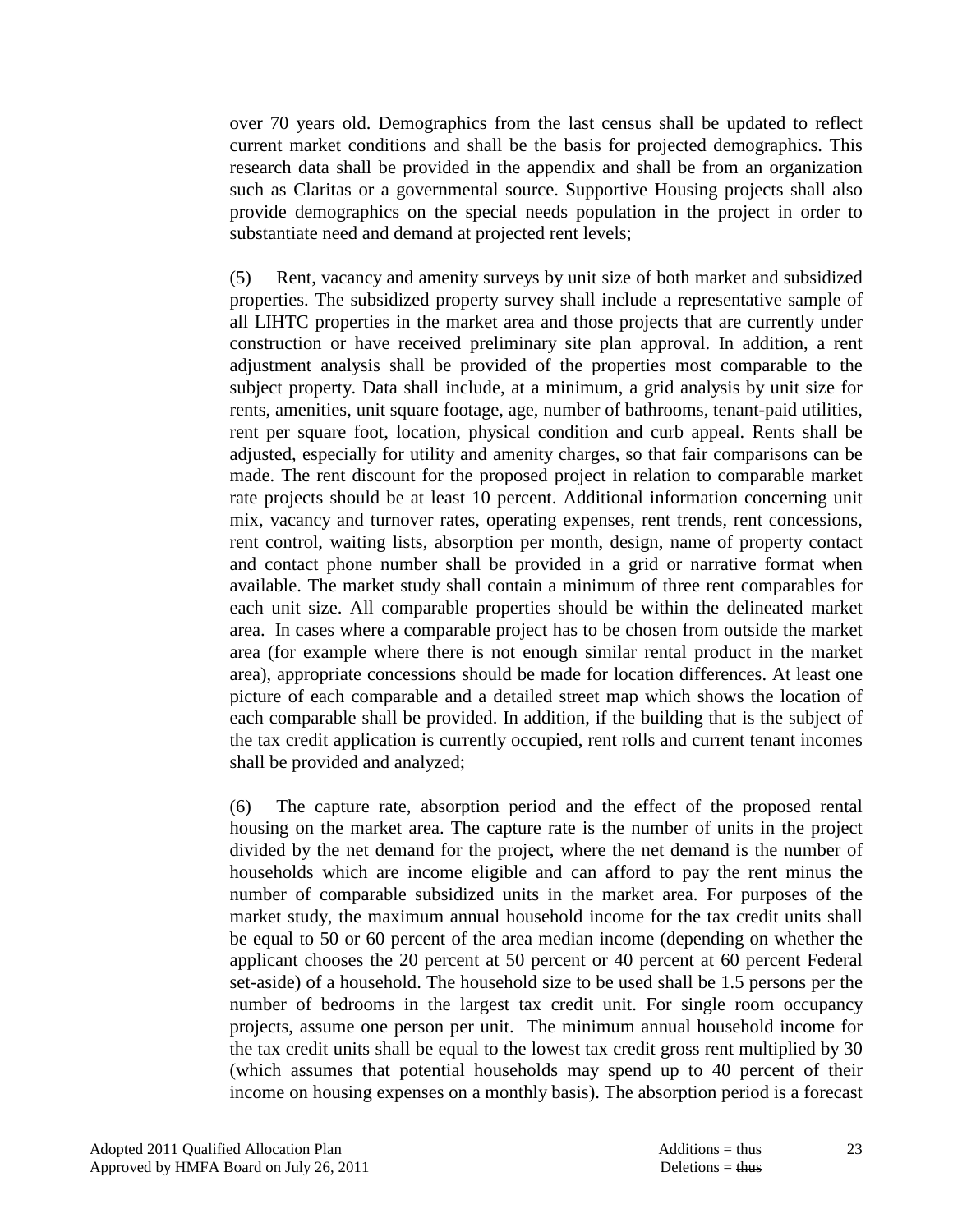of the number of months that will elapse from the completion of construction to the achievement of stabilization of the project as a whole, taking into consideration a reasonable vacancy rate. Sample calculations of capture rate and absorption period shall be shown in the report, and NJHMFA shall be able to reconstruct the estimates using the data and methods in the market study. When additional analysis is appropriate, methods shall consider demographic trends, age of householders, the size of renter households, the unit mix of the project, the amount of home ownership in the target population, the cost of home ownership in the market area, approved projects not yet placed in service and any other significant factors. The impact of the subject project on existing housing in the market area shall also be addressed;

 (7) If applicable, the appropriate rent per square foot and vacancy factor based on market conditions for any commercial space in the project;

 (8) A conclusion forecast regarding the potential viability of the proposed project which states the strengths and weaknesses of the project, compatibility of surrounding land uses, appropriateness of project design and amenities, and the reasonableness of projected rents. In addition, the analyst shall state whether sufficient demand from targeted households exists for the development as proposed. Suggestions to make the project more marketable shall be provided if appropriate. All conclusions shall be based on data analyzed in the body of the report; and

 (9) A statement of the competency of the analyst conducting the study. The market analyst shall certify that:

 (A) He or she is an independent, third party professional with no financial interest in the project other than in the practice of his or her profession (for example, his or her fee for preparing the report is not contingent upon project completion and/or an award of tax credits);

(B) He or she has the requisite knowledge to proceed with the study;

 (C) He or she has personally inspected the subject property and the comparable properties analyzed in the report;

 (D) He or she has conducted the study in accordance with Standards 4 and 5 of the 2001 edition of the Uniform Standards of Professional Appraisal Practice (USPAP), incorporated herein by reference, as amended and supplemented.

 (10) The provisions of N.J.A.C. 5:80-33.11(d) and (e) shall not apply to market studies submitted under this subsection. Instead, during the market study review process, a reviewer contracted by NJHMFA shall notify the independent, third-party professional who completed the market study by telephone and, simultaneously, in writing by facsimile transmission about significant missing or unclear components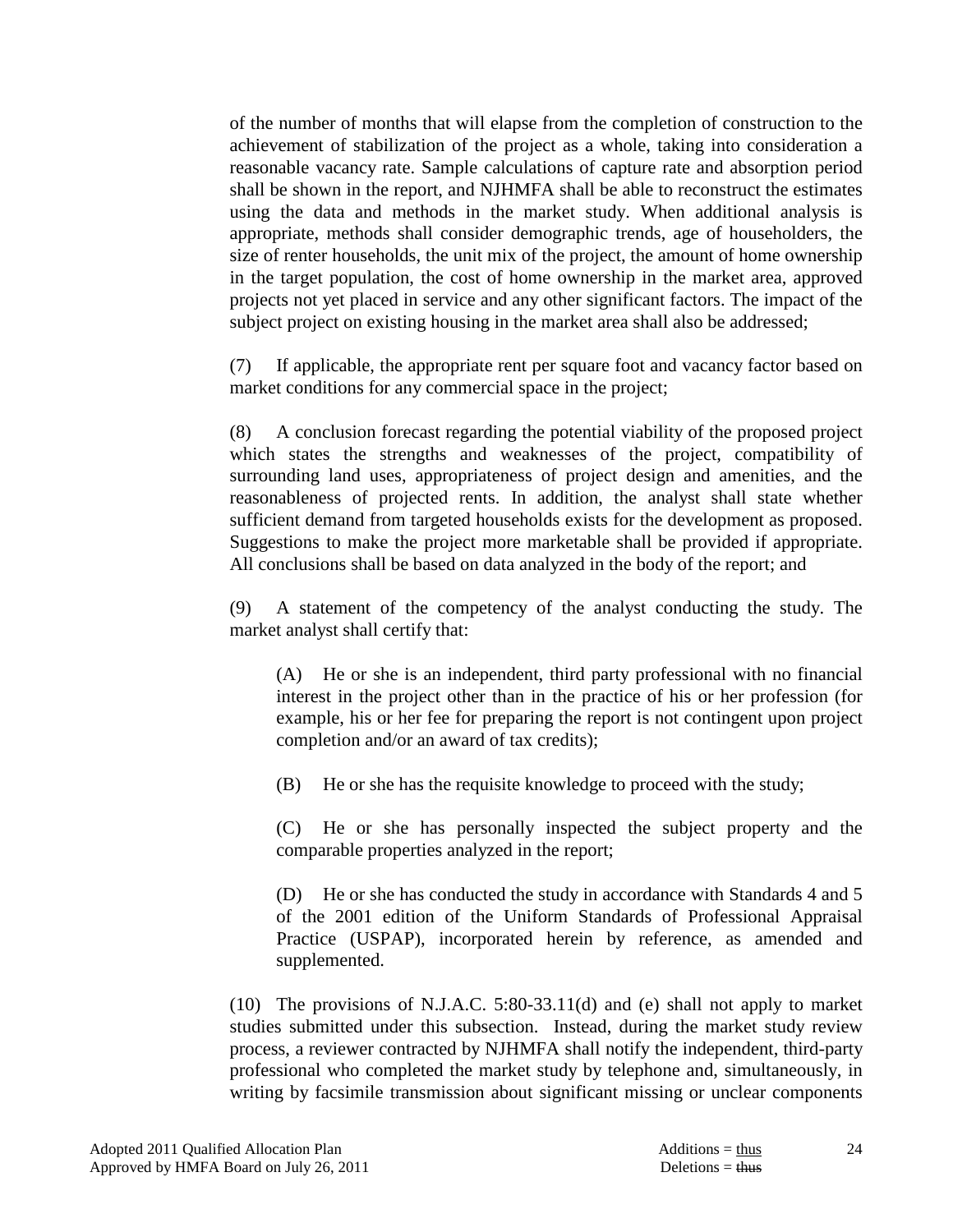of the market study. A copy of such correspondence shall also be simultaneously sent to NJHMFA and the tax credit applicant. Failure of the independent, thirdparty professional who completed the market study to provide a sufficient response within five business days about significant missing or unclear components of a market study shall result in an application being declared ineligible.

 iii. For projects of 25 units or less and projects receiving Project Based Section 8 rental assistance for 100 percent of the units, the form of market analysis described below may be submitted in lieu of the market study requirements listed in (c)1ii(1) through (6) above:

 (1) The third party analyst shall provide a description of the proposed site and proposed improvements, a geographic definition and analysis of the market area, age and income demographics within the defined market area and rent, vacancy and amenity surveys by unit size of both market and subsidized properties. In addition, a rent adjustment analysis shall be provided of the properties most comparable to the subject property. For suggestions, see related subsections of (c)1ii above; and

(2) The requirements at  $(c)$ 1ii(7) through (10) above shall be complied with.

 iv. Updates of market studies more than six months old shall reflect a recent site visit by the market analyst, updated information on the comparable properties and an analysis of any significant changes to the subject development. Updated demographic information is not required if the market study is less than two years old unless relevant new decennial census data has become available since the original study.

 2. Applications shall include the information set forth in (c)2i and ii below in order to demonstrate site control:

 i. The applicant shall be either the owner or developer of the project and shall demonstrate that it has site control of the property via any one or a combination of the following: fee simple title; long-term leasehold interest (for a minimum term of the compliance and extended use periods); option to purchase or lease, including evidence that options are renewable until at least the start of construction; executed land sales contract or other enforceable agreement for acquisition of the property; and/or an executed disposition and development agreement with a public agency that specifies the site(s) to be acquired and, if the property is to be or may be acquired by eminent domain, identifies the condemnor, as such term is defined at N.J.S.A. 20:3-1 et seq. or its successor.

 ii. The applicant assumes the full burden of disclosing with certainty in its application how it shall obtain and maintain site control. The application shall set forth with specificity by what means each parcel of the project's real property is to be acquired if such acquisition has not yet been perfected; applications shall not indicate alternate means of acquisition for any particular parcel. For all forms of site control, a copy of the current owner's recorded deed (or equivalent) shall be submitted as supporting documentation. In the case of a municipality or other entity acquiring property through eminent domain, at a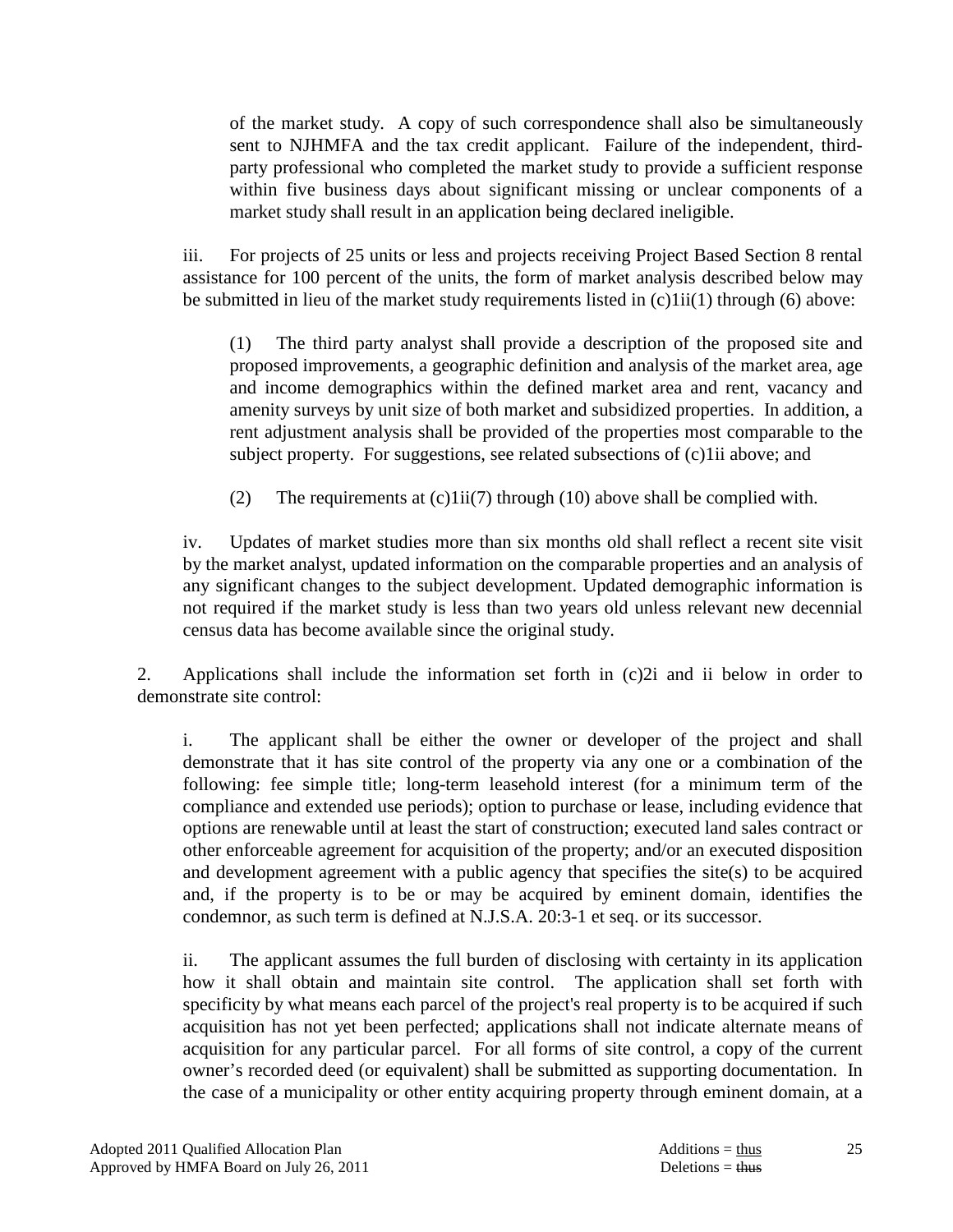minimum, the applicant shall submit as part of its application a copy of all written offers, as described at N.J.S.A. 20:3-6 or its successor, executed by the condemnor to the condemnee(s) with regard to all real property comprising the project which is to be acquired by this means, which offers must be in effect and valid at the time of submission to NJHMFA. If additional documents have been executed and/or filed with regard to eminent domain at the time of application deadline, the applicant shall append a copy of those documents with its application and shall continue to supplement the application with such documents as required by N.J.A.C. 5:80-33.31; additionally, the declaration of taking shall be recorded within three months from the date of the Tax Credit Committee meeting at which awards/decisions are announced.

 3. Applicants shall submit a copy of the preliminary or final site plan resolution as well as all other approvals. For rehabilitation projects with sites that are not required by the municipality to obtain site plan approval, a letter from the planning board (or appropriate municipal official) stating that the sites are not subject to site plan approval shall be provided. It is the applicant's responsibility to insure that the project complies with all applicable local land use and zoning ordinances and that nothing at the local or county level will interfere with the project obtaining all necessary permits.

 4. Applicants shall disclose the existence of any known environmental conditions/constraints including, but not limited to, wetlands, stream encroachment, and steep slope grading, which may impact development on the project site. In addition, applicants shall certify that all necessary environmental approvals have been obtained from the Department of Environmental Protection or, at a minimum, applied for. If remediation is necessary, the remediation plan shall be accounted for in total development costs. If a Phase I environmental study conducted in accordance with A.S.T.M. E1527-97, Standard and Poors Enhanced Protocol (which includes testing for lead, asbestos and radon) has been completed for the project, the findings shall be submitted. A Phase I is not required; however, if a project is awarded credits and a Phase I was not submitted with the application, the applicant shall not be allowed to apply for hardship credits for unforeseen environmental issues.

 5. As required by Section 42(m)(2)(B)(i) of the Code, all financing information shall be disclosed in the application, including information about letters of interest and other undertakings that the applicant does not identify as funding sources in the application. The applicant shall provide all syndication documents in existence at the time of application including, but not limited to, the prospectus (offering memorandum), limited partnership agreement, joint venture agreement, partnership administration services agreement, development agreement and any amendments to the aforementioned documents and any relevant agreement between and among the relevant parties setting forth the terms of the financial arrangements, commitment letters, if any (firm or otherwise) and mortgage documents. All documents must include all exhibits and schedules. In addition, Section  $42(m)(2)(C)(ii)$  of the Code requires the taxpayer to "certify to the housing credit agency the full extent of all Federal, State, and local subsidies which apply (or which the taxpayer expects to apply) with respect to the building."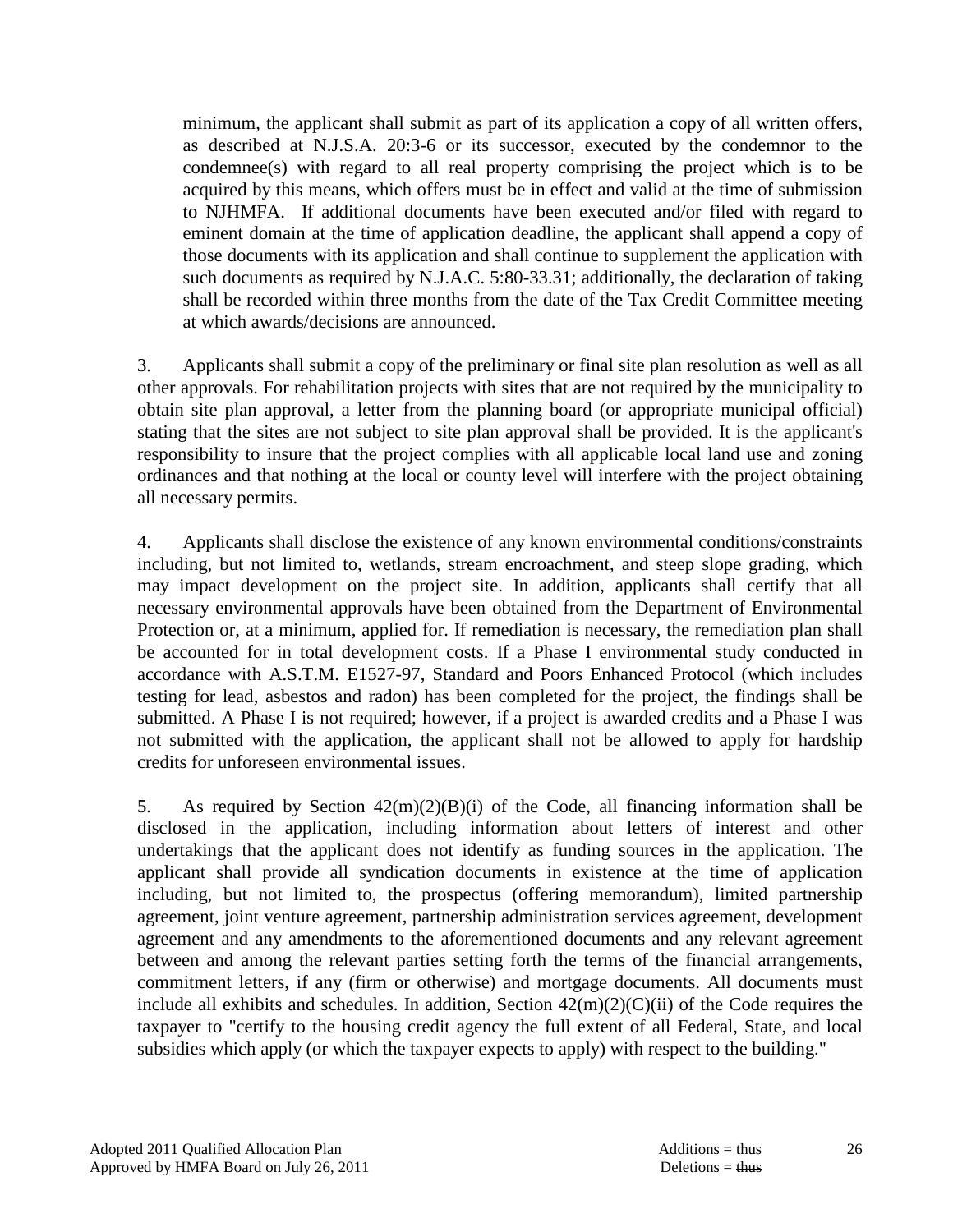6. All funding sources planned for the project shall be committed to the project. Commitments shall be firm and contain only conditions that are under the control of the applicant (that is, commitments cannot be conditioned on the availability of funds). The amount and all terms of the funding commitment shall be listed in the documentation provided under (c)6i through viii below. The amount and terms shall be used by NJHMFA in its underwriting analysis. Commitment letters shall be countersigned/accepted by the applicant. Expired commitments, letters of interest/intent and term sheets do not qualify as commitments. To evidence commitments for funding sources, the following is required:

 i. Banks and other lending institutions: Commitment letters for construction and permanent financing must indicate the interest rate (or the basis on which the interest rate will be set), term of the loan (at least 15 years for permanent financing, or if less than 15 years, loan must be fully amortizing) and all conditions. If the interest rate is floating after permanent loan closing, a maximum interest rate shall be stated in the commitment letter, and shall be the rate at which NJHMFA conducts its underwriting analysis. The commitment shall have been approved by the lender's final approval authority (for example, from a bank's loan review committee or if a lending consortium, from the consortium itself). The maximum mortgage supportable shall have been obtained.

 ii. State Balanced Housing, Home Express or State HOME funds: Projects applying for Balanced Housing or Home Express funds and tax credits shall comply with the applicable rules of these programs. The Department of Community Affairs (DCA) shall inform NJHMFA of those projects that have submitted a complete application for State Balanced Housing or State HOME funds by the tax credit application deadline. DCA will inform NJHMFA of the projects it intends to fund and the subsidy amounts if those projects are sufficiently competitive to receive tax credits. DCA will announce the Balanced Housing, Home Express and HOME commitments at the same time NJHMFA awards the reservations of tax credits.

 iii. Grants: All private, State or local grants shall be deducted from basis unless the grantee is taking the grant into income and paying income tax on it or the grantee is making a loan to the partnership. All Federal grants must be subtracted from basis.

 iv. Municipal, county or PHA grants or loans: Funding approvals for municipal or county grants or loans (for example, CDBG, HOME) vary from county to county and from municipality to municipality. NJHMFA is sensitive to the regulatory constraints and administrative processes of local governmental funding sources and recognizes that evidence of firm commitments may vary from one government entity to the next. Generally, it is the municipal council and county board of freeholders that have final approval authority; therefore, a copy of the county or municipal resolution/ordinance approving the funds for the project is required to be submitted with the application. However, for governmental entities where that is not the standard approval process, NJHMFA shall accept comparable commitments. For example, for projects receiving HOME funds from participating jurisdictions (PJs), NJHMFA shall accept one of four forms of commitments in light of the many ways that local governmental entities combine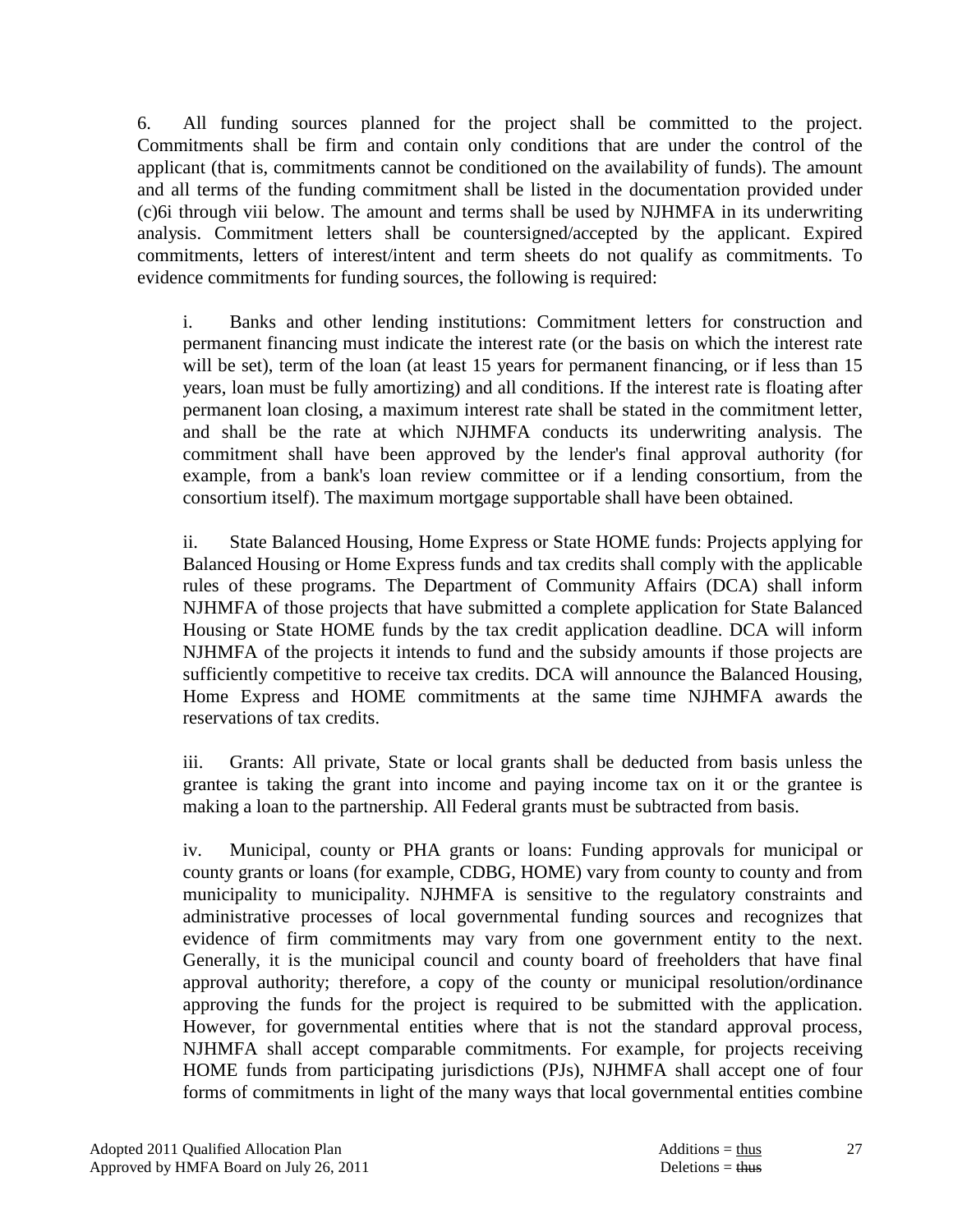their local approval process with Federal HOME regulations. First, applicants may simply submit an approved municipal or county resolution described in the beginning of this subsection. Second, an applicant may submit a copy of the HUD form 7015.15 "Request for Release of Funds & Certification" along with a copy of the PJ's cover letter transmitting it to HUD. Third, the applicant may submit a copy of their PJ's Comprehensive Housing Affordability Strategy (CHAS) with the project and the funding amount specifically cited in the CHAS along with a copy of the PJ's resolution approving the CHAS. Fourth, for those PJs that have authorized their staff to make final funding decisions, a commitment letter signed by the authorized signatory (that is, the person having final approval authority) shall be sufficient so long as documentation delegating final approval authority to the signatory is also submitted.

 v. Owner equity/loans and deferred developer fee: All applicants representing that they shall be contributing equity beyond that generated by the tax credit shall disclose the amount, the source and all terms. Applicants "coming out-of-pocket" to fill a funding gap shall provide a letter from an independent C.P.A. who certifies that the applicant has the amount of cash that is needed to fill the funding gap. Cash already expended on the project by the applicant can be utilized as a source of funds if said expenditures are verified by an independent C.P.A. and said cash is not an advance of other project funding sources. If the developer fee is deferred, applicants shall specify the amount, and when and how it will be paid. (NJHMFA establishes maximum developer fees.) Projects which utilize more than 50 percent of the total developer fee as a funding source at the application stage shall be declared infeasible, unless such use of the developer fee is on an interim basis (that is, if an anticipated funding source to replace the deferred developer fee is identified in the application, and the commitment of said funds is received no later than the issuance of the carryover allocation). Failure to secure said funding source and subsequently reduce the deferred portion of the developer fee to 50 percent of the total amount by carryover shall result in a cancellation of the tax credit reservation. Contractor fees cannot be pledged. Applicant equity or deferred developer fee may be subsequently replaced by State HOME or Balanced Housing resources only if the application for State HOME or Balanced Housing resources has been submitted by the tax credit application deadline.

 vi. Investor commitments: Applicants who do not have an agreement with a syndicator/investor at the time of application or who have only received an investor's term sheet may still apply for tax credits; however, NJHMFA shall underwrite the project at the lowest level of the NJHMFA equity range. Applicants that have an investment agreement with their investor shall have their project underwritten at a higher price, upon request, provided the equity pricing falls within the NJHMFA equity range. The applicant shall include in the application a commitment letter (not a term sheet) from an investor evidencing the net pricing (cents per credit dollar) and total anticipated net proceeds. Applicants of projects where the general partner(s) (or equivalent) will be retaining two or more percent ownership interest will have a retention factor added to the NJHMFA base of the equity range or the project's net pricing. Only projects that have closed with their equity investor and submit the executed partnership/operating agreement shall be permitted to utilize an equity pricing in excess of the NJHMFA equity range.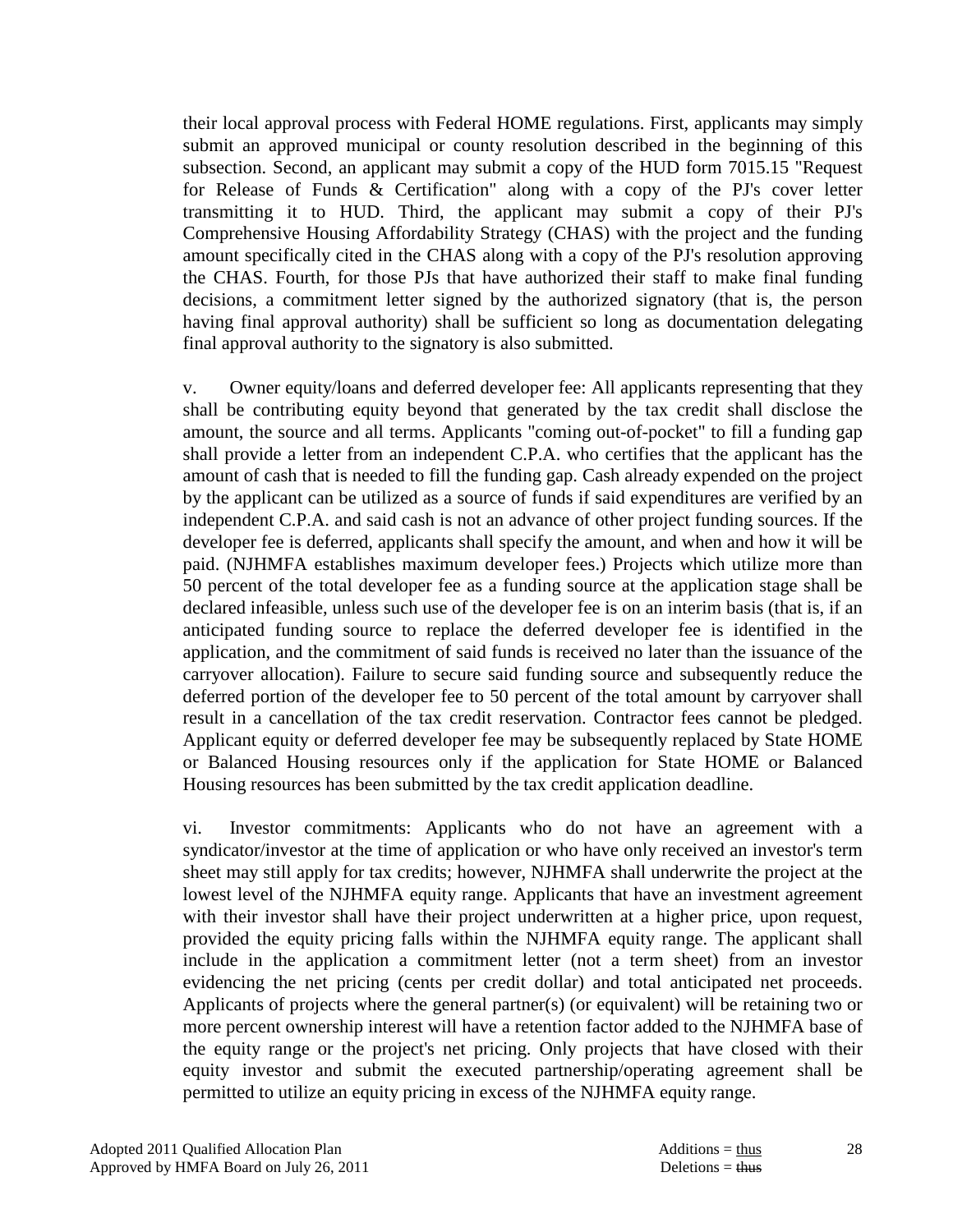vii. All-equity projects: Such projects include those where the applicant is financing the project and is taking the credits itself and those where the project is permanently financed solely on tax credit proceeds (that is, no mortgage, grants, etc.). Applicants of projects in the former category shall comply with (c)6v above and shall have a retention factor added to the base of the NJHMFA equity range. Applicants of the projects in the latter category shall submit a fully executed investor commitment evidencing the pricing per credit dollar and total anticipated net proceeds shown in the application. If there is sufficient cash flow to amortize debt, the applicant shall obtain a mortgage commitment for such debt.

 viii. Federal Home Loan Bank (FHLB): Applicants simultaneously applying for tax credits and the FHLB Affordable Housing Program shall not be required to submit a commitment letter from FHLB by the application deadline. If a project fails to receive FHLB funding, the project may be declared infeasible unless there is an alternate source of financing, such as a deferred developer fee, identified in the tax credit application and commitment of said alternate funding is received by issuance of the carryover allocation.

 ix. Regional contribution agreements (RCAs): A copy of the municipal resolution/ordinance approving the funds for the project or the project plan amendment that includes the project and is approved by the receiving municipality is required to be submitted with the application.

 x. Municipal Affordable Housing Trust Funds: A copy of the current spending plan listing the project which has been approved by the municipality and submitted to DCA by the application deadline shall be submitted in the application.

 7. In accordance with the Code, NJHMFA shall examine the reasonableness of the operational costs of the project. Applicants shall demonstrate that their project is financially feasible and viable as a qualified low-income housing project throughout the tax credit compliance period.

 i. Projects shall be underwritten to demonstrate project feasibility at a household median income percentage that is 2.5% below the set-aside selected. For example, if the 20 percent at 50 percent Federal set-aside is selected, the project shall be underwritten with rents affordable to tenants at or below 47.5 percent of the area median income adjusted for family size.

 ii. Applicants shall submit a 15-year cash flow pro forma signed by the first mortgagee (or syndicator/investor if the project has no hard debt) which exclusively reflects the following language verbatim: "We acknowledge that this pro forma substantially matches the assumptions used in our underwriting of the mortgage (equity investment)."

 (1) The proforma must precisely reflect the rent structure in the tax credit application, including all lenders' assumptions such as principal and interest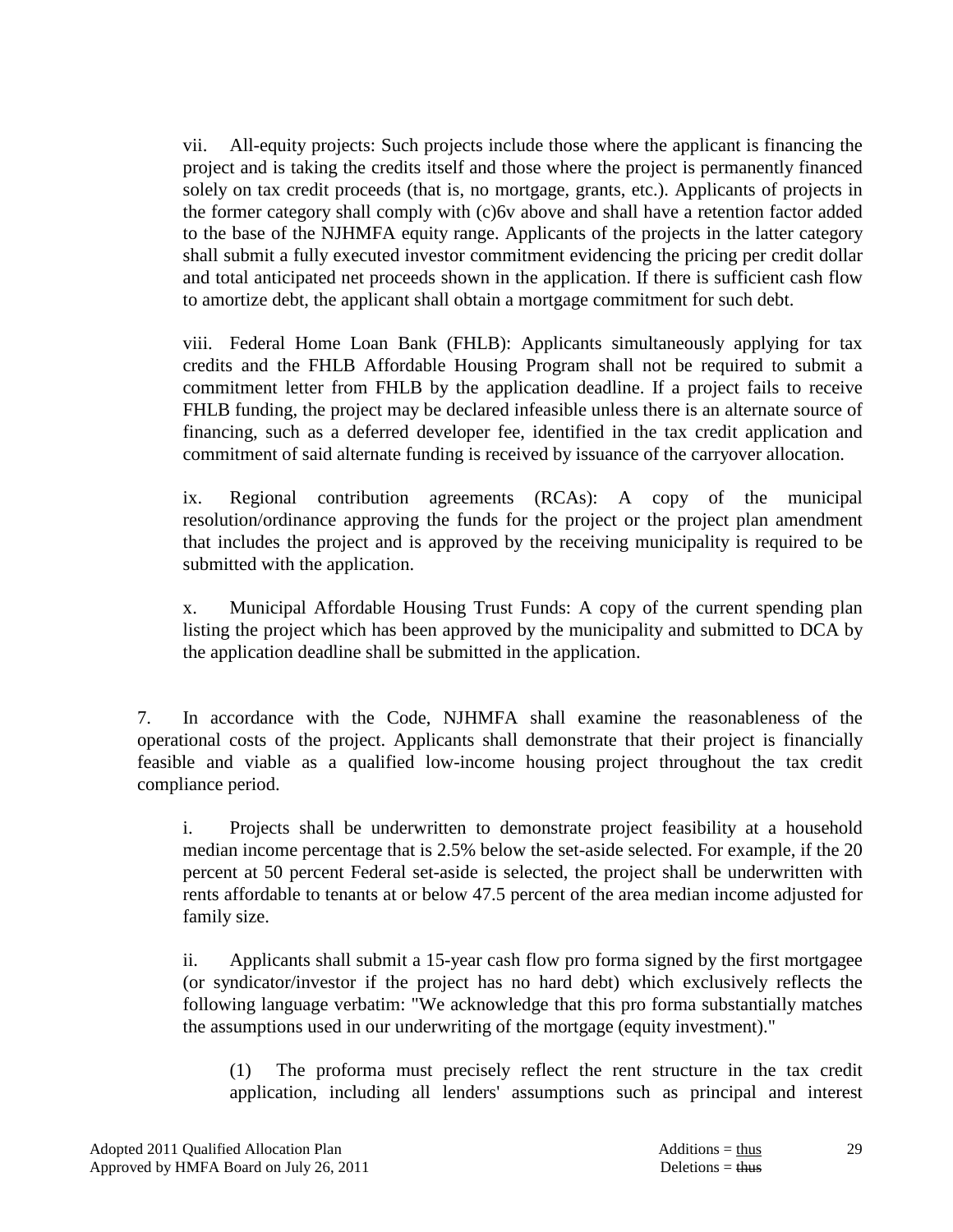payments, non-rental income, operating expenses, required reserves, annual fees, etc. as well as other characteristics of the application that impact financial feasibility (for example, cost of social services). For example, a project's Balanced Housing application (or other lender application) must mirror the development cost, operating assumptions, rent structure, etc., shown in the tax credit application.

 (2) Year one of the pro forma shall show stabilized operations. If the pro forma reflects negative cash flows in any year, the application shall demonstrate the funding and utilization of an Operating Deficit Escrow Account (ODEA). Assumptions regarding interest on the ODEA shall be reasonable.

 (3) The pro forma may reflect rental assistance only if such assistance is project based and is evidenced by the submission requirements described in (c)13 below. The subsidy may be illustrated only for the initial contractual term; that is, future renewals of project based subsidy contracts cannot be assumed. Upon the expiration of project based rental assistance, supportive housing projects shall be underwritten at rents no more than 20 percent of area median income adjusted for family size. For non-supportive housing projects, the project shall be underwritten at rents that are appropriate for market conditions (and are thus supported by the market study required at (c)1ii above); however, in no event shall rents exceed 50 percent of area median income adjusted for family size.

 (4) Year one of the pro forma should reflect core operating expenses between \$3,000 and \$4,000 per unit. For those projects with core operating expenses less than \$3,000 per unit or more than \$4,000 per unit, the application shall include an explanation supported by audited financial statements as to why the per unit operating expenses fall outside this recommended range, except that no family project shall have core operating expenses below \$3,000 per unit and no senior project shall have core operating expenses above \$4,000 per unit. Other operating expenses will be evaluated for reasonableness given the characteristics of the project.

 iii. Applicants shall submit at least two forms of data supporting the operating expenses stated in the proforma (for example, database information, comparable project information, Institute of Real Estate Management (IREM) statistics) or an NJHMFA Form 10 signed by the NJHMFA Property Management Division. NJHMFA reserves the right to require submission of the audited financial statements for comparable projects owned by the applicant.

 iv. NJHMFA reserves the right to require a residual value analysis (conducted by the partnership's accountant) of any project with significant soft debt, at any time during the application and/or allocation process.

 v. Projects with market-rate units shall distribute the low and moderate income units among the different sized units to reflect the same percentage distribution as the number of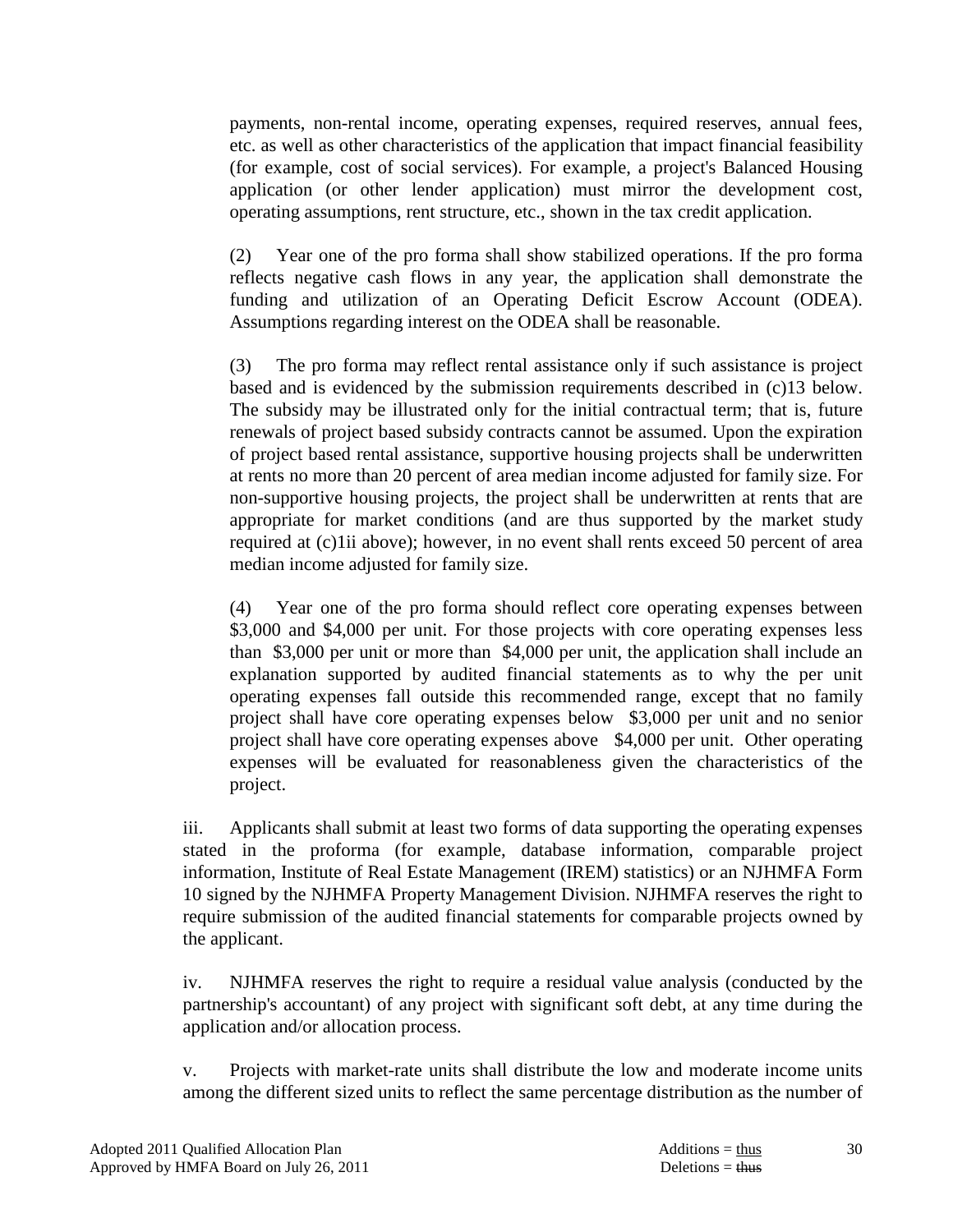different sized units bear to the total number of units. A greater percentage of the low and moderate income units may, however, be allocated to the larger units. Additionally, low and moderate income units shall be distributed throughout the project such that the tenants of such units will have equal access to, and enjoyment of, all common facilities of the project. (See N.J.A.C. 5:80-8.3)

 8. Successful participation in the Environmental Protection Agency's (EPA) ENERGY STAR Homes Program or equivalent (per the Guide to NJHMFA Energy Star Requirements (Guide), incorporated herein by reference as the sub-chapter Appendix) shall be required for all applications. All applicants shall comply with the requirements of the Guide. Applications shall include a copy of the signed ENERGY STAR Partnership Agreement between the applicant and the EPA (or equivalent) and a signed letter of intent provided by NJHMFA, which states that the applicant has read the Guide and will comply with all requirements thereof. At the time a project places in service, owners shall submit to NJHMFA the ENERGY STAR Homes Certificate issued by the EPA (or equivalent) for each dwelling unit/building, as applicable, in the project.

 9. Successful completion of an NJHMFA-approved tax credit certification program with a continuing education component prior to the project being placed in service. The staff person responsible for verification of tenant income must be the person to successfully pass the certification examination and maintain the certification for the term of the compliance and extended use periods. For the list of approved tax credit certification programs, please contact NJHMFA's Division of Tax Credit Services at (609) 278-7400.

 10. Applicants requesting acquisition credits shall include an attorney's opinion regarding each building's eligibility for acquisition credits. Applicants shall submit an appraisal not older than six months. The acquisition basis shall be limited to the lesser of the purchase price or the "as is" appraised value of the building. If acquisition credits are denied, the application shall still be considered for rehabilitation credits so long as the project remains feasible without the acquisition credit. NJHMFA reserves the right to require a capital needs assessment for any project seeking acquisition credits and/or an independent appraisal which conforms to the Uniform Standards of Professional Appraisal Practice (USPAP) for those projects that have land acquisition costs totaling over \$7,500 per unit. For all projects seeking acquisition credits, calculation of the developer fee for building acquisition costs shall be limited to eight percent of the acquisition amount. In addition, the non-deferred amount of this portion of the developer fee shall not exceed four percent of the acquisition amount.

 11. For all projects that are claiming a prior owner's expenditures in basis, a C.P.A. shall itemize the step-in-the-shoes costs and certify that the amount of the step-in-the-shoes costs shown in the application has indeed been spent and is accurately reflected in eligible basis. Prior owner's developer fees shall not be recognized.

 12. All projects funded by the United States Department of Agriculture (USDA) Rural Development shall provide a letter from the State Director approving the loan and stating that the funds have been obligated. Because USDA Rural Development does not fund a developer fee,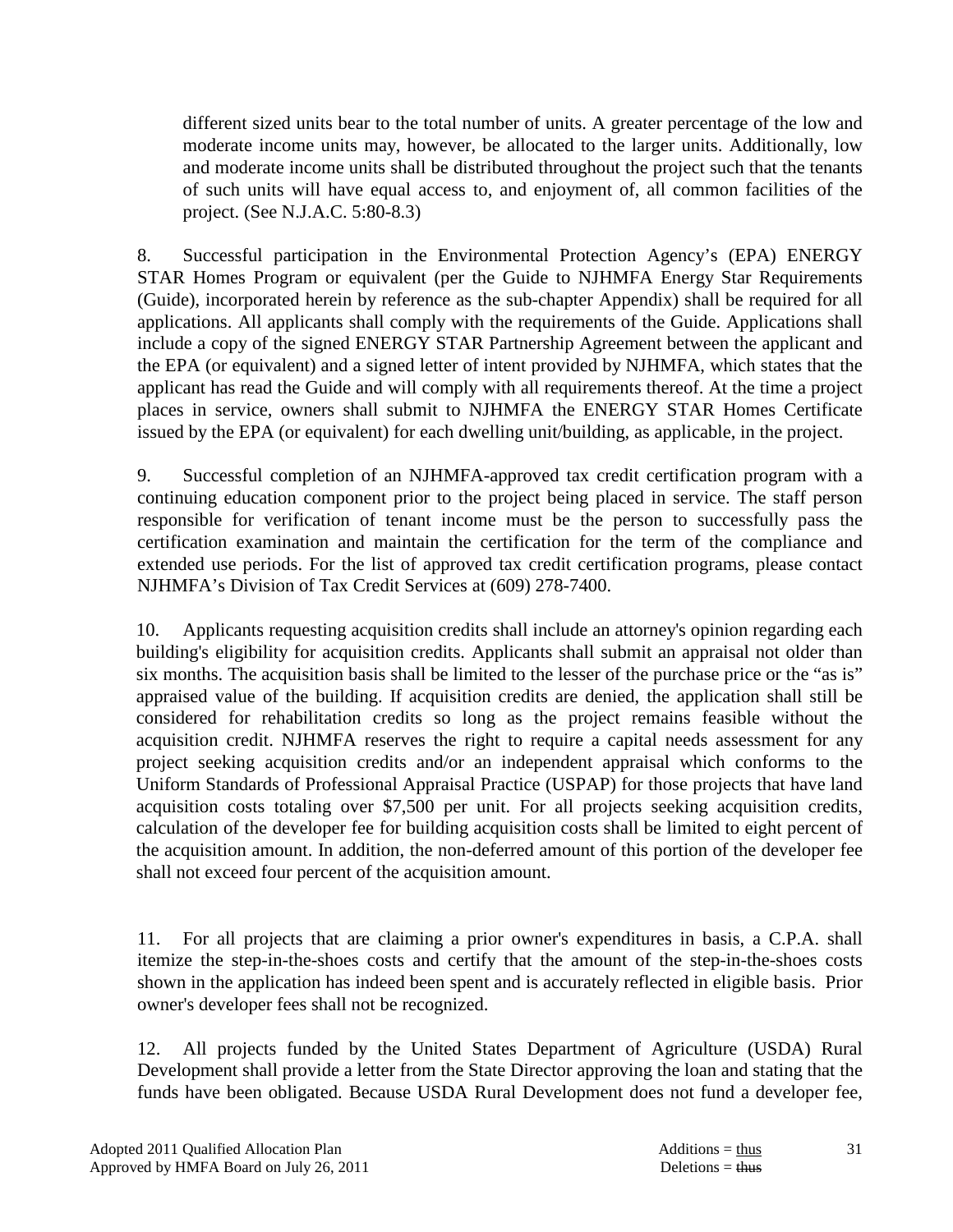the allocated credit amount may be limited to an amount sufficient to pay only the developer fee. NJHMFA establishes the maximum developer fee.

 13. All applicants receiving rental subsidy from a government or private source shall submit with the tax credit application evidence of receipt of such assistance. Evidence of Project Based Section 8 Rental Assistance shall include, at a minimum, a letter from the Public Housing Authority (PHA) firmly approving the project for Project Based Section 8 Rental Assistance subject to the completion of the subsidy layering review. For projects involved in the AFL-CIO Pension Fund Program, a preliminary commitment from the AFL-CIO shall suffice. For other types of (non-Section 8) rental assistance, evidence shall include a fully executed rental assistance contract that specifies the source and term of the subsidy. Only projects receiving project based rental assistance may underwrite the project using the fair market rents (FMRs) as defined by the project's approved HAP contract. Upon the expiration of project based rental assistance, Supportive Housing projects shall be underwritten at rents no more than 20 percent of area median income adjusted for family size. For non-Supportive Housing projects, the project shall be underwritten at rents that are appropriate for market conditions (and are thus supported by the market study required at (c)1ii above); however, in no event shall rents exceed 50 percent of area median income adjusted for family size. Projects applying for rental subsidy from the State Rental Assistance Program (SRAP) and tax credits shall comply with the applicable rules of these programs. The Department of Community Affairs (DCA) will inform NJHMFA of those projects that have submitted a complete application for SRAP by the tax credit application deadline. DCA will inform NJHMFA of the projects it intends to fund and the subsidy amounts if those projects are sufficiently competitive to receive tax credits. DCA will announce the SRAP commitments at the same time NJHMFA awards the reservations of tax credits.

 14. Supportive housing projects or projects applying to any cycle that contain supportive housing units shall submit the following items in addition to those items at N.J.A.C. 5:80- 33.15(a)5:

- i. A supportive housing population needs analysis;
- ii. A supportive housing marketing plan;

 iii. Evidence of the supportive housing development, management and/or supportive services experience of the owner entity, property management entity and/or social service provider who will be providing the property management and/or supportive services to the residents;

iv. Sources of funding and a social services plan that includes a detailed description of the scope of services to be provided to the individuals with special needs. If the social service provider is partnering with other community services, that relationship must be substantiated with executed letters of agreement detailing services to be provided and term thereof;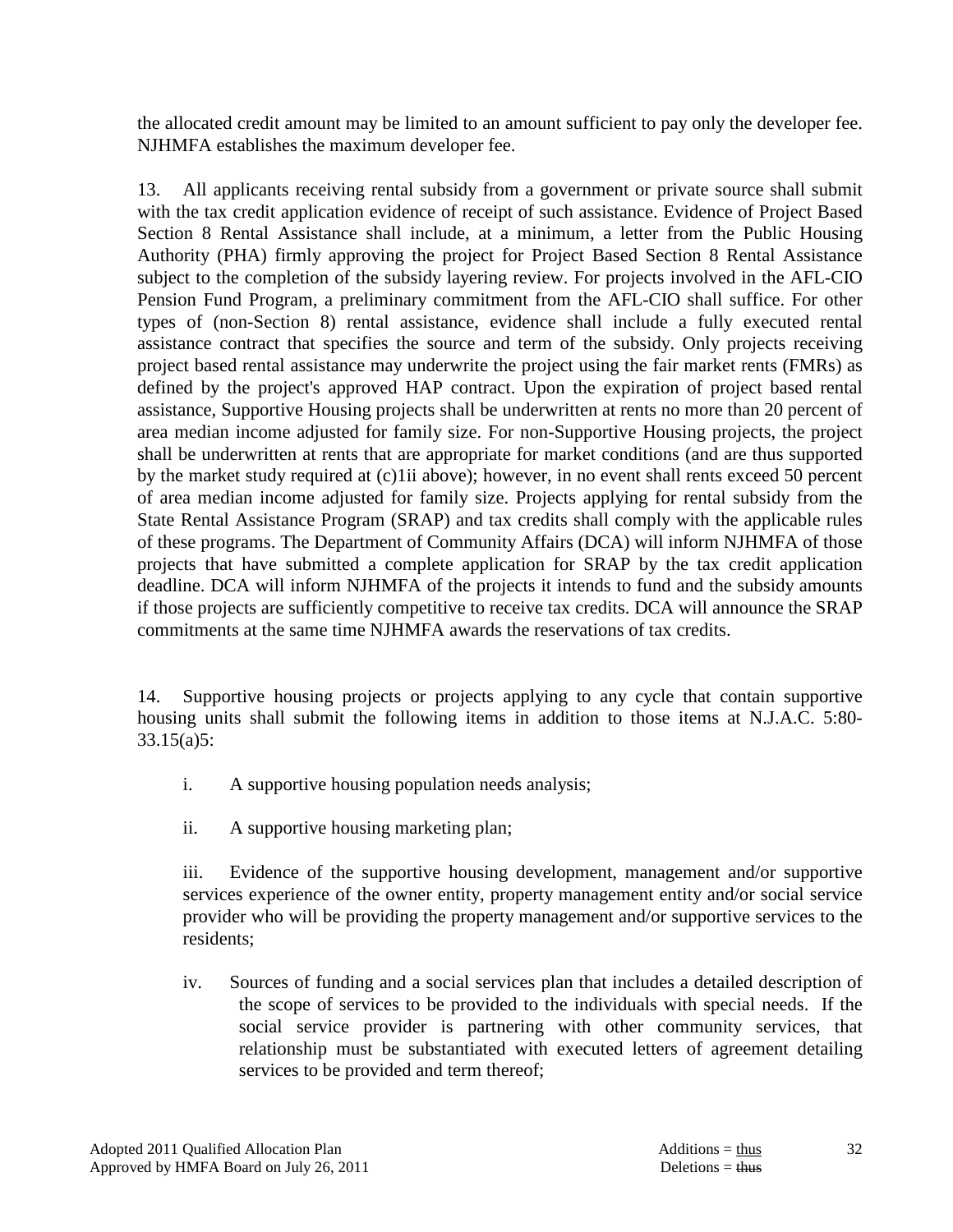- v. An executed supportive services agreement between the supportive services provider and the owner entity; and
- vi. Evidence of receipt of rental assistance or operating subsidy commitment(s) for special needs populations below 30 percent of area median income and/or evidence that the supportive housing units are affordable to the target population.

 15. NJHMFA encourages all owners/developers to affirmatively market their projects. For projects over 25 units, applicants shall submit an Affirmative Fair Housing Marketing Plan, which, in short, documents how the project will be marketed to those people who are least likely to apply. For instance, if the proposed development is located in an area predominantly populated by Caucasians, outreach should be directed to non-Caucasians. Conversely, if the population is predominantly African-American, outreach should be directed to non-African-American groups. At the time the units are placed in service, the owner/developer and rental agent shall certify that the project was affirmatively marketed.

16. Projects with HOPE VI/Replacement Housing/CFRC funding shall submit the following:

 i. A copy of the commitment letter from HUD awarding funds to the public housing authority. The applicant shall disclose the terms and conditions of the HOPE VI/Replacement Housing/CFRC grant to the public housing authority that funds the project, as well as the terms and conditions of the funding arrangements between the public housing authority and the applicant;

 ii. An opinion of tax counsel in support of the dollar amount of the eligible basis for the project set forth in the application. Attached to this opinion, and incorporated therein, shall be the accountant's analysis required in (c)15iii below;

 iii. An analysis conducted by an independent auditor of anticipated project cash flow and residual value demonstrating a reasonable prospect of repayment of all loans funded by the proceeds of the HOPE VI/Replacement Housing/CFRC funds and all debt. This analysis shall incorporate the same assumptions utilized in the 15-year cash flow pro forma submitted pursuant to (c)7ii above; and

 iv. The applicant shall demonstrate that any HOPE VI/Replacement Housing/CFRC funds used in the application to establish eligible basis at any time during the credit period are received under contractual financing provisions that, when viewed in the context of reasonably anticipated project cash flow and residual value, constitute lawful basis under the Code and applicable law.

### **5:80-33.13 Application for additional credits**

(a) Applicants may apply for additional credits in one of two ways: through a hardship request from the Reserve or by applying under one of the cycles set forth at N.J.A.C. 5:80-33.4 through 33.7.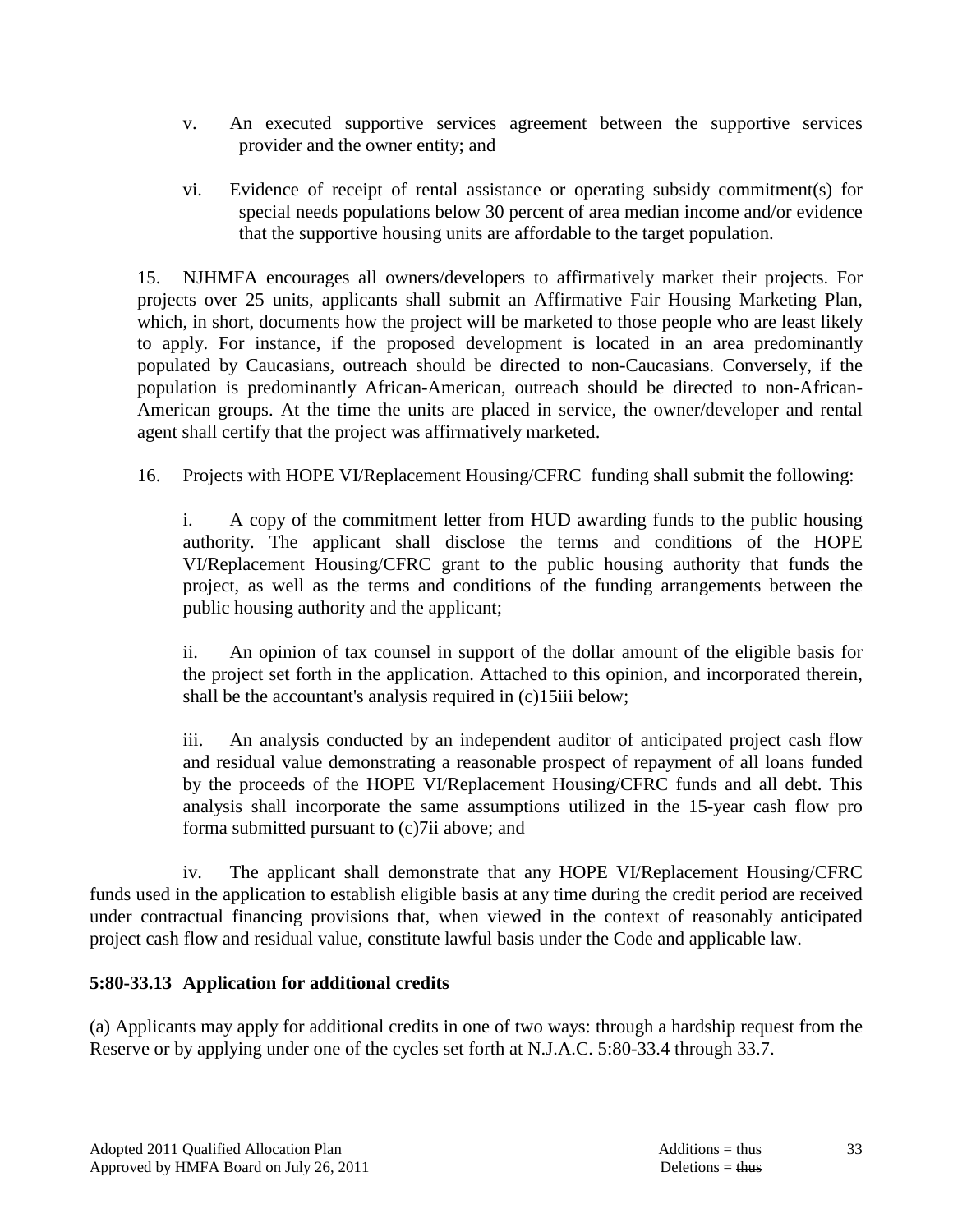1. Hardship requests up to \$100,000 shall apply to the Reserve. See N.J.A.C. 5:80-33.8 for a description of the Reserve. Applicants shall submit all of the following before NJHMFA will consider any hardship request:

i. The re-application fee;

 ii. A Sponsor Certification for Re-Application (including all updates to original application);

 iii. A rent qualification chart, income and expense statements and 15-year cash flow pro forma all reflecting current projections. The pro forma shall be signed by the first mortgagee (or syndicator/investor if the project has no hard debt) exclusively reflecting the following language verbatim: "We acknowledge that this proforma substantially matches the assumptions used in our underwriting of the mortgage (equity investment)";

 iv. An explanation why additional credits are being sought plus supporting documentation. Projects that did not submit a Phase I environmental assessment (conducted in accordance with A.S.T.M. E1527-97, Standard and Poors Enhanced Protocol) with their original application for tax credits are not eligible for additional credits for environmental overruns;

 v. Evidence that at least 50 percent of the developer fee is deferred and that the applicant has attempted to increase funding from every other source (except State Balanced Housing from the New Jersey Department of Community Affairs) before applying to the Reserve for additional credits. The developer fee cannot exceed that stated in the original application; and

 vi. A letter agreement with the syndicator/investor which addresses the pricing to be paid for the original and additional credits. (If the applicant is still incurring costs and is using a projection of costs and basis in his or her application for additional credits, the investor shall verify the projection.) The agreement shall also identify the intended end user/purchaser of the tax credits.

 2. Requests for additional credit that do not qualify for application under N.J.A.C. 5:80- 33.8(a)2 or 3 shall be made through application to a competitive cycle. Such submission shall consist of the complete application as well as items (a)1iv through vi above. The original allocation plus the additional credit shall be used to calculate the tiebreaker at N.J.A.C. 5:80- 33.19(a)1.

 (b) Should additional credits be awarded to a project, an allocation/issuance fee shall be paid as provided in N.J.A.C. 5:80-33.25.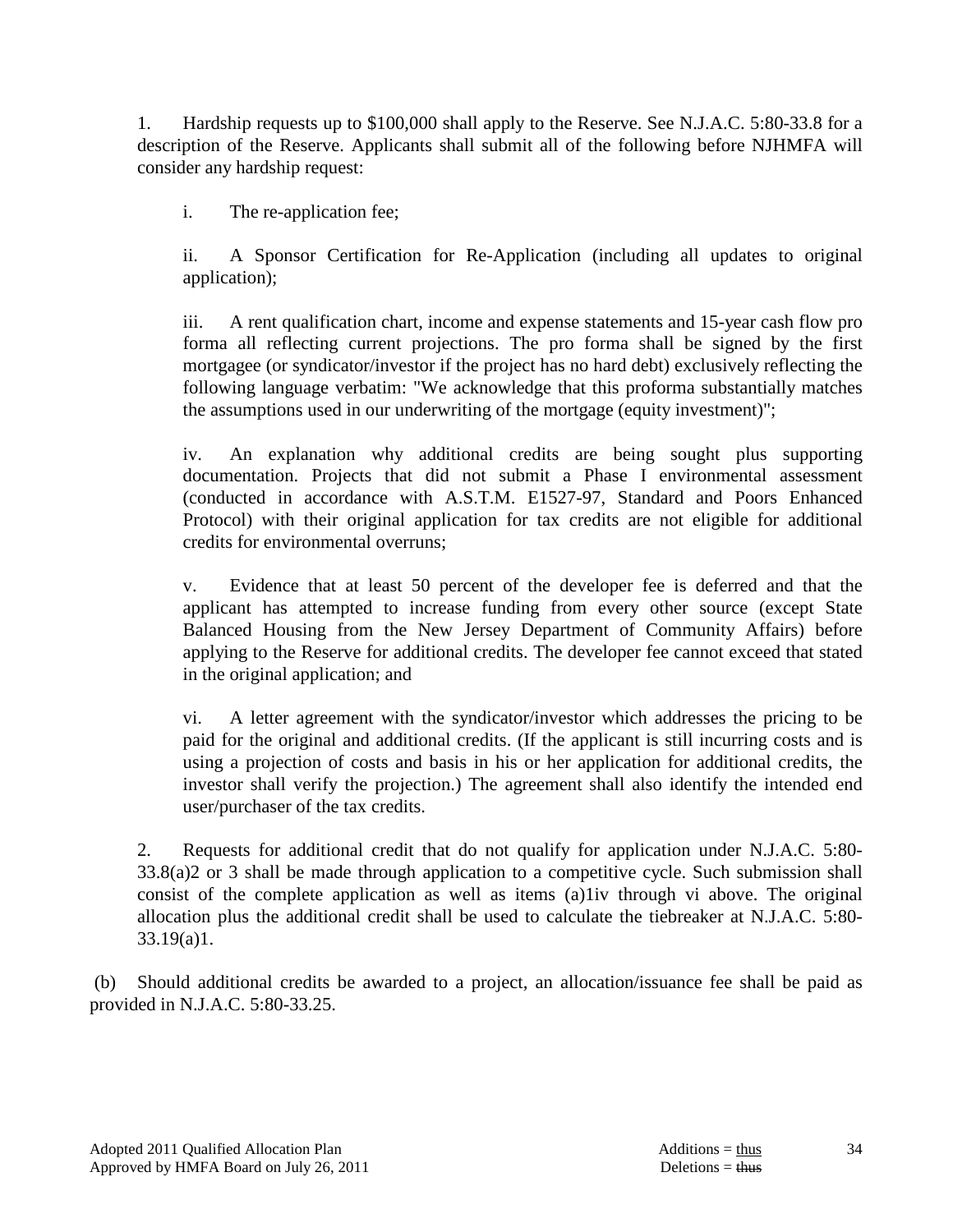#### **5:80-33.14 Scoring and ranking**

(a) Because of the limited amount of credits and the high volume of applications to NJHMFA, only a fraction of the projects that apply typically receive credits. In addition to meeting the eligibility criteria described at N.J.A.C. 5:80-33.12, applications that fail to satisfy a minimum of 65 percent of the maximum score under the ranking criteria established under N.J.A.C. 5:80-33.15 through 33.18 shall be declared ineligible to obtain a reservation of tax credits. NJHMFA will rank projects according to the score sheet submitted in the project's application. Should an applicant fail to include a completed self-score sheet, the application shall be ranked utilizing a preliminary score as determined by NJHMFA. NJHMFA shall perform a cursory review of the application and shall assume the maximum score for each of the criteria under N.J.A.C. 5:80-33.13 through 33.18 provided the requisite documentation has been submitted. Based on this ranking, NJHMFA will then examine the applications of only those projects that rank sufficiently high to receive credits. Once it is determined that an application meets all eligibility requirements, it is admitted into the cycle and underwritten.

(b) Applications shall receive points based on the point system for the particular cycle in which they compete. In the event of a tie score, projects shall be ranked according to the tie-breaker system. Then, reservations shall be awarded to the applications with the highest scores and to the applications that win the tie-breakers, with reservations first going to projects in the set-asides.

(c) All units in the project must qualify for a point category in order for the application to receive the points, unless expressly stated otherwise in the point categories described at N.J.A.C. 5:80-33.15 through 33.18.

(d) Applicants who are successful in receiving tax credits are strongly advised to closely oversee during construction the implementation of all categories for which the application received points. Implementation shall be verified through certifications and on-site inspection by NJHMFA (or its authorized designee).

### **5:80-33.15 Point system for the Family Cycle**

- (a) The point system for the Family Cycle shall be as follows:
	- 1. Applicants may select one of the following options: (10 to 15 points):

 i. Projects not located within qualified census tracts which extend their compliance period for an additional 15 years shall receive 15 points. The minimum term of the lowincome occupancy commitment is 30 years: a 15-year compliance period plus a 15-year extended use period. Extension of the compliance period bars the utilization of Section  $42(h)(6)(I)$  of the Code until the beginning of the last year of the extended compliance period. An owner electing to extend the compliance period for 15 years will be restricting the property for 45 years—a 30-year compliance period and a 15-year extended use period. Therefore, the owner cannot request the housing credit agency to find a buyer for the tax credit project until the beginning of year 30. This restriction will be enforceable by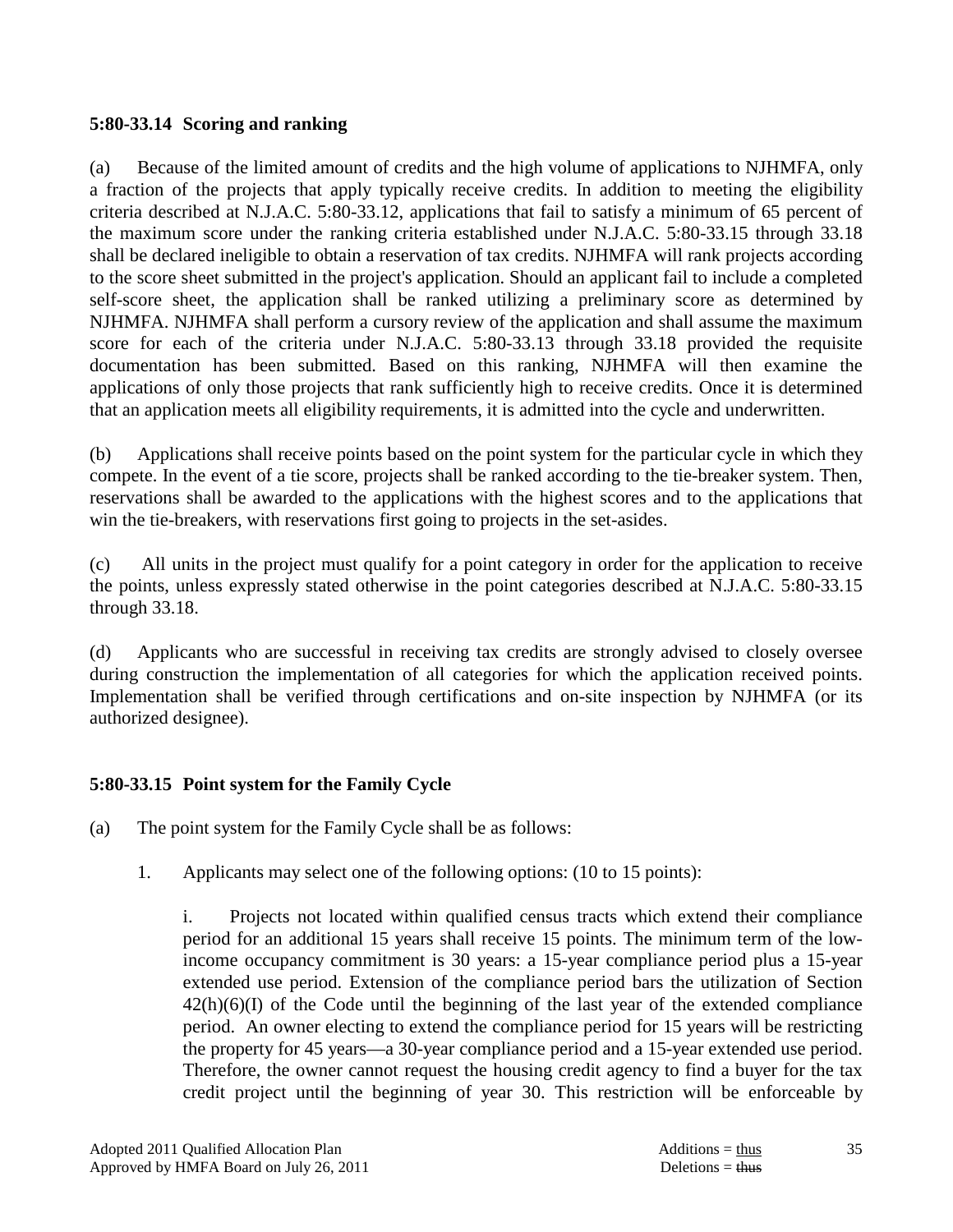NJHMFA and future tenants via a deed of easement and restrictive covenant which shall be recorded by NJHMFA pursuant to State law at the latter of the carryover allocation described at N.J.A.C. 5:80-33.24(a)1 or acquisition of the property;

 ii. Projects located in qualified census tracts shall be awarded 15 points. To qualify for this point category, a majority of the units shall be located within a qualified census tract; or

 iii. For single family and duplex housing which will convert to tenant ownership, 10 points shall be awarded. Such projects must convert to home ownership at the end of the compliance period. Syndication documents must reflect the conversion. The deed of easement and restrictive covenant shall reflect a right of first refusal to be granted by the owner to the tenants.

2. A project shall receive one point if the project utilizes public housing waiting lists.

3. Applicants may select one of the following options: (three or seven points):

Low-density buildings where at least 30 percent of the tax credit units are large family units or projects located within a Transit Oriented Development shall receive seven points. Points are based on the percentage of large family units with respect to the total number of tax credit units, not on square footage; or

ii. Rehabilitation buildings that do not qualify under 3i above shall receive three points.

 iii. A weighted average of the units shall be used to calculate points for multi-building projects where not all of the buildings qualify under i or ii above.

 4. Applicants may select one of the following options for municipal, county and public housing authority (PHA) support.

 i. Projects that receive a fixed rate tax abatement for a 15-year term shall receive five points. If the specifics of the tax abatement (for example, percentage of rent roll, term) are not recited in the resolution/ordinance, the financial agreement to the tax abatement shall be included with the application. Proof of an applicant's tax-exempt nonprofit status is not sufficient to qualify for points for a tax abatement. In order to receive points under this category, the resolution/ordinance approving the abatement shall be submitted and must cite the proper statutory authority. For projects receiving a tax abatement under the New Jersey Long Term Tax Exemption Law, N.J.S.A. 40A:20-1 et seq., the first stage of the exemption period shall be for no less than 15 years. Only projects utilizing financing from NJHMFA may be granted an abatement under N.J.S.A. 55:14K-37(b). For information regarding NJHMFA financing, please contact the NJHMFA Division of Multifamily Programs and Credit at (609) 278-7400.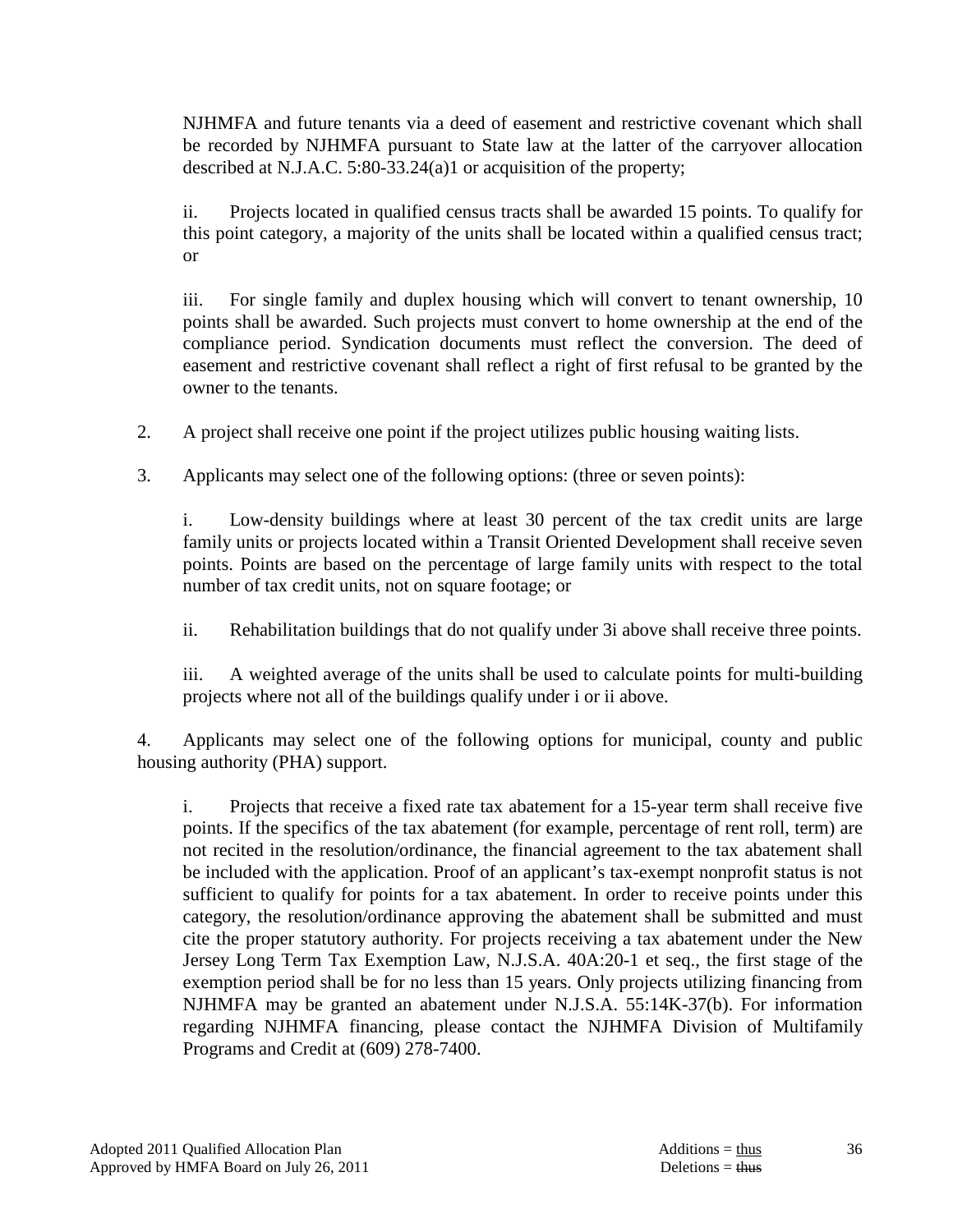ii. Projects that capitalize an escrow in an amount equal to two years worth of taxes, have a 1.20 debt coverage ratio with a minimum of \$3,000 per unit core operating expenses and receive municipal, county or PHA support of more than five percent of total project costs shall receive four points.

 iii. Projects that capitalize an escrow in an amount equal to two years worth of taxes, have a 1.20 debt coverage ratio with a minimum of \$3,000 per unit core operating expenses and receive municipal, county or PHA support totaling five percent of total project costs shall receive three points.

 iv. Projects that capitalize an escrow in an amount equal to two years worth of taxes, have a 1.20 debt coverage ratio with a minimum of \$3,000 per unit core operating expenses and receive municipal, county or PHA support of more than one percent and less than five percent of total project costs shall receive two points.

 v. For purposes of this point category, municipal, county or PHA support means contribution of land for nominal consideration (\$100.00 per parcel or less) or monetary contribution to the project (for example, HOME, RCA, CDBG, UDAG). Evidence of support shall be in the form of an authorized resolution or ordinance from the appropriate authority, and all steps necessary to make the resolution or ordinance legally binding shall have been completed. As evidence of the fair market value of a land contribution, the application shall include an appraisal (not older than six months) stating the value of contributed land. The tax escrow shall equal the two year amount reflected in the cash flow pro forma, and shall be confirmed by the municipality prior to the application deadline as the anticipated tax assessment when the project is completed.

 5. Because the availability of social services greatly improves the quality of life for residents, NJHMFA awards up to three points for the provision of up to three social services for the compliance period. One point will be awarded per service offered. The services shall be affordable, appropriate, available and accessible to the project's tenants. Applicants shall support their claim to provide social services by providing the following:

 i. Evidence of funding sources or documentation of how or by whom the services shall be paid;

 ii. Evidence of experience of the service provider for both provision of social service and fulfillment of prior private or governmental contracts; and

 iii. Evidence of firm agreements (executed contracts) with service providers for the services.

 6. Four points are awarded to projects which pledge to expend a sum equaling at least 15 percent of construction cost on contractors, subcontractors and material suppliers which are certified as minority business enterprises (MBE) and women business enterprises (WBE) by the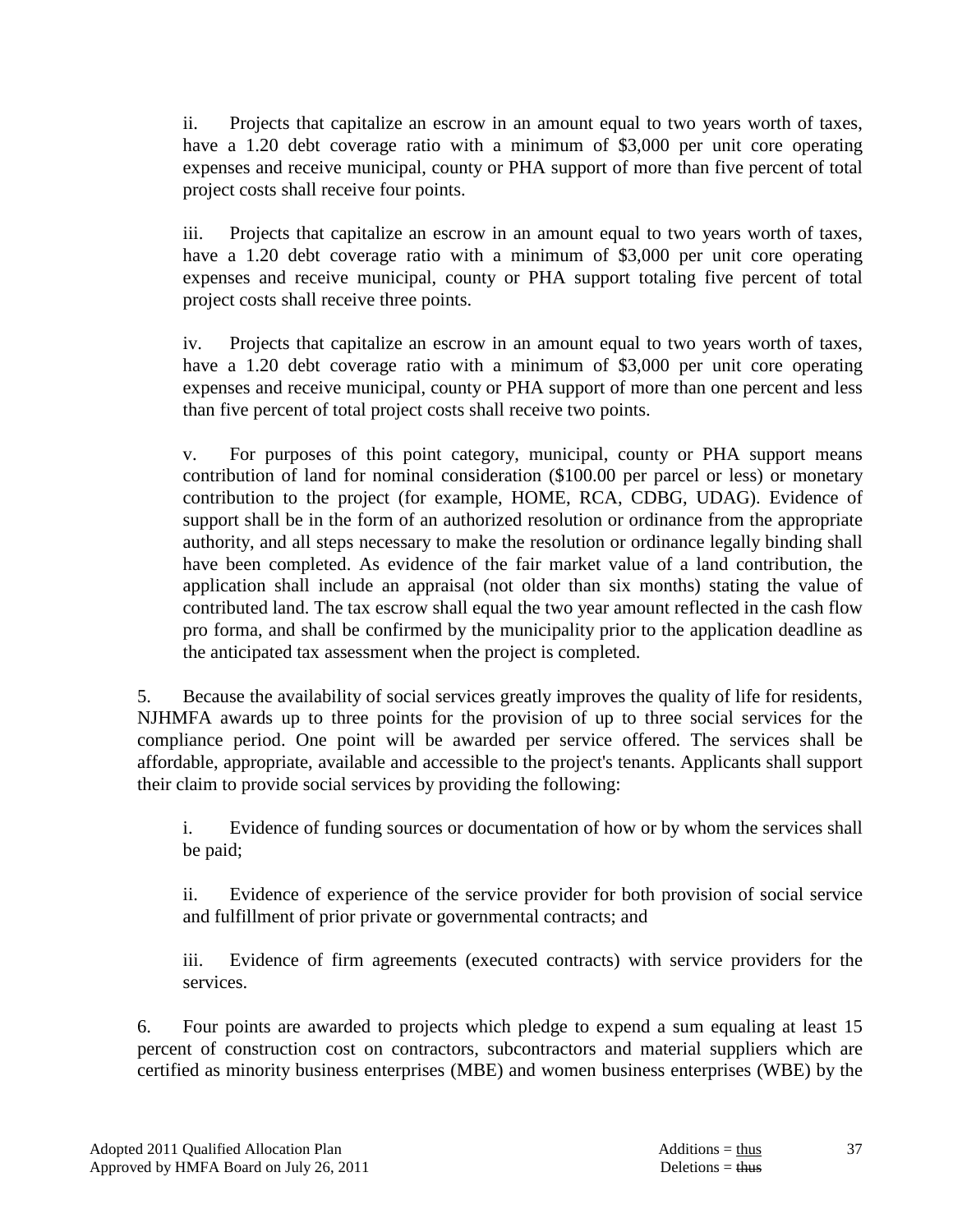Division of Minority and Women Business Development in the Department of the Treasury ("Certified MBE's and WBE's").

7. Applicants may select one of the following options:

i. Projects located within a ready to grow area that are either located outside of a qualified census tract or/or within a transit village shall be awarded 10 points.

 ii. Projects located within both a ready to grow area and a qualified census tract shall be awarded seven points.

 8. NJHMFA awards up to three points for the provision of unit amenities. One point will be awarded per amenity offered. The costs of the amenities must be shown in the capital and/or operating budgets, as appropriate. Amenities must be appropriate to the proposed tenant population. The list provided below is not all-inclusive. Substitution of amenities is not permitted without prior approval from NJHMFA. It is incumbent upon the applicant to demonstrate how each substitute amenity provides a comparable benefit to the tenants as those amenities listed below.

i. A security alarm;

ii. A washer and dryer hook-up with drip pan or floor drain;

 iii. An ENERGY STAR-labeled frost free refrigerator of 14 cubic feet for efficiencies and one bedroom, 16 cubic feet for two bedrooms, 18 cubic feet for three bedrooms and 20 cubic feet for four bedrooms;

iv. An ENERGY STAR-labeled washer and dryer;

v. An ENERGY STAR-labeled dishwasher;

vi. Through the wall, individual dwelling unit air conditioning;

vii. A minimum bedroom size of 100 square feet;

 viii. Minimum kitchen cabinets of 14 linear feet (for up to two bedrooms) and 16 linear feet (for three bedrooms or more);

 ix. Minimum closet space of 14 linear feet for efficiencies and one bedroom, 24 linear feet for two bedrooms, 30 linear feet for three bedrooms and 35 linear feet for four bedrooms;

- x. Emergency pull cords/call button—senior projects only;
- xi. Garages;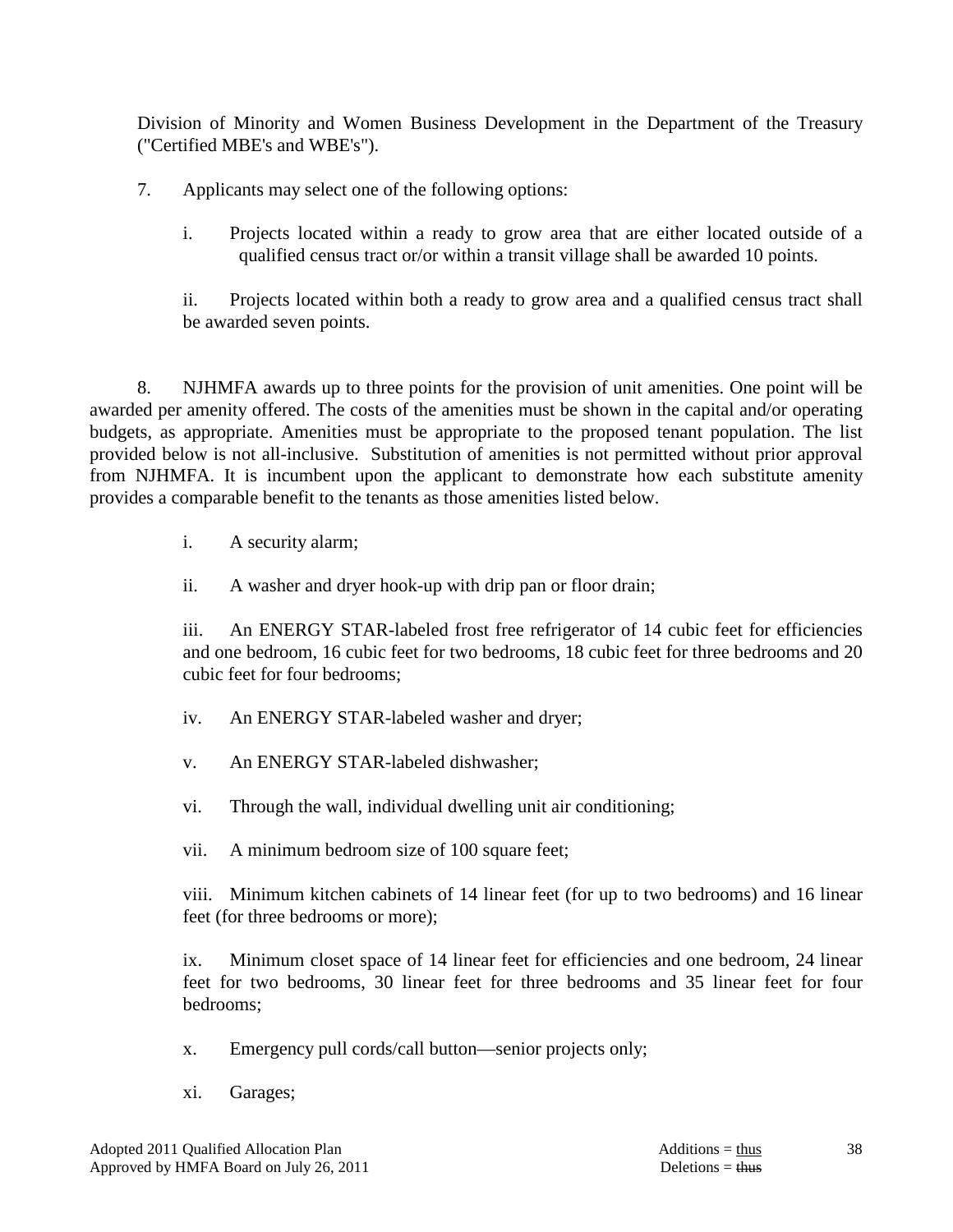xii. Patios;

xiii. Outside storage lockers; and

xiv. High speed internet access.

 9. NJHMFA awards points for the provision of project amenities, up to a maximum of two points. One point will be awarded per amenity provided. The costs of the amenities must be shown in the capital and/or operating budgets, as appropriate. Amenities must be appropriate to the proposed tenant population. Applicants may select any combination of the following amenities in order to receive the maximum two points. The list provided below is not allinclusive. Substitution of amenities is not permitted without prior approval from NJHMFA. It is incumbent upon the applicant to demonstrate how each substitute amenity provides a comparable benefit to the tenants as those amenities listed below.

- i. A playground (family projects only);
- ii. A community room/building (minimum 1,600 square feet);
- iii. On-site laundry facilities, using ENERGY STAR-labeled commercial equipment;
- iv. Community gardens;

 v. Average interior unit sizes of 500 square feet for efficiencies, 650 square feet for one bedroom, 800 square feet for two bedrooms, 1,100 square feet for three bedrooms and 1,200 square feet for four bedrooms;

 vi. 1.0 parking spaces per unit (may be off-street: garage, parking lot, pad or driveway, or on-street: designated/permit); and

 vii. A 30-year manufacturer's warranty on roof shingles for sloped roofs, 20 year for low slope roofing.

 10. Projects which demonstrate community policing or public safety enhancements shall be awarded one point. Applicants may select any of the following strategies in order to receive the point. The list provided below is not all-inclusive. Substitutions are not permitted without prior approval from HMFA. It is incumbent upon the applicant to demonstrate how the proposed substitution provides a comparable benefit to the tenants as those items listed below.

- i. An evening hour security guard;
- ii. On-site community policing station;
- iii. Camera/security system in each building;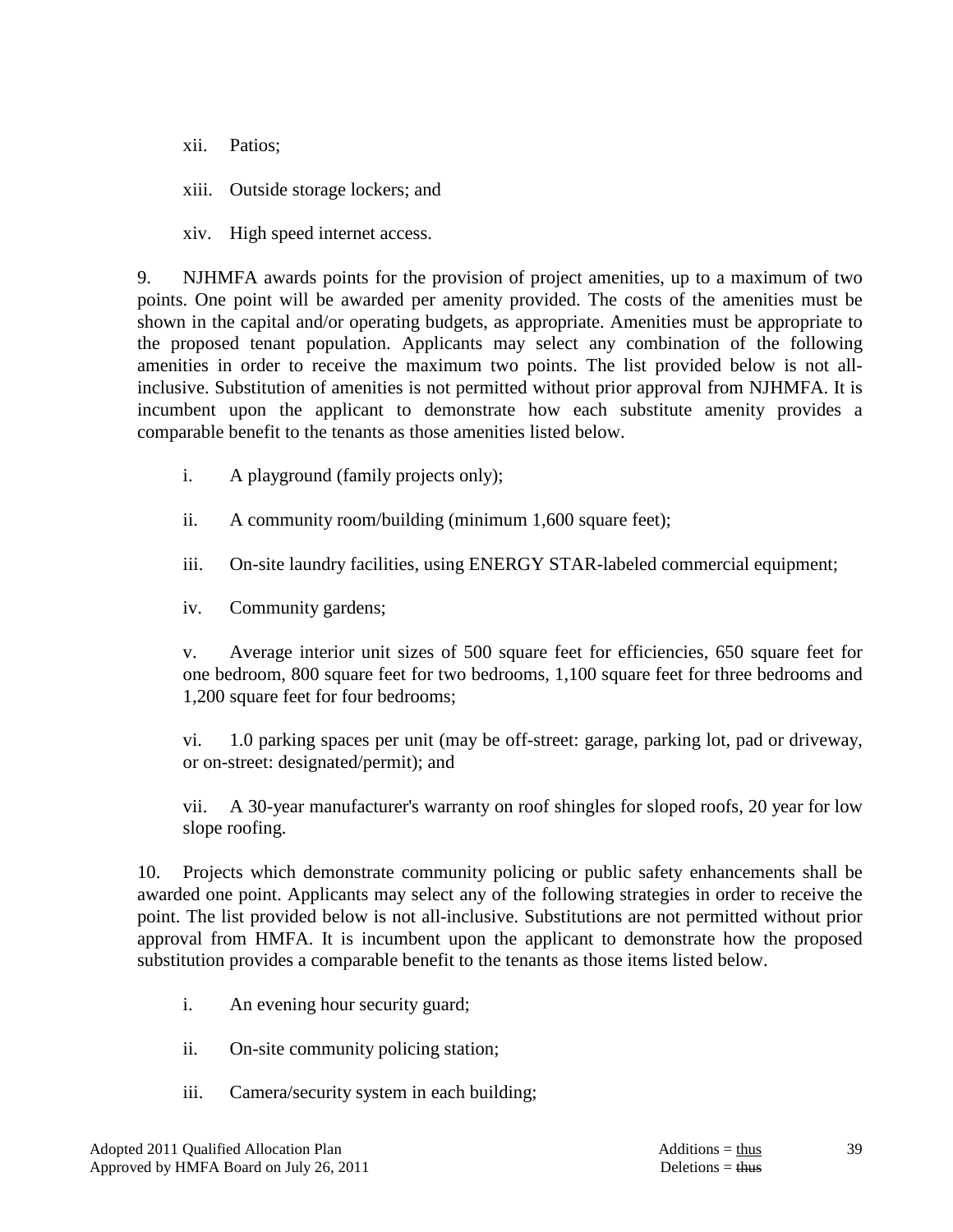iv. Coordination/training for community policing groups and/or property manager by a governmental law enforcement agency;

 v. Incorporation of Community Policing Through Environmental Design (CPTED) characteristics in the design, layout and construction of buildings and on-site facilities;

 vi. Partnerships or agreements which increase on-site police and security patrols on the development site (that is, leveraging partnerships with other funding sources for police salaries such as State Urban Enterprise Zones, Special Improvement Districts, Community Oriented Policing grants, etc.);

 vii. Innovative approaches which increase the number of community policing volunteers as residents of the development (including rent reductions or subsidies where allowable); and

 viii. Using operating funds or alternative funding sources such as Urban Enterprise Zone funds or HUD grants to purchase or subsidize the purchase of take-home police vehicles for law enforcement officers in the development.

11. Applications may receive up to a maximum of two points for the following. To be eligible for points in this category, proximity to the following locations shall be addressed in the market analysis as required at N.J.A.C. 5:80-33.12(c)1:

 i. Projects located within one-half mile of the positive land uses below shall receive one point for proximity to each of the following:

- (1) Primary/elementary school (family projects only);
- (2) Day care center;
- (3) Food store;
- (4) Community center or faith-based organization;
- (5) Public transportation;
- (6) Park.

 ii. Projects located within one mile of the following negative land uses shall have two points deducted from the project score:

- (1) Land fill;
- (2) Garbage dump;
- (3) Trash incinerator;
- (4) Nuclear power plant;
- (5) Oil/chemical refinery;

 (6) Unremediated Superfund or toxic waste site as identified by the Environmental Protection Agency (EPA) or the New Jersey Department of Environmental Protection (DEP).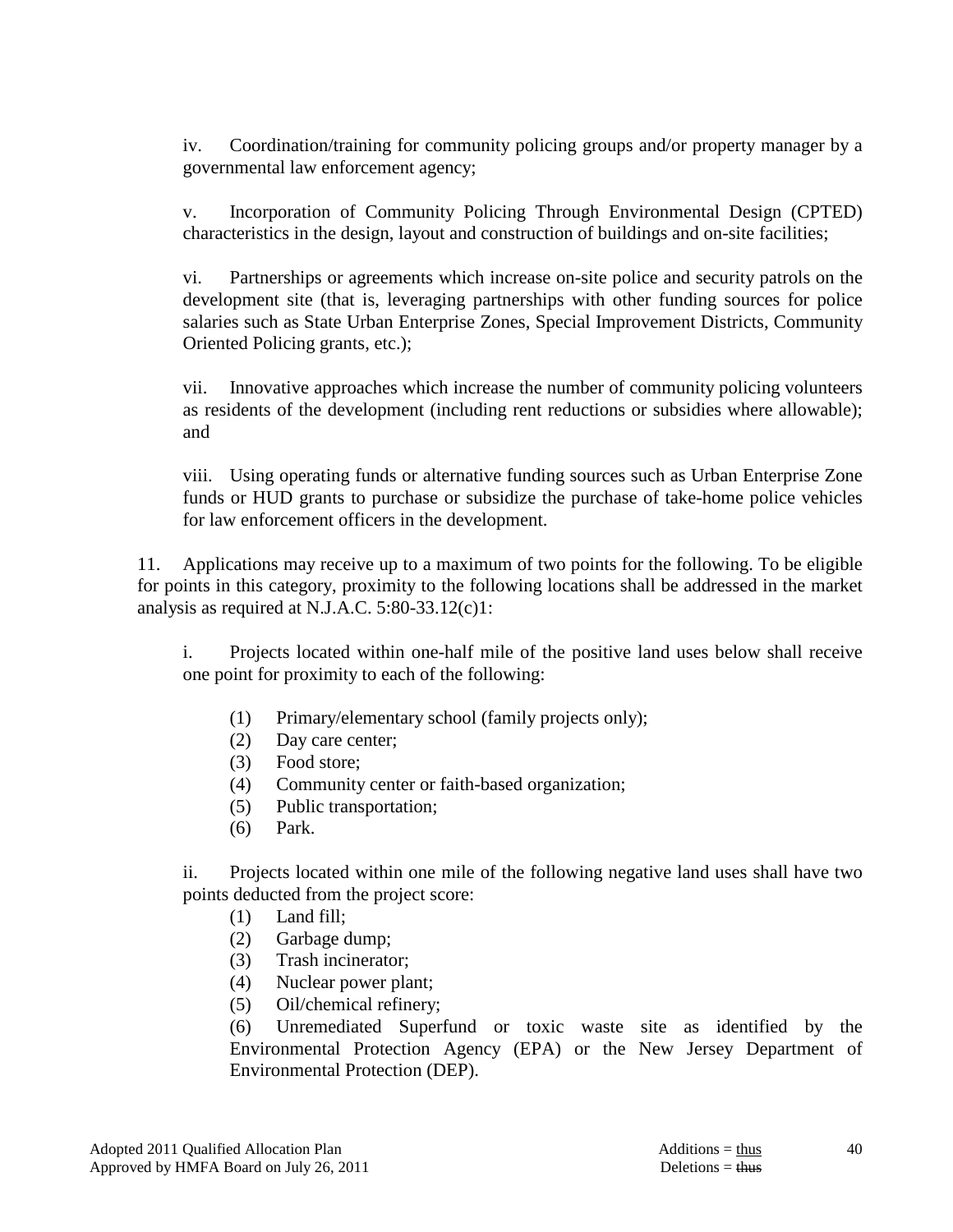iii. Example: A project is located within one-half mile of an elementary school, a food store and an oil refinery. The project shall be awarded zero points.

 12. Applications which include a commitment letter signed by the syndicator or investor specifying net pricing and net capital contributions within the NJHMFA Equity Range shall receive one point. Applicants utilizing the credits themselves do not have to submit a syndicator letter to receive the point. Term sheets do not qualify for this point.

13. Applications that select one of the following shall receive one point:

 i. Successful participation in the New Jersey Housing and Mortgage Finance Agency Green Future Program. In order to qualify for this point, the application shall include a copy of the completed, signed and submitted letter of intent from the developer to NJHMFA.

 ii. Incorporation of solar photovoltaic into the project. The solar photovoltaic system must meet the following standards: Be sized to cover at least 75 percent of the project's common area electrical expense and be at least a 20 kilowatt system. Documentation for this point includes a written and signed quote from a Board of Public Utilities (BPU) certified solar installer indicating the location, size, type, cost, and energy output of the proposed system and a signed affidavit from the developer agreeing to purchase, install and maintain the system for a minimum of 20 years. (Note: Contact the BPU for information on rebates for solar photovoltaic installations.)

Example: A project has an estimated common area electricity need of 50 kilowatts. The roof of the project can accommodate a 40 kilowatt system. The developer is eligible for the solar point since the 40 kilowatt system covers 80 percent of the common area usage and the system is larger than 20 kilowatts.

- iii. Leadership in Energy and Environmental Design (LEED) Certification. In order to qualify for this point, the applicant shall submit the following:
	- (1) A signed letter of intent to become LEED certified;
	- (2) A copy of the applicant's contract with a LEED accredited professional;
	- (3) The LEED accredited professional's accreditation certificate; and
	- (4) The LEED accredited professional's experience documentationd
- iv. Microload Achievement of a Final Home Energy Rating System (HERS) Index of 45 or below for each unit. In order to qualify for this point, the applicant shall include:
	- (1) A copy of the completed, signed and submitted letter of intent from the developer to NJHMFA; and
	- (2) A signed letter from MaGrann Associates, Market Manager for the New Jersey Clean Energy Program's ENERGY STAR Homes Program, confirming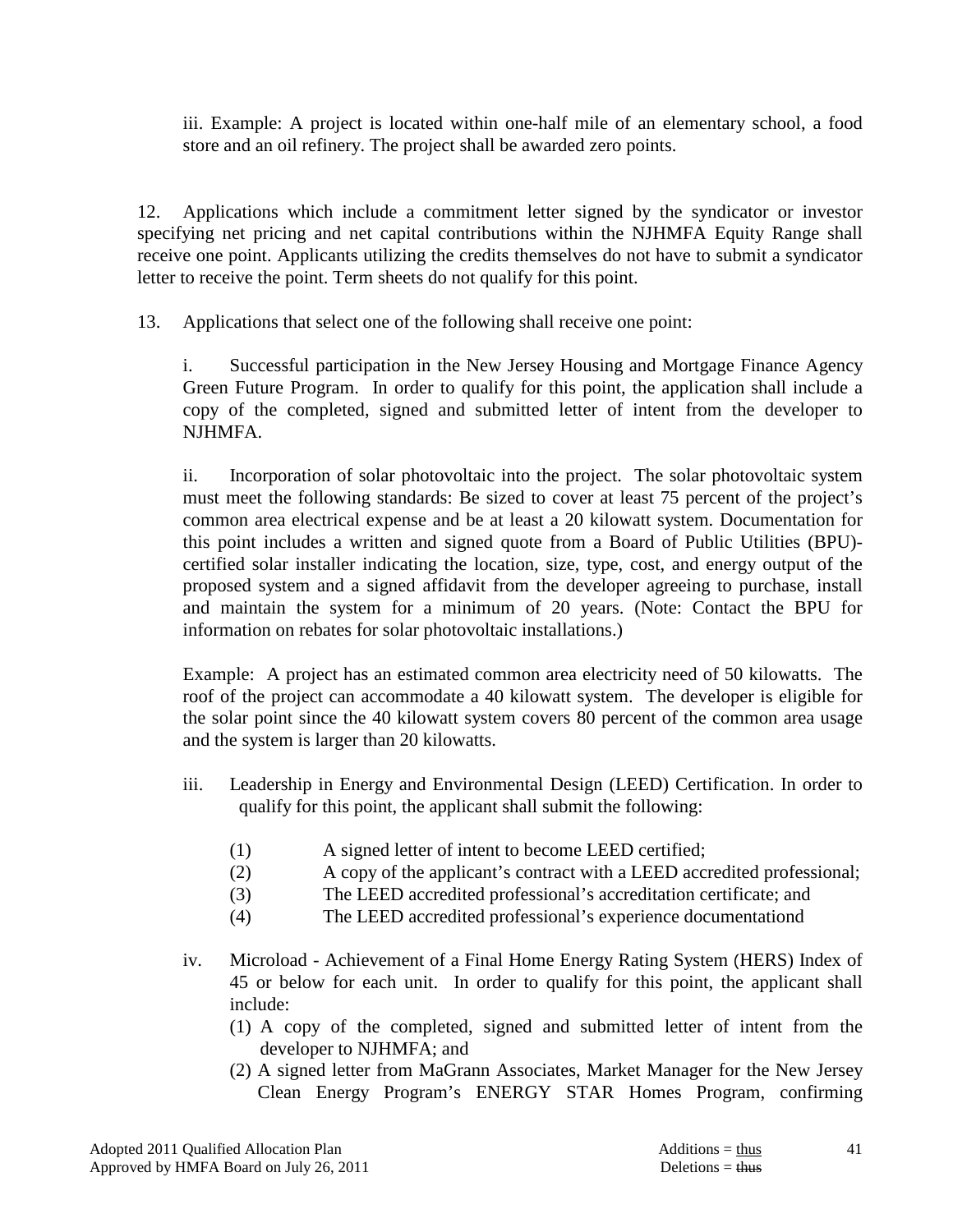acceptance into the ENERGY STAR Microload Homes Pilot Program. MaGrann Associates' main office is at 240 West Route 38, Moorestown, New Jersey 08057 and its telephone numbers are 1-888-624-7266 and 856-722-9799.

 14. Applicants may select one of the following options. To qualify for this point category, a significant component of the development (40 percent or more of the units) shall be located within a historic building, a building being adaptively re-used or a building located on a Brownfields site:

 i. Rehabilitation of historic buildings shall receive two points. If the project is also utilizing the historic tax credit recited under Section 47 of the Code, an additional one point shall be awarded. In order to qualify for the historic tax credit point, the application shall include a copy of Part 1 Evaluation of Significance and Part 2 Description of Rehabilitation of the Historic Preservation Certification application approved by the National Park Service. A copy of the Request for Certification of Completed Work shall be submitted to NJHMFA at the time the project places in service;

 ii. Projects which involve the adaptive re-use of a non-residential building shall receive two points; or

iii. Brownfields Projects that have a Remedial Action Work Plan approved by the New Jersey Department of Environmental Protection (DEP) or their designee, or a No Further Action letter issued by the DEP for an unrestricted use within the past 10 years shall receive two points; or

iv. Projects that have a Brownfields Site Marketing Inventory (BSMI) Project Tracking Number that has been verified by the municipality shall receive one point. For a list of Brownfields sites and the corresponding tracking numbers, please call the Office for Planning Advocacy in the New Jersey Department of Community Affairs at (609) 292- 7156 or visit http://www.njbrownfieldsproperties.com/.

 15. Applications which have a general partner, voting member, developer or a related party who owned a managing or controlling interest in a LIHTC project when title was foreclosed by entry of judgment or deed in lieu of foreclosure during the past seven years shall have three points deducted from the application's score. Failure to respond to this point category shall result in the deduction of points as provided under this paragraph.

 16. Applications which have a general partner, voting member, developer, or related party that owns a managing or controlling interest in a New Jersey LIHTC project with an uncorrected noncompliance shall have the following points deducted from the application's score: 10 points shall be deducted for violations of State and local building codes or health ordinances or failure of one or more major systems (for example, roof, HVAC, elevators, plumbing and electric); and five points shall be deducted for a failure to fulfill any Qualified Allocation Plan provisions as represented by an owner in a project's New Jersey LIHTC application. For noncompliance that cannot be corrected, points under this category shall only be deducted for the first year each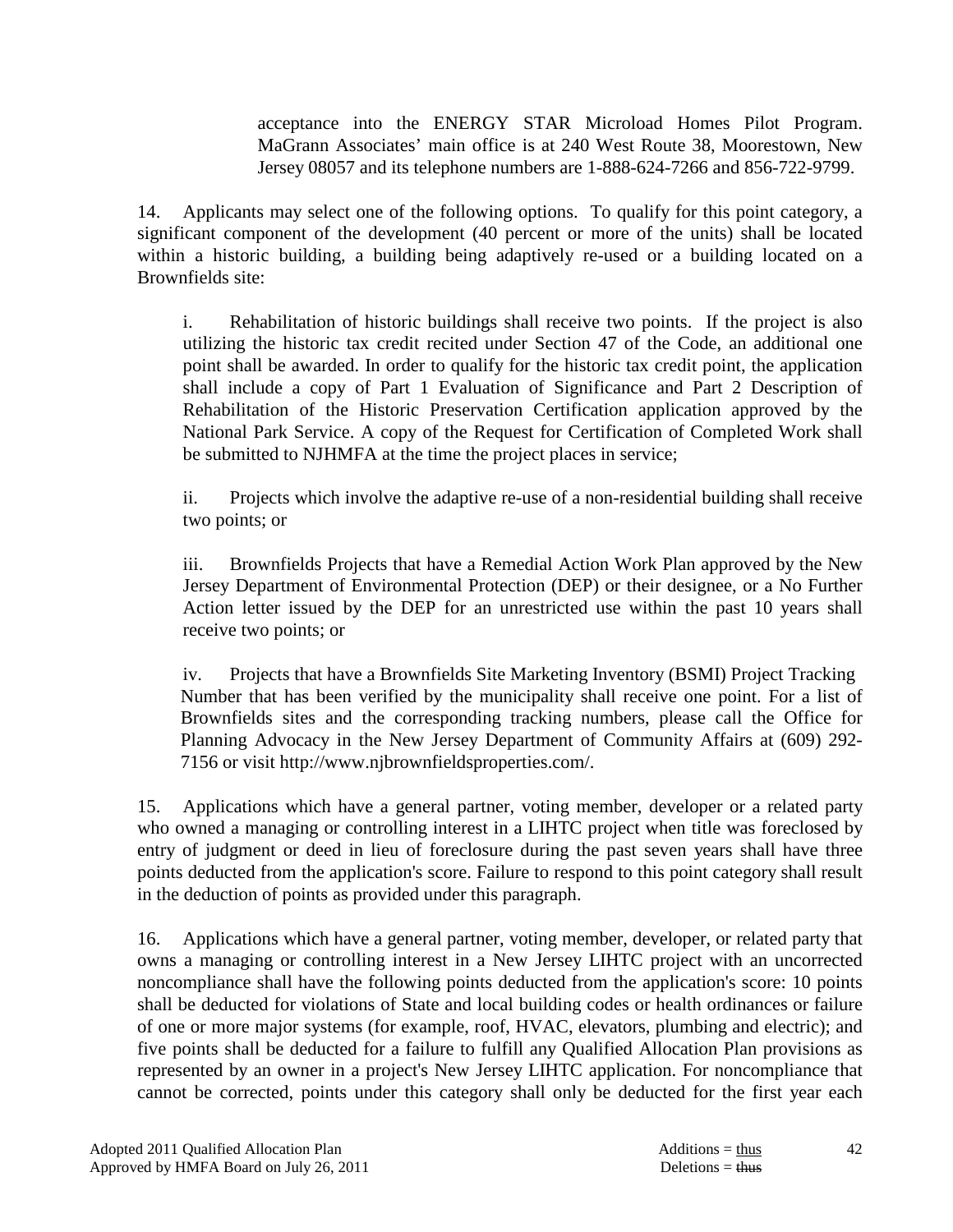application is submitted. Failure to respond to this point category shall result in the deduction of points as provided under this paragraph. Applications that receive negative points in this category do not qualify for the set-asides described at N.J.A.C. 5:80-33.4, 33.5, 33.6 and 33.7.

 17. Three points shall be deducted from applications which have a general partner, voting member, developer, or related party that was involved in a full return of tax credits to NJHMFA within the past two years and such return occurred after October 15 of the year in which the project would have been required to be placed in service. Failure to respond to this point category shall result in the deduction of points as provided under this paragraph. This point category shall only apply to the first application from the involved general partner, voting member, developer or a related party following the full return of tax credits.

 18. Applications which have a general partner, voting member, developer, or related party that owns a managing or controlling interest in a New Jersey LIHTC project that has failed to pay NJHMFA monitoring fees (unless NJHMFA has formally issued a deferral) shall have 10 points deducted from the application's score. Failure to respond to this point category shall result in the deduction of points as provided under this paragraph. Applications that receive negative points in this category do not qualify for the set-asides described at N.J.A.C. 5:80-33.4, 33.5, 33.6 and 33.7.

 19. Applications which have a general partner, voting member, developer, or related party that owns a managing or controlling interest in a New Jersey LIHTC project that has failed to submit its annual project certifications and/or annual tenant information shall have 10 points deducted from the application's score. Failure to respond to this point category shall result in the deduction of points as provided under this paragraph. Applications that receive negative points in this category do not qualify for the set-asides described at N.J.A.C. 5:80-33.4, 33.5, 33.6 and 33.7.

 20. Applications with a general partner, voting member, developer, or related party (with at least a 50 percent interest in the general partner/managing member) that has successfully developed and operated at least two other tax credit properties shall receive two points. Successful completion is defined as a tax credit property with no outstanding issues of noncompliance that has achieved 93 percent occupancy and has maintained a permanent debt service coverage ratio of at least 1.15 percent for six consecutive months as of the application deadline.

 21. Projects that rent a minimum of five units or five percent of the total project units, whichever is greater, to individuals with special needs and meet the criteria of N.J.A.C. 5:80- 33.12(c)14 shall receive one point.

 22. Projects that select the 20 percent at 50 percent Federal set aside as defined under Section  $42(g)(1)(A)$  of the Code or elect to restrict 10 percent of the tax credit units to households earning 30 percent or less of area median income adjusted for family size shall receive one point. If the 20 percent at 50 percent election is selected, all tax credit units shall be restricted to 50 percent of the area median income adjusted for family size. For example, if the project has an applicable fraction of 100 percent, 100 percent of the units shall be restricted to 50 percent of the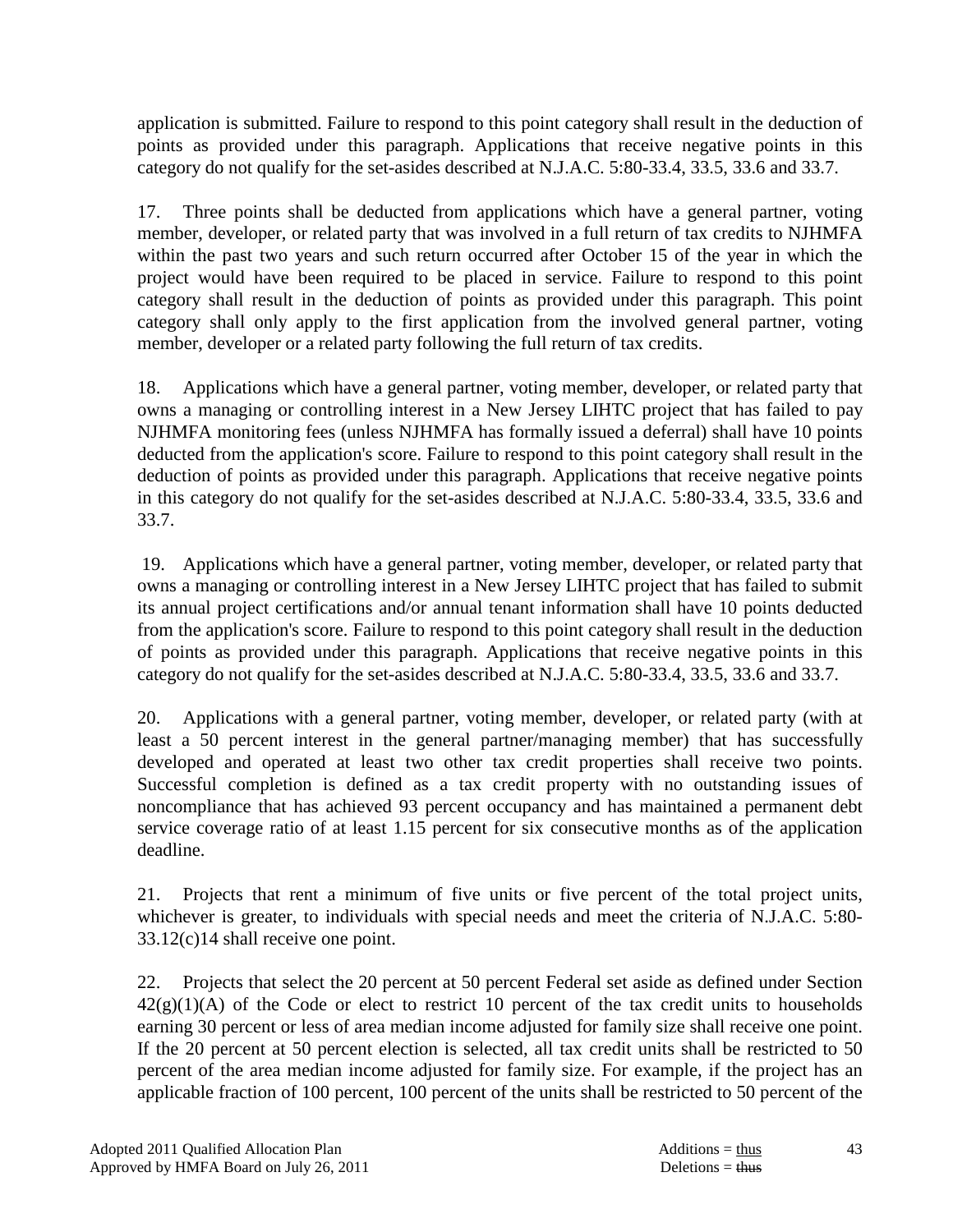area median income adjusted for family size. The election shall be reflected on each building's IRS Form 8609 and/or on the deed of easement and restrictive covenant. Projects that select the 10 percent at 30 percent option must still satisfy the Code minimum tenant income elections at Section  $42(g)(1)$  (A) or  $(g)(1)(B)$  and demonstrate that best efforts will be made to distribute the 30 percent units proportionately across all unit sizes.

 23. Applicants that utilize the cure period in N.J.A.C. 5:80-33.11(c)1 or 3 shall have one point per each defect cured deducted from the application's score.

# **5:80-33.16 Point system for the Senior Cycle**

(a) The point system for the Senior Cycle includes all point categories of the Family Cycle except the point category at N.J.A.C. 5:80-33.15(a)3 concerning large family units and the point category at N.J.A.C. 5:80-33.15(a)7 concerning ready to grow areas is replaced with the following:

1. Applicants may select one of the following options:

 i. Projects located within both a ready to grow area and a qualified census tract shall be awarded 7 points; or

 ii. Projects located within a ready to grow area that are either located outside of a qualified census tract or within a transit village shall be awarded ten points.

2. Projects that set-aside 20 percent of the units for the frail elderly shall receive one point.

# **5:80-33.17 Point system for the Supportive Housing Cycle**

(a) The point system for the Supportive Housing Cycle includes all point categories of the Family Cycle except for the point categories in N.J.A.C. 5:80-33.15(a)3 concerning large family units and N.J.A.C. 5:80-33.15(a)5 concerning social services.

(b) The Supportive Housing Cycle also includes the following point categories:

 1. Applicants shall be awarded up to five points to the extent the social services plan required at N.J.A.C 5:80-33.12(c) 14iv incorporates the following:

i. A description of the target population's(s') supportive service needs, which may include a range of services across a wide continuum of care and intensity appropriate to the target population(s). The description must acknowledge that special needs tenant does not have to utilize the services appropriate to the target population(s). The social services plan must address the specific appropriate and needed services to assist tenants to maintain their housing and stable community living at no cost to the tenant. Appropriate and needed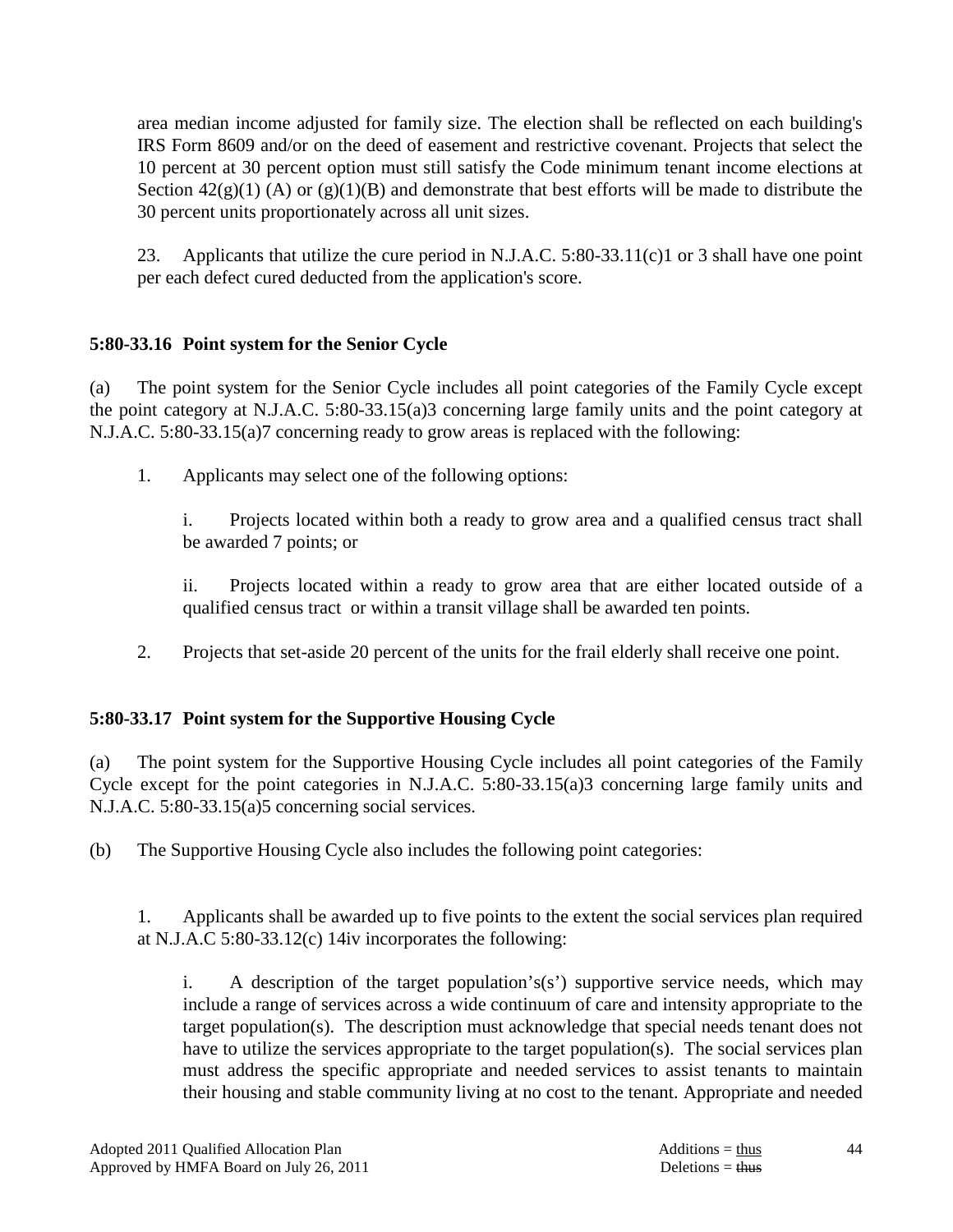services must be supported by supportive service agreements and evidence-based practice, research and/or direct practice experience. Supportive housing projects must have, at a minimum, a social service coordinator. The supportive services plan must address the following:

- (1) The social service provider(s) must demonstrate(s) three or more years of experience in providing social services to the target population(s) or to a related special needs population;
- (2) A description of the proposed services that will benefit the targeted population including location of services (that is, on-site or in the community) and documentation to support how these services will be funded;
- (3) A description of how the service provider will facilitate tenant/landlord relationships, including detailed eligibility and ineligibility criteria for tenant selection and screening, as well as a plan for problem resolution to minimize evictions for supportive housing tenants ; and
- (4) Provision of at least one of the following services:
	- (i) 24-hour, seven-day a week on-call crisis response capability;
	- (ii) Financial management training from a qualified provider and ongoing budgeting support; and
	- (iii) Linkage and ongoing follow-up services to health care, including dental care, and physical health care and primary health care prevention services.
- 2. Up to two points will be awarded as follows: one point will be awarded to applicants that will provide on-site or off-site education for tenants of the supportive housing units; and one point will be awarded to applicants that will provide job training and job search assistance and support to tenants of the supportive housing units. Applicants shall provide evidence of funding commitments and signed agreements with qualified service providers specifically identifying a detailed scope of services to be provided and term for the provision of these services. The identified education and/or employment service provider must have a verifiable track record for the provision of these services.
- 3. Applicants that plan to develop all of the units as lease-based permanent supportive housing (no time limit for tenancy and/or program participation) shall be awarded two points.
- 4. Applications that evidence rental assistance funding commitments from the HUD McKinney-Vento Programs or other government source(s) of project-based or sponsorbased rental assistance for all the special needs units shall be awarded two points.
- 5. Applications submitted by a qualified nonprofit organization shall be awarded two points.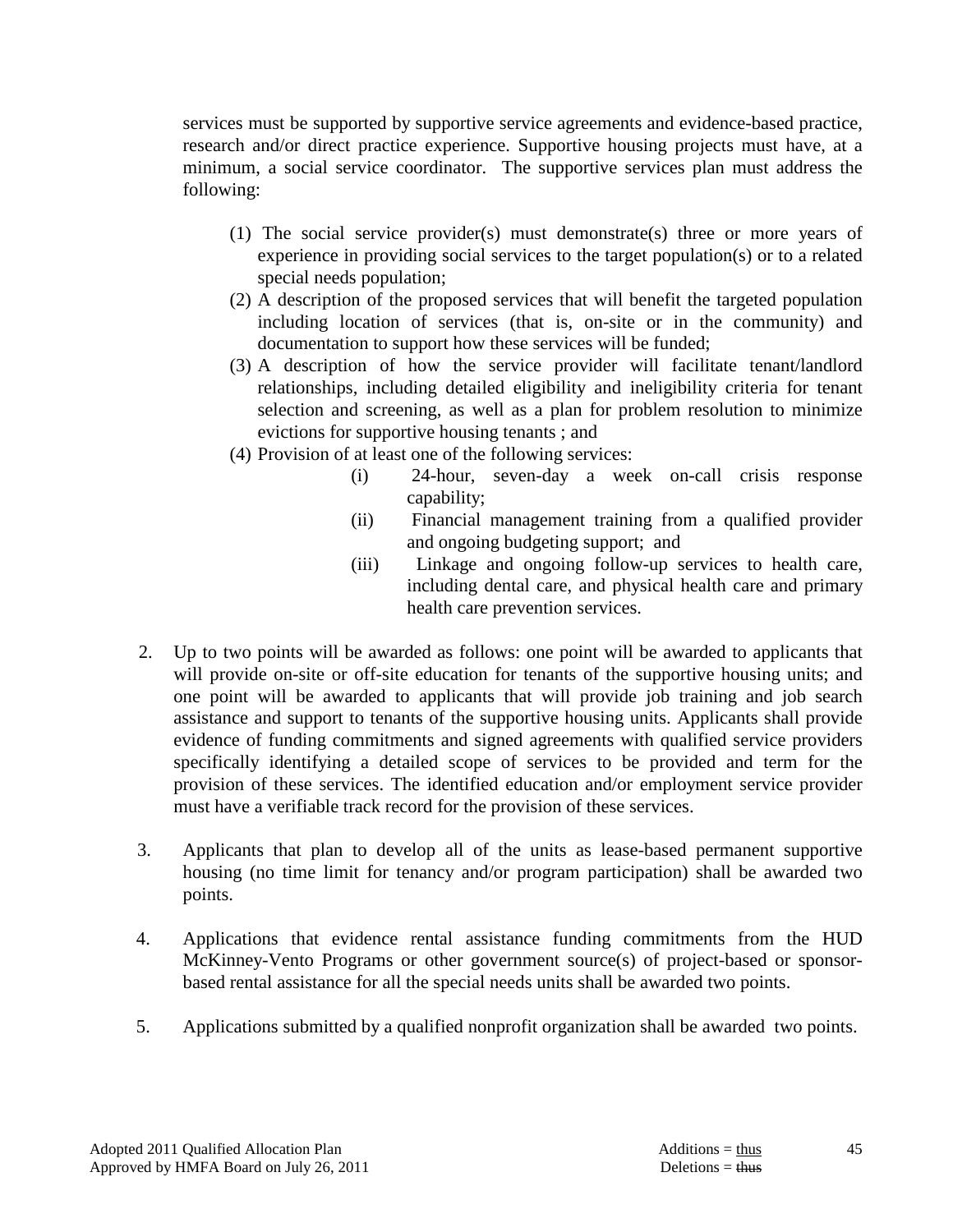- 6. Projects that encourage integrated community living opportunities, including mixedincome projects, mixed-special needs projects, and scattered site projects, shall be awarded two points.
- 7. Five points shall be awarded to projects that meet all of the following minimum living standards:
	- a. Dwelling units in which each bedroom measures not less than 100 square feet;
	- b. Unrelated residents have their own bedroom;
	- c. No more than four unrelated adults share a bathroom; and
	- d. Residents have access to a full kitchen for meal preparation.

# **5:80-33.18 Point system for the Final Cycle**

The point system for the Final Cycle is the same as for the Family Cycle.

# **5:80-33.19 Tiebreaker system**

(a) The following tiebreaker system shall be used in all cycles to break ties between projects with the same score:

 1. If competing projects within a cycle have a tie score, a tax credit reservation shall be awarded to the project with the least amount of tax credits per tax credit bedroom.

 2. If there is still a tie after the first tie-breaker, the tax credit reservation shall be awarded to the project with a lower total development cost per bedroom.

# **5:80-33.20 Municipal comment**

The Code requires that the chief executive officer of the municipality in which the project is to be located be given the opportunity to comment on the project. The application may include a letter from the chief executive officer of the municipality or NJHMFA staff shall notify the chief executive officer of the municipality and allow him or her a reasonable opportunity to comment on the project.

# **5:80-33.21 Application needs analysis**

(a) Section  $42(m)(2)(a)$  of the Code provides: "The housing credit dollar amount allocated to a project shall not exceed the amount the housing credit agency determines is necessary for the financial feasibility of the project and its viability as a qualified low-income housing project throughout the credit period." This determination, known as the "needs analysis," shall be performed by NJHMFA with respect to those applications fulfilling the eligibility requirements at N.J.A.C. 5:80-33.12. In the needs analysis, NJHMFA shall compare the project's total development costs to the funding sources the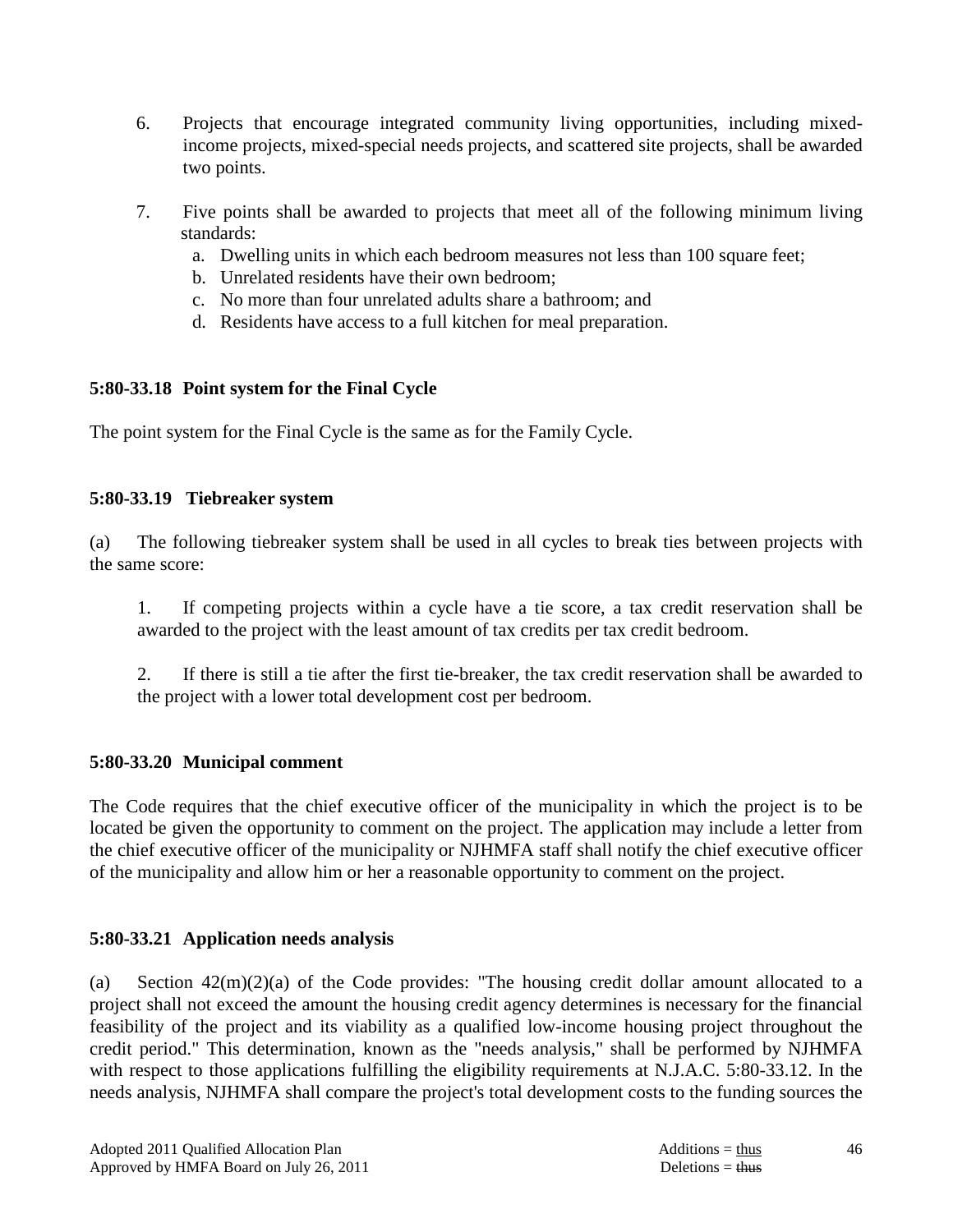applicant has identified to meet those costs. If the total funding sources not including tax credit equity are less than the total development costs, then a funding gap exists and the applicant has demonstrated a need for credits, provided, however, that the following conditions are satisfied:

 1. The project's development and operational costs are reasonable as required under Section  $42(m)(2)(B)(iv)$  of the Code;

 2. Funding sources identified by the applicant meet the requirements listed under N.J.A.C. 5:80-33.12(c)6;

 3. The project is financially feasible in terms of the existence of sufficient sources to pay for total development costs; and

4. The project shall remain viable throughout the credit period.

(b) Financing arrangements shall be evaluated to ensure that projects are not structured to artificially increase basis. Such arrangements include drawing down entire bridge or secondary loans at construction closing instead of using such financing on an as-needed basis. NJHMFA reserves the right to assume a mortgage higher than the mortgage commitment submitted by the applicant if it is determined that the mortgage amount stated in the commitment is underestimated. If NJHMFA has a reasonable basis for concluding the equity factor submitted by the applicant is inconsistent with market conditions, NJHMFA reserves the right to adjust the equity factor in its underwriting. NJHMFA reserves the right to require an appraisal at the applicant's expense. If the applicant acquires the property for more than appraised value, the overage shall be added to the sources of funds so as not to create artificial need.

(c) NJHMFA shall perform needs analyses at three separate times: application, allocation, and at the time the project is placed in service. (See N.J.A.C. 5:80-33.23 and 33.27.) Pursuant to the Housing and Economic Recovery Act of 2008, 110 P.L. 289 (HR 3221), the applicable credit percentage shall be nine percent for the 70 percent present value credit for buildings that place in service between July 31, 2008 and December 31, 2013. NJHMFA shall announce the tax credit percentage for the 30 percent present value credit to be used for application purposes, by written and/or electronic notices to the mailing list maintained by the Tax Credit Division, at least 30 days prior to the application deadline. The credit amount reserved is limited to the lesser of:

1. The credit amount based on the needs analysis; or

 2. The credit amount generated from the project's qualified basis, as (potentially) capped by the eligible basis limits. Unless a project has an alternate funding source such as a developer fee able to be deferred, a project whose eligible basis is reduced by the eligible basis limits (thereby reducing the credit amount) may be declared infeasible due to a funding gap caused by the resulting shortfall in syndication proceeds.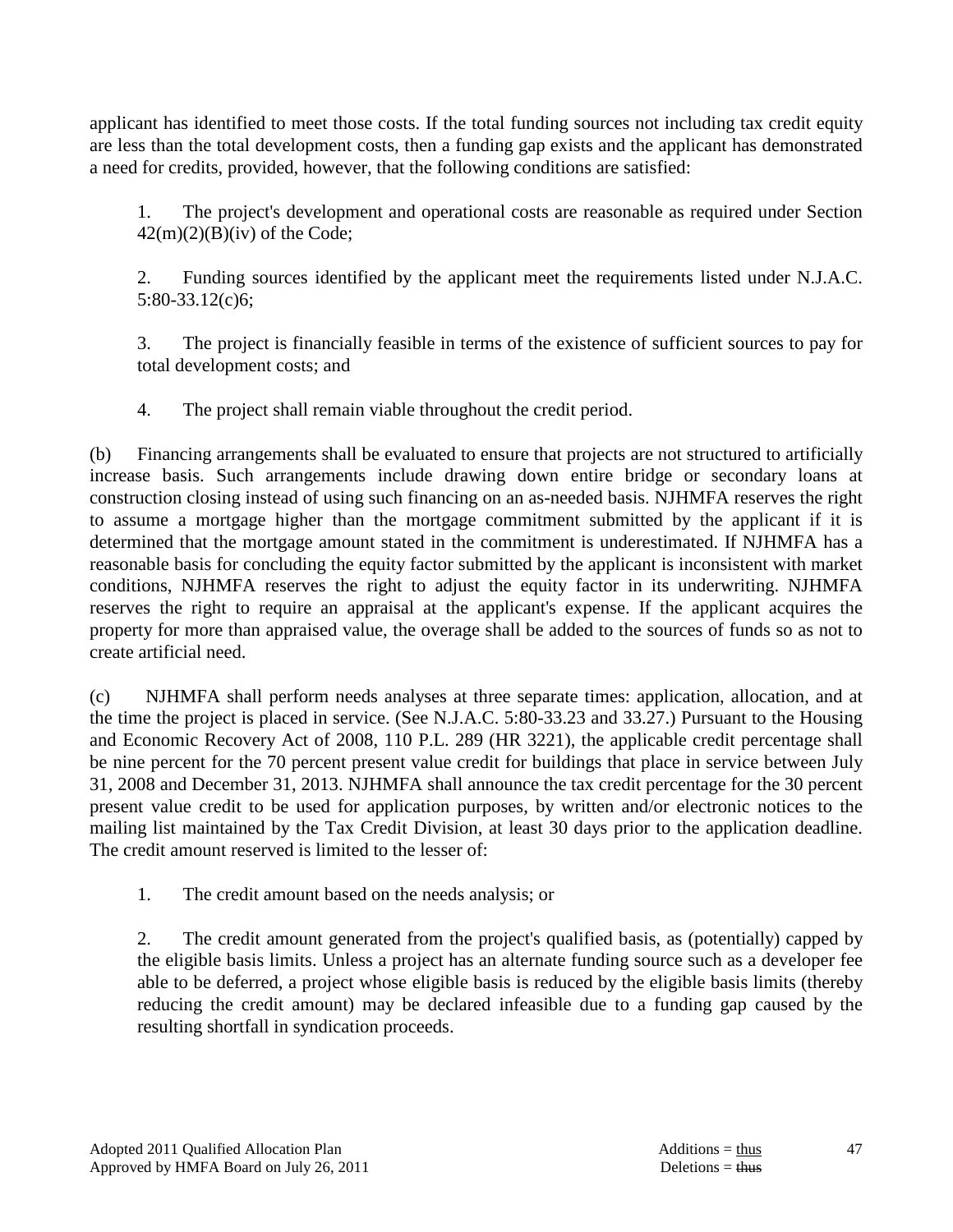(d) Buildings placed in service after July 30, 2008 that receive the 70 percent present value credit shall be eligible for up to a 30 percent boost in eligible basis to the extent that the developer can demonstrate that the boost is necessary to achieve financial feasibility.

### **5:80-33.22 Committee review and reconsideration process**

(a) Based on the rankings, eligibility review and needs analysis, NJHMFA shall make reservation award recommendations to a quorum of the Tax Credit Committee. The Tax Credit Committee shall consist of the Commissioner of the Department of Community Affairs or designee, the Executive Director and three members of the NJHMFA staff designated by the Executive Director. After projects have been awarded tax credits based on their competitive rankings, the Tax Credit Committee shall have the authority to adjust the amount of Tax Credit Assistance Program (TCAP) subsidies, Tax Credit Exchange Program (TCX) subsidies and tax credits awarded to a project in order to fully exhaust subsidies provided under the American Recovery and Reinvestment Act of 2009, P.L. 111-5 (ARRA).

(b) The Committee shall review the rankings, eligibility and tiebreaker decisions as well as requests for reservations from the Reserve. All applicants shall be notified in writing whether their projects received a reservation or not and the basis for the decision. A reservation commitment letter shall be mailed to all reservation recipients.

(c) An applicant may appeal any decision of the Tax Credit Committee by submitting a written request for reconsideration to the Executive Director of NJHMFA no later than 10 business days from the date of the Tax Credit Committee meeting at which awards/decisions are announced. The request shall include a comprehensive discussion of the basis for reconsideration. Such requests will be considered promptly by the Tax Credit Committee and the Committee's disposition of the request shall constitute final agency action. In the absence of a request for reconsideration, the date of the Tax Credit Committee meeting at which awards/decisions are announced shall constitute the date of final agency action.

### **5:80-33.23 Allocation needs analysis**

In accordance with Section 42(m)(2) of the Code, NJHMFA evaluates the need for the tax credit at the time of application, the time of allocation, and after the building is placed in service. The credit amount allocated is limited to the lesser of the credit amount based on the needs analysis or the credit amount generated from the project's qualified basis (as potentially capped by the eligible basis limits). The determination of whether the credit amount reserved is needed for the financial feasibility and continued viability of the project shall include an examination as to whether there have been increases or decreases in project costs, other funding sources or rental subsidies which would result in a higher allocation than needed. If NJHMFA has a reasonable basis for concluding the equity factor submitted by the applicant is inconsistent with market conditions, NJHMFA reserves the right to adjust the equity factor in its underwriting. Any substantive changes to the project's financing plan or costs shall be explained in detail and may cause the project to be reconsidered by NJHMFA.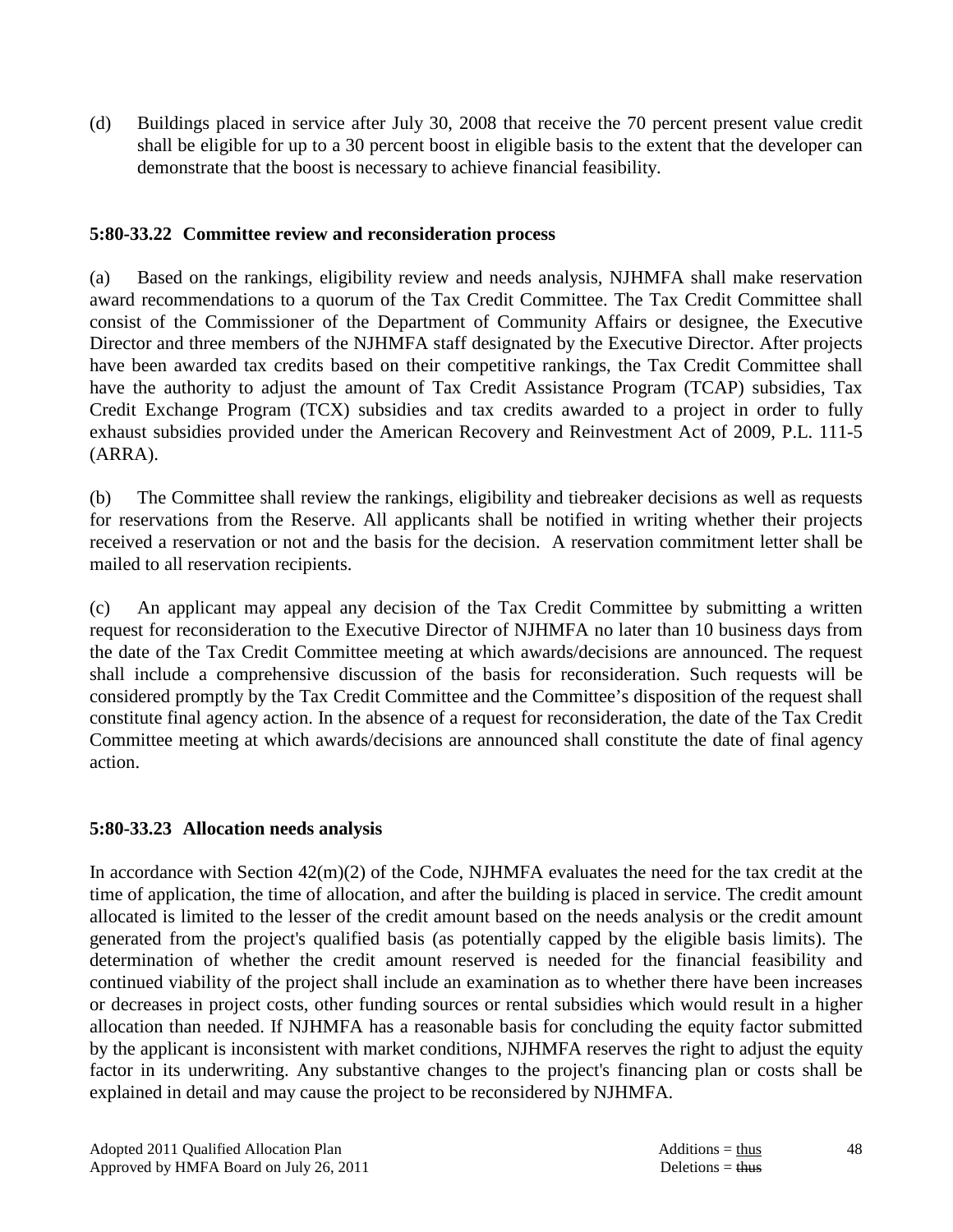### **5:80-33.24 Reservations, allocations and binding commitments**

(a) Once the reservation is final as described in N.J.A.C. 5:80-33.22(b), projects must meet allocation criteria established by the Code and these rules in order to qualify for an allocation of tax credits. (The IRS does not recognize the reservation processes of housing credit agencies.) The deadline for meeting the allocation criteria described in (a)1 and 2 below is November 30 or the next business day if the 30th is a weekend or holiday. The deadline for meeting the 10-percent test required under 26 U.S.C. § 42(h)(1)(E)(ii) is six months from the date the carryover allocation agreement is executed by NJHMFA. The NJHMFA form evidencing satisfaction of this test must be completed and certified by an independent certified public accountant. Accrued developer fees in carryover basis shall not exceed the lesser of the fee earned to date or 20 percent of the total developer fee. On a case-bycase basis, NJHMFA may extend its filing deadline if the owner can show good cause; however, in order to defray the added expense and regulatory burden of processing allocation requests that arrive after the deadline, an extension fee of \$1,000 shall be payable to NJHMFA for each week or part thereof that the owner is late in submitting a complete package. NJHMFA reserves the right to rescind a reservation if a deadline is unmet.

 1. Owners requesting a carryover allocation shall submit their certification for carryover which demonstrates that all sources shown on the owner's carryover schedule are accurate; and that the costs shown in eligible basis are allowable under the Code. Title ownership is not required for carryover allocations, but site control must be maintained. Projects receiving carryover allocations have until the end of the second year after the execution of the carryover allocation agreement to place the project in service.

 2. Owners requesting an allocation for a building in the same year the building places in service may receive a carryover allocation or a placed in service allocation depending upon the building's placed in service date. A building must be issued an allocation no later than December 31 of the year it is placed in service.

 i. If the building is placed in service on or prior to August 1, the allocating document shall be the IRS Form 8609 and the owner shall submit all requirements listed in N.J.A.C. 5:80-33.26 by the filing deadline established in (a) above.

 ii. If the building is placed in service after August 1, and if the timing of the final project cost certification, permanent closing and the like do not allow for the timely issuance of an IRS Form 8609 by December 31, a carryover allocation shall be issued to the project provided that the owner submits to NJHMFA an updated 10 percent letter from the partnership's accountant reflecting the new reasonably expected basis in the building.

(b) NJHMFA may, in its discretion, enter into a binding commitment to allocate credits from future years' tax credit authority to fund projects that successfully compete in additional tranches of the cycles at N.J.A.C. 5:80-33.4 through 7, subject to any set asides thereunder, as the Tax Credit Committee may decide to conduct in its discretion, or projects in a competitive cycle affected by an error as determined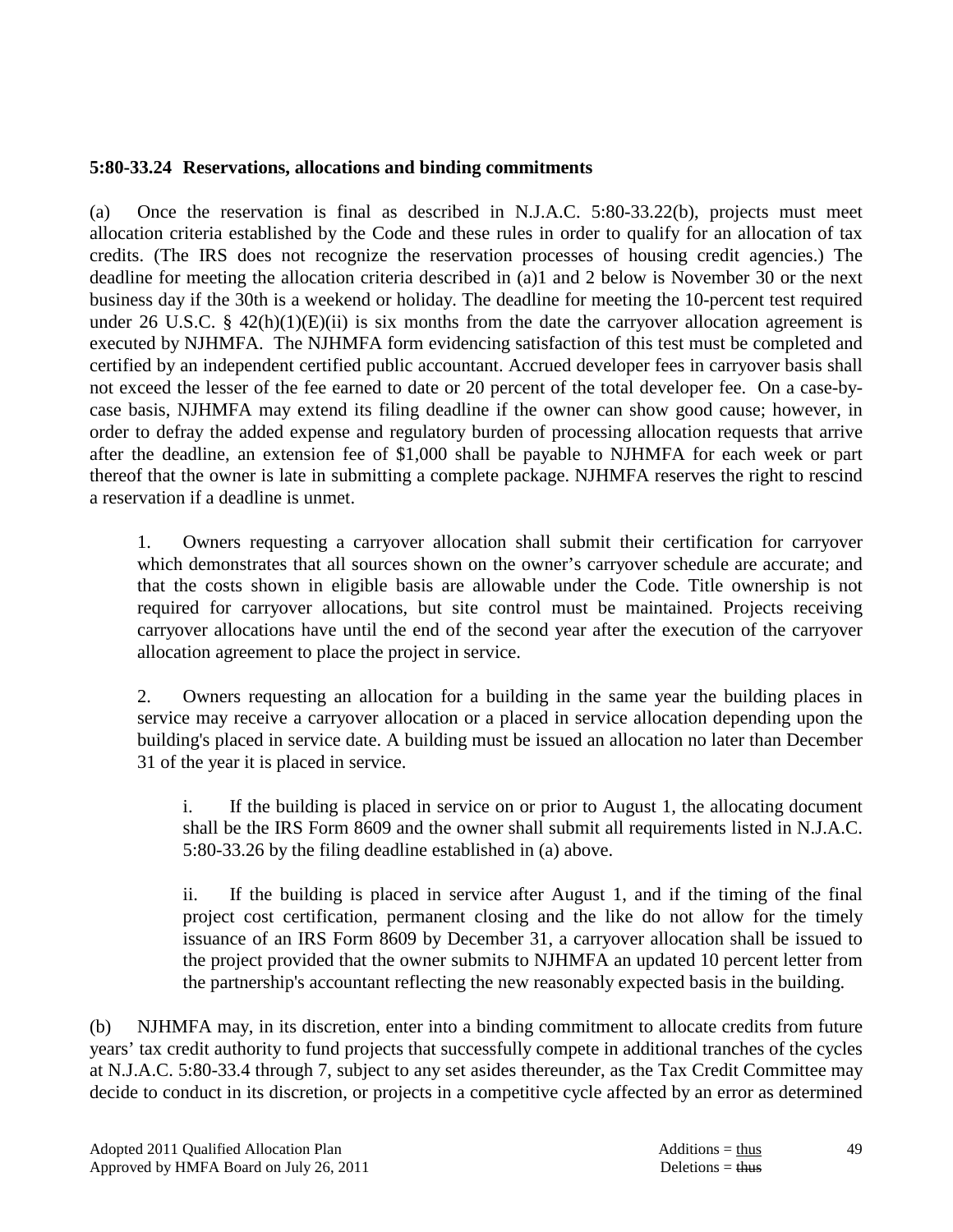by the Tax Credit Committee. In no event shall the project receive credits and/or a binding commitment exceeding the maximum eligible tax credit amount

### **5:80-33.25 Allocation/issuance fee schedule**

Projects requesting an allocation of tax credits shall pay a fee equaling two percent of the allocation amount over the 10-year credit period. One-half of the fee shall be paid at the time the allocation criteria described above at N.J.A.C 5:80-33.24(a) is submitted to NJHMFA. For projects requesting an issuance of tax credits from volume cap, the issuance fee shall equal two percent of the issuance amount over the 10-year credit period for NJHMFA financed projects and three percent of the issuance amount over the 10-year credit period for non-NJHMFA financed projects. One-half of the fee shall be paid at the time the credit determination described at N.J.A.C. 5:80-33.9(a)1 is made. For both types of project, the balance (adjusted higher if volume cap tax credit issuance increases) shall be paid prior to issuance of the IRS Form 8609. Allocation/issuance fees are non-refundable.

### **5:80-33.26 Obtaining IRS Form 8609: deadlines and extension fees**

(a) The IRS Form 8609 is the form used by owners to claim the low-income housing tax credit. A form is issued for each building in the project that contains tax credit units. Prior to issuance of the IRS Form 8609, NJHMFA must receive all required information from the owner, including the allocation/issuance fee described at N.J.A.C. 5:80-33.25. For projects receiving credits from the nonprofit set-aside, this shall include an attorney's opinion letter which states that no for-profit developer or member of the investor limited partner held a seat on the nonprofit's board of directors. NJHMFA (or its authorized designee) may also conduct an on-site inspection of the project to confirm that all representations made in the project's tax credit application have been met. Upon completion of the NJHMFA evaluation (which includes the placed in service needs analysis) and attendance by the project owner or representative at an NJHMFA-sponsored compliance monitoring seminar, NJHMFA shall complete Part I of the IRS Form 8609 and shall forward a copy, as filed with the IRS, to the project owner. Owners should be sure to make copies of the signed IRS Form 8609 as a copy must be filed each year with Federal tax returns.

(b) The entire IRS Form 8609 request package, including the allocation/issuance fee described at N.J.A.C. 5:80-33.25 and the audit report, in a form acceptable to NJHMFA, must be submitted to NJHMFA within 90 days after the last building in the development is placed in service pursuant to IRS Notice 88-116. On a case-by-case basis, NJHMFA may extend its filing deadline if the owner can show good cause; however, in order to defray the added expense and regulatory burden of processing IRS Form 8609 requests that arrive after the deadline, an extension fee of \$1,000 shall be payable to NJHMFA for each week or part thereof that the owner is late in submitting a complete package. NJHMFA reserves the right to recapture an allocation if a deadline is unmet.

(c) Failure of a project to fulfill all representations made in its application may result in a delay and/or non-issuance of the IRS Form 8609. At its sole discretion, NJHMFA may impose penalties for failure to comply with eligibility or point requirements, such penalties to include, but not be limited to, the imposition of financial penalties, a reduction in the allocated credit amount or the unilateral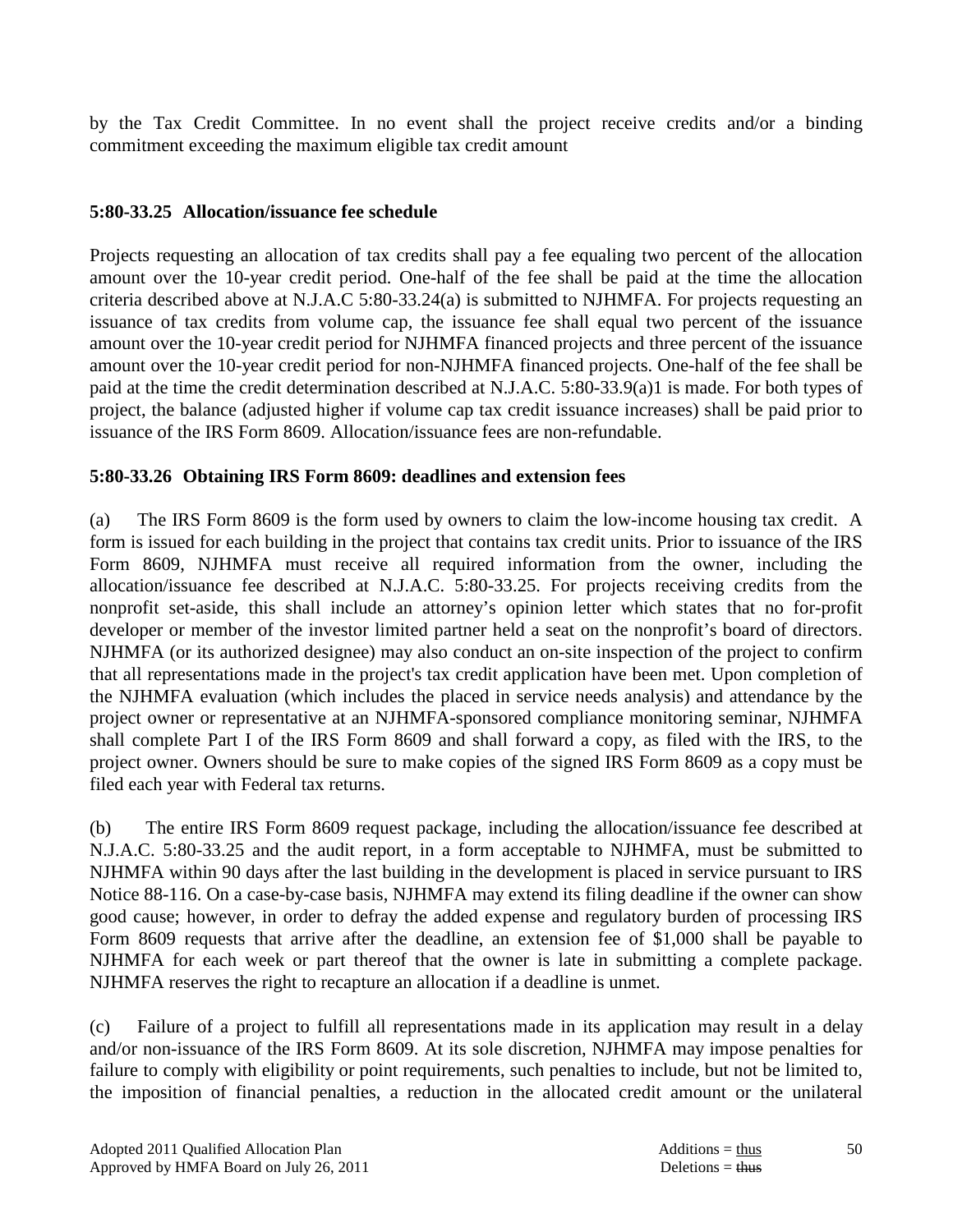cancellation of an allocation. Generally, a financial penalty or reduction in the amount of credits will be imposed in an amount commensurate with the violation. For example, if a project fails to meet the minimum expenditures under N.J.A.C. 5:80-33.15(a)6, credits may be reduced by or a financial penalty imposed in the delinquent amount, which amount may be affected by remedial measures, if any, taken in order to comply with the representation(s). However, NJHMFA reserves the right to unilaterally cancel an allocation for severe and/or persistent violations.

(d) IRS Form 8609 shall not be issued to projects that have a general partner, voting member, developer, or related party that owns a managing or controlling interest in a New Jersey LIHTC project with an uncorrected noncompliance until such noncompliance is corrected.

### **5:80-33.27 Placed in service needs analysis**

(a) Pursuant to Section  $42(m)(2)$  of the Code, NJHMFA shall conduct the last of its required needs analysis evaluations at the time the project places in service. The analysis shall be based on the project cost certification of an independent C.P.A. and the permanent financing sources (see N.J.A.C. 5:80- 33.28). If the amount of the tax credit request is not needed for the financial feasibility of the project and its viability as a qualified low-income housing project throughout the credit period, the amount of the tax credit shall be reduced to the needed amount.

(b) The determination of whether the amount requested is needed for financial feasibility and continued viability of the project shall include an examination as to whether there have been increases or decreases in project costs, other funding sources or rental subsidies which would result in a higher allocation than needed. If NJHMFA has a reasonable basis for concluding the equity factor submitted by the applicant is inconsistent with market conditions, NJHMFA reserves the right to adjust the equity factor in its underwriting. The Code requires that NJHMFA reduce the credit amount based upon need; however, this does not mean that NJHMFA will jeopardize the long-term financial feasibility and viability of the project by arbitrarily taking back credits. For example, if the equity market improved so that projects were able to get better pricing from investors, NJHMFA would not necessarily reduce the credit on those projects that use the "excess" credits to cover cost overruns or provide betterments in the projects such as upgrading the security system, landscaping, provision of appliances such as washers, and the like. NJHMFA shall not allow these additional funds to be used to increase the developer fee over that shown on the application.

(c) For each needs analysis, a Sponsor Certification shall be submitted. Any substantive changes to the project's financing plan or costs shall be explained in detail and may cause the project to be reconsidered by NJHMFA.

### **5:80-33.28 Project cost certification and contractor fee limits**

(a) An independent C.P.A. shall audit the development costs of the project in accordance with generally accepted auditing standards. To make sure that the necessary paperwork is submitted to NJHMFA in a timely manner, owners shall ensure that the cost certification process begins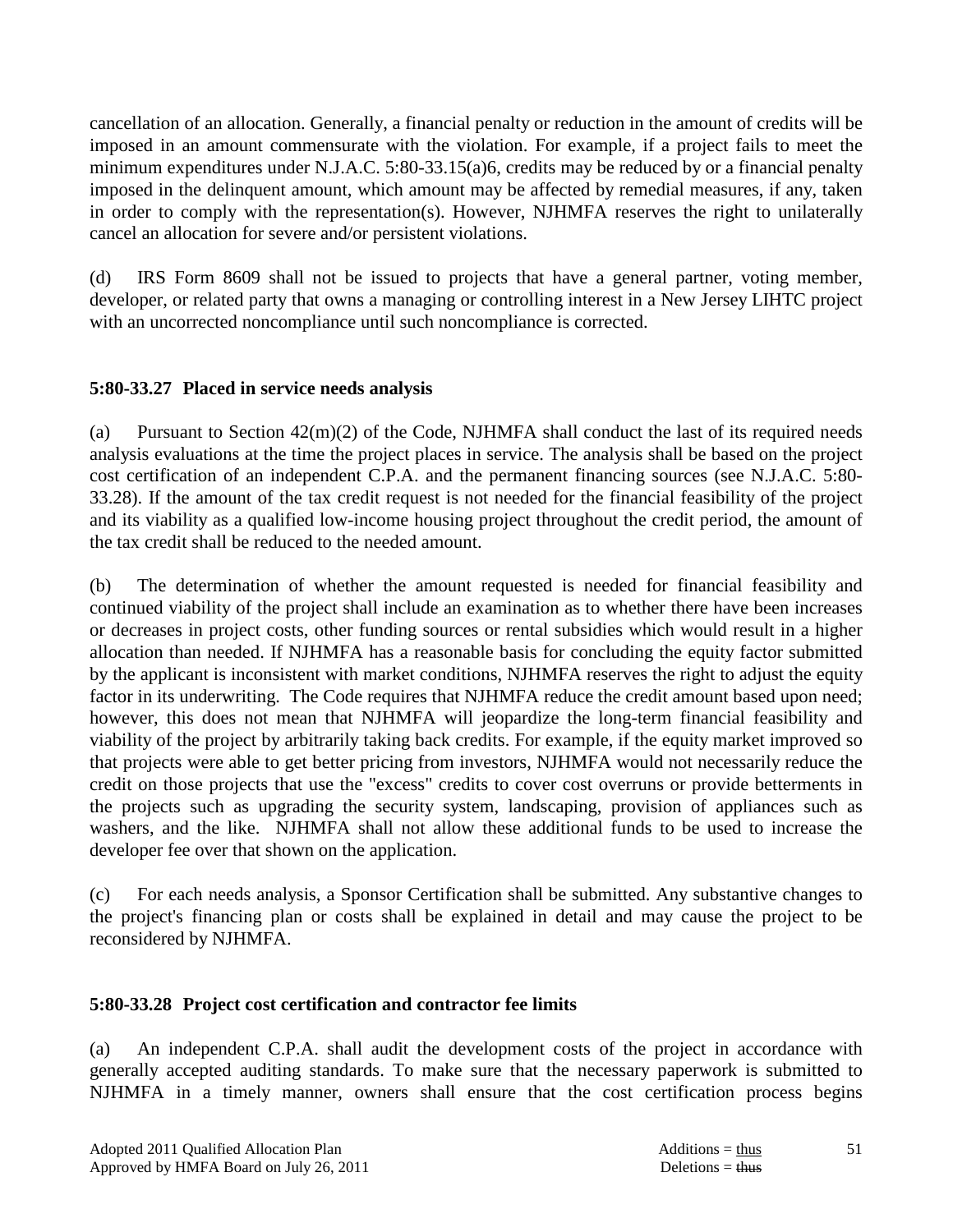immediately upon construction completion. NJHMFA reserves the right to require a compilation of the construction costs of the project as approved by an independent C.P.A.

(b) "Contractor fee limits" with regard to contractor profit and overhead shall be set in accordance with the schedule below. Maximum fees include the base profit and overhead and any incentive cost savings fee realized. Costs included on the general conditions line must be broken out on a separate schedule. Unreasonable costs shall be disallowed. For purposes of calculating the contractor fee limits below, the construction contract amount shall not include contractor overhead and profit.

### CONTRACTOR FEE SCHEDULE

| Fee (Overhead and Profit) |
|---------------------------|
| $11.75$ percent           |
| $10.75$ percent           |
| 9.50 percent              |
| 8.50 percent              |
| 7.00 percent              |
| 6.70 percent              |
| 6.20 percent              |
|                           |

(c) For projects seeking IRS Form 8609 allocations and for projects with carryover allocations, where completion is scheduled to occur close to the end of the year, interim audits should be taking place throughout construction so that when the certificate of occupancy is issued, the final cost certification is virtually complete. For projects still incurring eligible costs, NJHMFA may consider the owner's projection of costs and basis incurred through the end of the first year of the credit period. The projection shall be based on executed contracts with contractors/vendors for amenities such as security system, playground, and landscaping.

(d) In addition to the audit report, the owner shall submit a Sponsor Certification for Placed in Service showing all sources, uses and eligible basis items as well as the pricing from the limited partner investor.

### **5:80-33.29 Extended use agreement**

Section 42(h)(6) of the Code requires the project owner to enter into an "extended low-income housing commitment agreement" that adds an additional 15-year low-income occupancy requirement to the initial 15-year compliance period. The agreement shall be recorded in order to claim the tax credits when filing Federal tax returns. Owners must complete NJHMFA's deed of easement and restrictive covenant at the latter of the carryover allocation described at N.J.A.C. 5:80-33.24(a)1 or acquisition of the property. Upon receipt and review of a complete and fully executed agreement, NJHMFA shall file the restrictive covenant pursuant to State law. Note: For projects which received points for agreeing to extend the project compliance period beyond the minimum 15-year period, the deed of easement and restrictive covenant shall reflect the increased compliance term stated in the application.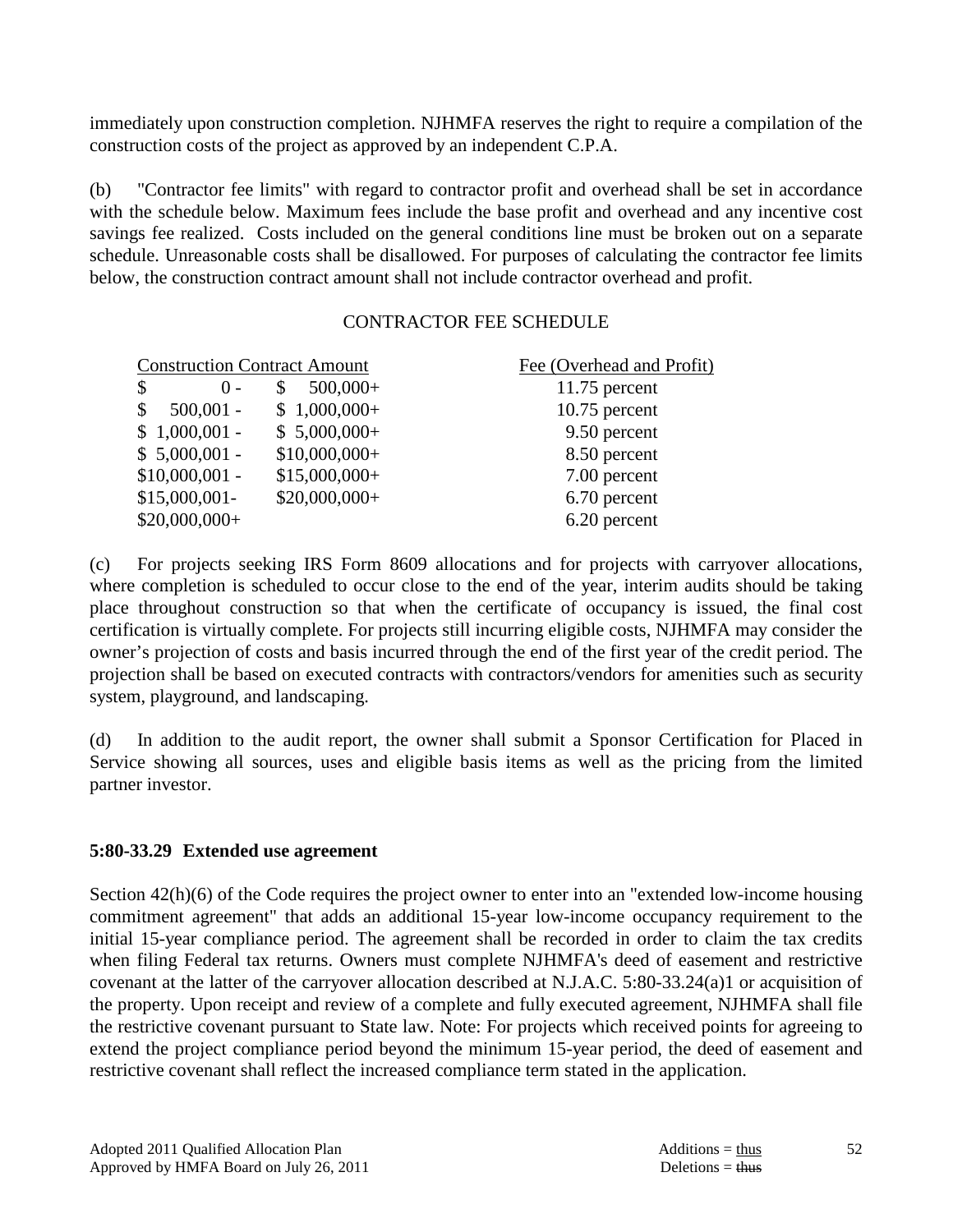### **5:80-33.30 Returning credits**

Applicants unable to utilize their allocation should return their allocation to NJHMFA as soon as possible. NJHMFA shall deposit returned or recaptured credits into the Reserve or in the Final Cycle. In addition, for credits returned within the same calendar year of award, NJHMFA reserves the right to fund the next highest ranking eligible project from the cycle in which the initial award was made.

### **5:80-33.31 Applicant's affirmative obligation to disclose changes**

(a) Applicants are under a continuing affirmative obligation to advise NJHMFA of any changes to any aspect of the proposed development and provide relevant information as it becomes available, including pending/anticipated litigation which may affect the proposed development. NJHMFA shall require the owner to certify and may require further documentation to verify that all representations made in the application concerning the proposed development, including representations relied upon to determine the applicant's eligibility, scoring and ranking, are, and continue to be, true at the time of carryover allocation and issuance of the IRS Form 8609. Substantive changes may cause the project's allocation to be reconsidered by NJHMFA. NJHMFA reserves the right to ask for any documentation necessary throughout the application, reservation, carryover and placed in service processes.

(b) NJHMFA shall have the authority to rescind a reservation or an allocation if any representations made in the application are mistakenly or intentionally misrepresented or not fulfilled.

(c) Any transfer of a general partner/managing member interest shall require pre-approval by the NJHMFA Division of Tax Credit Services.

(d) Failure to disclose all relevant information is grounds for disqualification of the application or recapture of the allocation.

### **5:80-33.32 Compliance monitoring**

(a) The owners of all projects with an allocation of low-income housing tax credits must contact NJHMFA's compliance monitoring section before the project places in service and prior to rent up. In addition, the owner must submit to NJHMFA a copy of the completed IRS Form 8609 (Part I completed by NJHMFA and Part II completed by the owner) within 30 days of completion of Part II of the IRS Form 8609 and the filing of same with the Internal Revenue Service. This form contains information necessary for NJHMFA to monitor the project for compliance. Failure to submit a copy of the completed IRS Form 8609 within the specified time frame may constitute noncompliance and may be reported by NJHMFA to the IRS.

(b) The owner of a tax credit project shall agree to submit to NJHMFA copies of any correspondence, notice or other document the owner receives from the Internal Revenue Service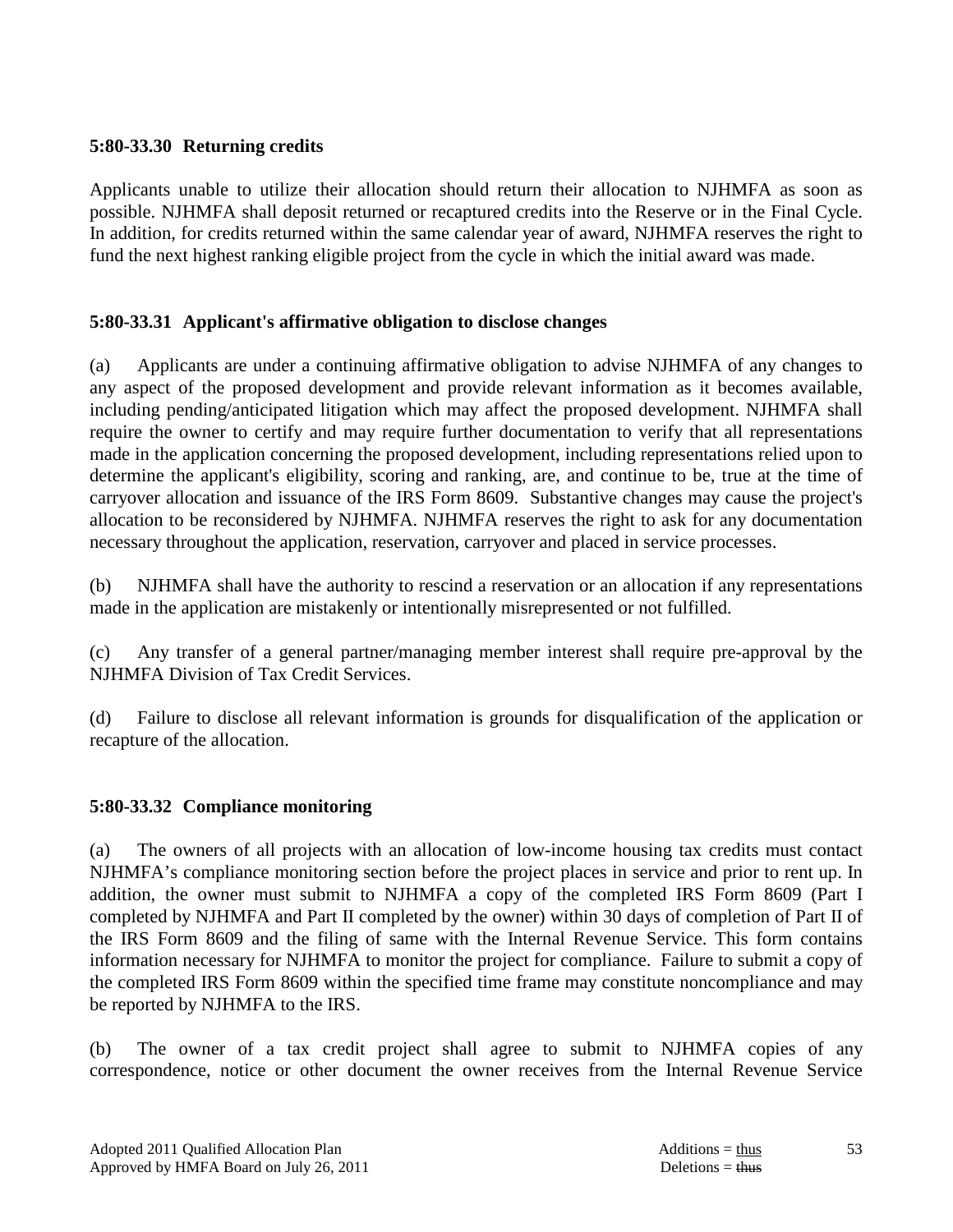regarding compliance or noncompliance issues, audits, or other forms of communication regarding their low income tax credit project(s).

(c) Owners shall submit to NJHMFA on an annual basis a copy of the project's most recent audited financial statements, including a detailed income and expense schedule and vacancy rate calculation by January 31.

(d) Owners/agents are required to keep records for each qualified low-income building in the project which will show for each year of the compliance period the following information:

 1. The total number of residential rental units in the building, including the number of bedrooms and the size in square feet of each residential rental unit;

2. The percentage of residential rental units in the building that are low-income units;

 3. The rent charged on each residential rental unit in the building, including any utility allowances;

 4. The number of occupants and the number of full-time students in each low-income household;

 5. The low-income unit vacancies in the building and information that shows when and to whom the next available units (whether market rate or low-income) were rented;

6. The annual income certification of each low-income household;

 7. Documentation to support each low-income tenant's income (that is, income verification from third parties such as employers or agencies paying unemployment compensation). Tenant income is calculated in a manner consistent with the determination of annual income under Section 8 of the United States Housing Act of 1937, not in accordance with the determination of gross income for Federal income tax liability. In the case of a tenant receiving housing assistance payments under Section 8, the documentation requirement is satisfied if the public housing authority provides a statement to the building owner declaring that the tenant's income does not exceed the applicable income limit under Section 42(g) of the Code. For 100% tax credit properties, an initial certification shall be required at move-in, followed by a re-certification on the one-year anniversary of move-in. Re-certification shall no longer be required in subsequent years, provided the property continues to operate as 100% affordable. While a resident shall still be required to complete the Tenant Income Certification and other forms on an annual basis, third party verification of income shall no longer be required;

 8. The eligible basis and qualified basis of the building at the end of the first year of the credit period; and

 9. The character and use of the non-residential portion of the building included in the building's eligible basis under Section 42(d) of the Code (that is, tenant facilities that are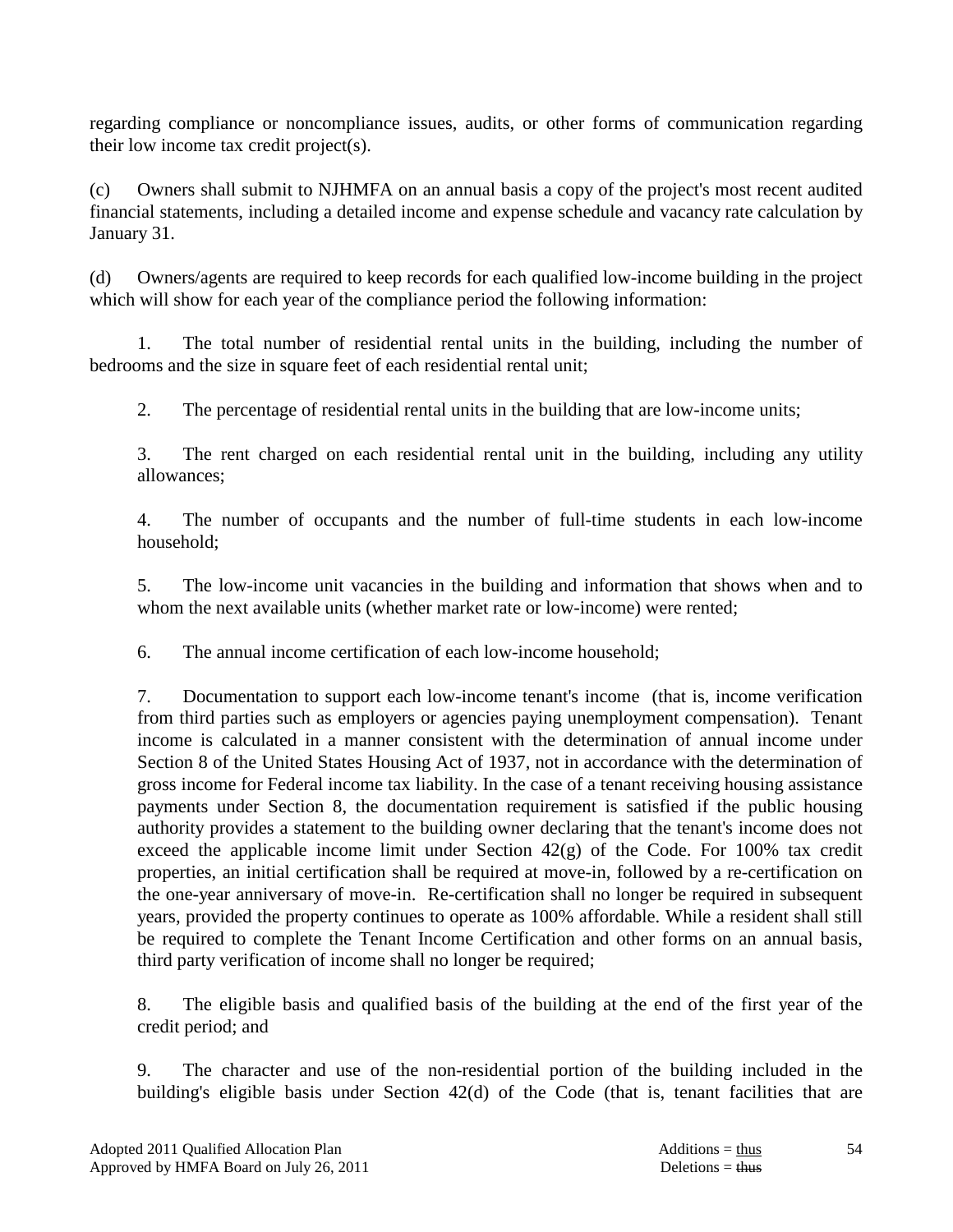available on a comparable basis to all tenants and for which no separate fee is charged for use of the facilities, or facilities reasonably required by the project).

(e) Owners/agents are required to retain records for each qualified low-income housing project as follows:

 1. Owners/agents are required to retain the records described above for at least six years after the due date (with extensions) for filing the Federal income tax return for that year.

 2. The records for the first year of the credit period, however, shall be retained for the entire compliance period plus six years beyond the due date (with extensions) for filing the Federal income tax return for the last year of the compliance period of the building. Therefore, records for the first year of the compliance period shall be retained for a minimum of 21 years. If credits were allocated based on a compliance period that was greater than 15 years, all first year records shall be retained for six years beyond the compliance period. (For example: If credits were allocated in 1996 based on a compliance period of 25 years, all first year records must be retained for 31 years or 25 years plus six years.) Records for each year thereafter shall be retained for six years after filing the Federal income tax return for that particular year.

(f) The owner/agent of a low-income housing project shall certify, under penalty of perjury, that it has complied with the low-income housing tax credit restrictions of the Code, the Qualified Allocation Plan and the project's tax credit application by providing an Owner's Certificate of Continuing Program Compliance to NJHMFA. The Owner's Certificate of Continuing Program Compliance shall be sent annually to NJHMFA for each year of the compliance period for the preceding 12-month period and contain the following:

1. That the project met the requirements of the 20-50 test under Section  $42(g)(1)(A)$  or the 40-60 test under Section 42(g)(l)(B), whichever Federal minimum set-aside test was applicable to the project, and, if applicable to the project, the 40-50 HOME test under Section 42(i)(2)(E)(i) and the 15-40 test under Sections  $42(g)(4)$  and  $142(d)(4)(B)$  for "deep rent skewed" projects;

 2. That there was no change in the applicable fraction of any building in the project (as defined by Section  $42(c)(1)(B)$  of the Code) or that there was a change and a description of the change;

 3. That the owner received an annual income certification from each low-income tenant and documentation to support that certification, or, in the case of a tenant receiving Section 8 Housing Assistance Payments, the statement from a public housing authority declaring that the tenant's income does not exceed the applicable limit under Section 42(g) of the Code;

4. That each low-income unit in the project was rent restricted under Section  $42(g)(2)$  of the Code;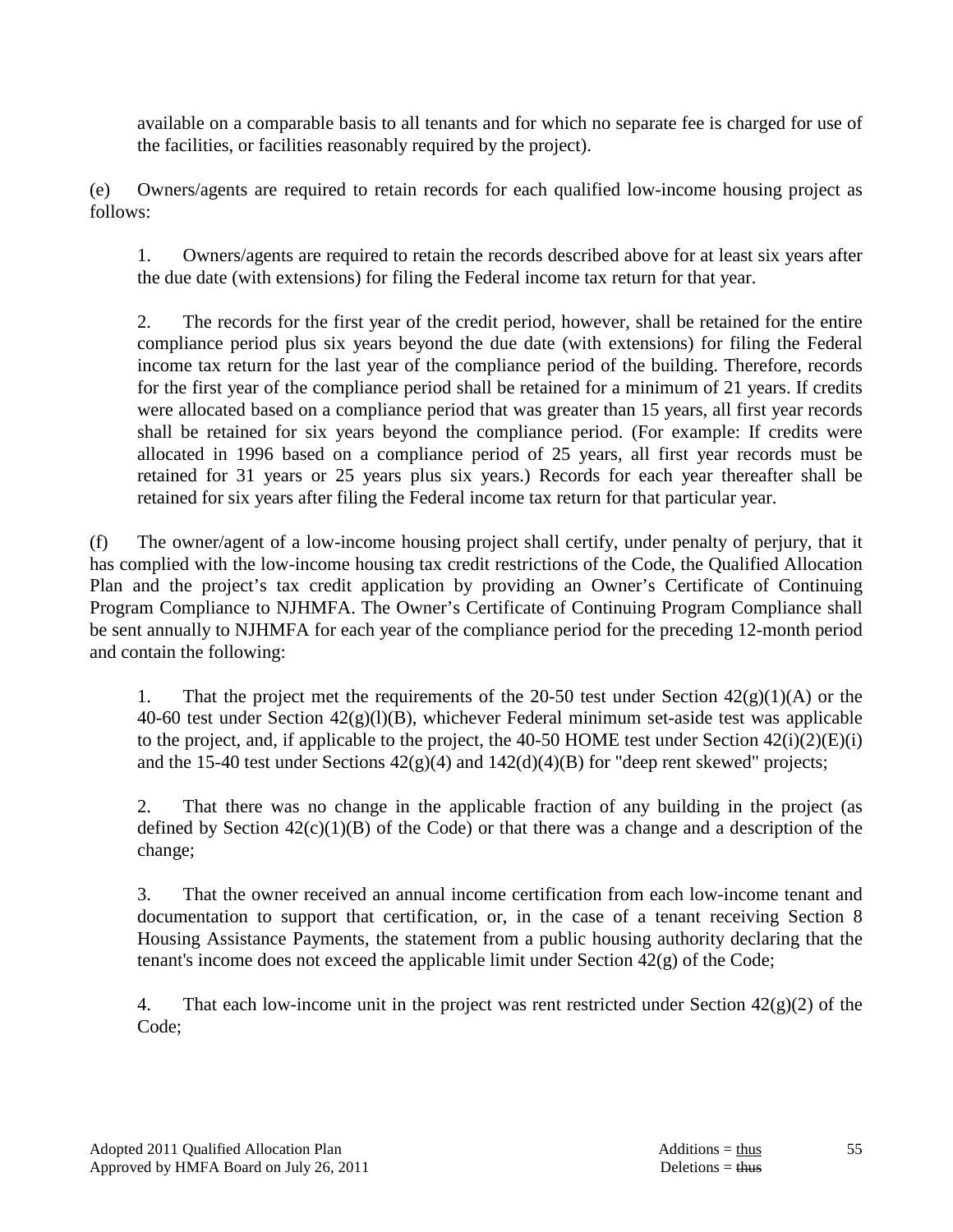5. That all units in the project were for use by the general public and used on a non-transient basis (except for transitional housing for the homeless provided under Section  $42(i)(3)(B)(iii)$  of the Code);

 6. That each building in the project was suitable for occupancy, taking into account local health, safety and building codes (or other habitability standards), and the State and local government unit responsible for making building code inspections did not issue a report of a violation for any building or low-income unit in the project;

 7. That there was no change in the eligible basis (as defined in Section 42(d) of the Code) of any building in the project or, if there was a change, the nature of the change (that is, a common area has become commercial space, or a fee is now charged for a tenant facility formerly provided without charge);

 8. That all tenant facilities included in the eligible basis under Section 42(d) of the Code of any building in the project, such as swimming pools, other recreational facilities, and parking areas, were provided on a comparable basis without charge to all tenants in the building;

 9. That if a low-income unit in the project became vacant during the year, that reasonable attempts were or are being made to rent that unit or the next available unit of comparable or smaller size to tenants having a qualifying income before any units in the project were or will be rented to tenants not having a qualifying income;

 10. That if the income of tenants of a low-income unit, which was previously verified, increases above 140 percent of the applicable limit allowed in Section  $42(g)(2)(D)(ii)$  of the Code, the next available unit of comparable or smaller size in the project was or will be rented to tenants having a qualifying income;

 11. That an extended low-income housing commitment as described in Section 42(h)(6) of the Code was in effect for buildings subject to Section 7108-(c)(1) of the Revenue Reconciliation Act of 1989, including the requirement under Section  $42(h)(6)(B)(iv)$  that the owner cannot refuse to lease a unit in the project to an applicant because the applicant holds a voucher or certificate of eligibility under Section 8 of the United States Housing Act of 1937, 42 U.S.C. § 1437s. In addition, that the owner has not refused to lease a unit to an applicant based solely on his or her status as a holder of a Section 8 voucher and the project otherwise meets the provisions, including any special provisions, as outlined in the extended low-income housing commitment;

 12. That no finding of discrimination under the Fair Housing Act, 42 U.S.C. §§ 3601 through 3619, has occurred for the project. A finding of discrimination includes an adverse final decision by the Secretary of Housing and Urban Development, 24 CFR § 180.680, an adverse final decision by a substantially equivalent State or local fair housing agency, 42 U.S.C. § 3616a(a)(1), or an adverse judgment from a Federal court;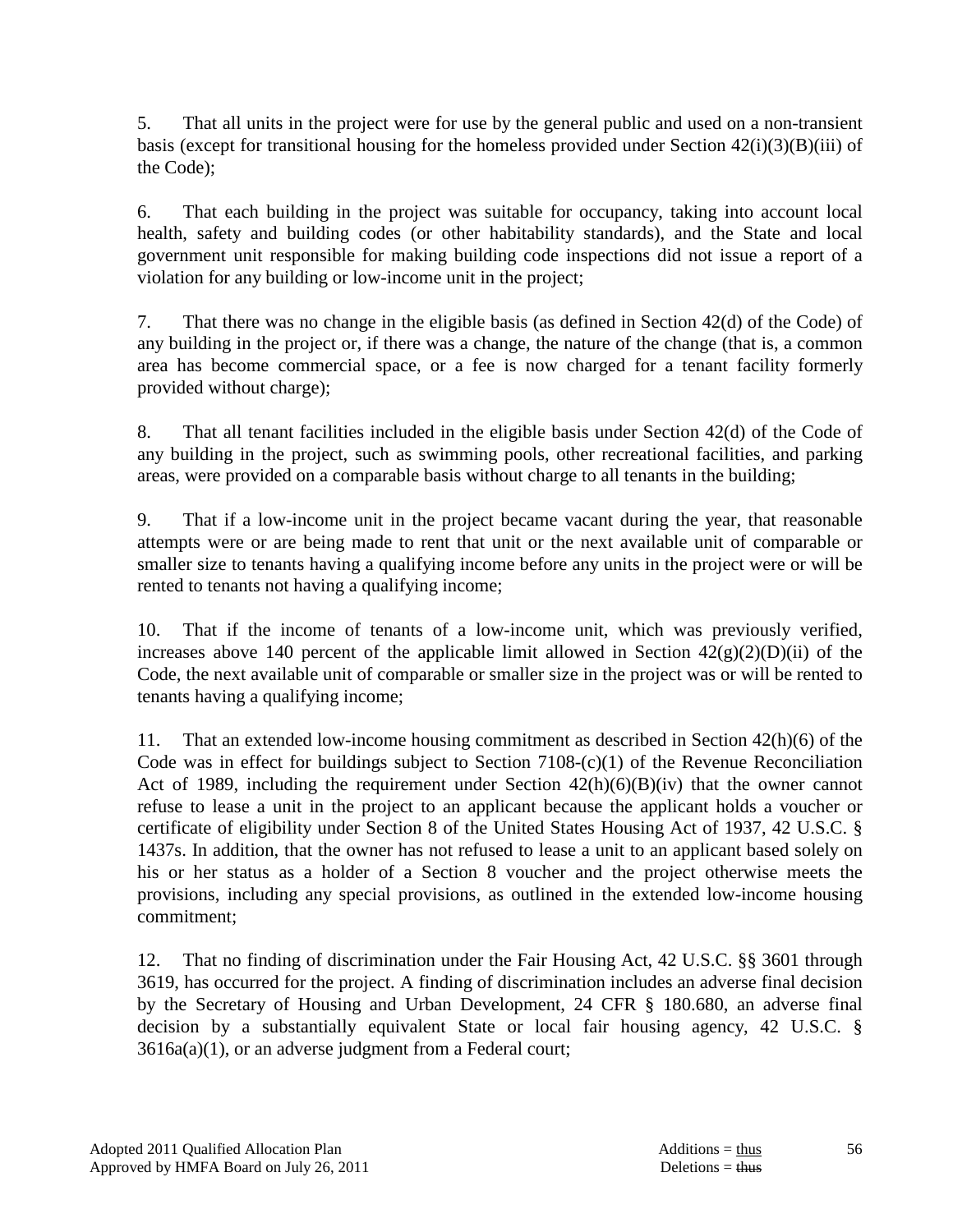13. That if the owner received its credit allocation from the Nonprofit Set Aside (section 42(h)(5) of the Code), that the nonprofit entity materially participated in the operation of the development within the meaning of Section 469(h) of the Code; and

 14. That there has been no change in the ownership or management of the project or that there was a change and a description of the change.

(g) As required by the Housing and Economic Recovery Act, of 2008, 110 P.L. 289 (HR 3221) (HERA), owners are required to submit, on an annual basis, data pertaining to the residents of lowincome housing tax credit (LIHTC)-funded units. Such data must contain, but is not limited to income, rental assistance, disability status, monthly rental payment, race, ethnicity, family composition and age.

### **5:80-33.33 Owner's annual reports: deadlines**

Pursuant to Section 1.42-5 of the IRS Regulations, NJHMFA requires the owners of all low-income housing projects to submit annually to NJHMFA for review the Owner's Certificate of Continuing Program Compliance via electronic copy and the annual tenant information. The annual tenant information must indicate the income of and rent charged to tenants for each unit. This package shall be submitted on an annual basis via the MITAS/NJHMFA Low Income Housing Tax Credit Internet System and is due on January 31. Requests for extensions beyond the January 31 deadline must be submitted by December 31 of the prior year.

### **5:80-33.34 NJHMFA review and inspection**

(a) Prior to the issuance of the IRS Form 8609, NJHMFA (or its authorized designee) may conduct an on-site inspection of the project to confirm that all representations made in the project's tax credit application have been met. (See N.J.A.C. 5:80-33.26.) NJHMFA (or its authorized designee) shall perform its first inspection of the project no later than the end of the second calendar year following the year the last building in the project is placed in service. NJHMFA also reserves the right to perform an on-site inspection of any low-income housing project through the end of the extended use period and have access to all books and records which would document compliance.

(b) On an annual basis, owners of at least 33 percent of all tax credit projects shall submit to NJHMFA for compliance review the following information for a minimum of 20 percent of all lowincome units (units shall be identified by NJHMFA):

- 1. A copy of the annual income certification for the household;
- 2. The documentation the owner has received to support the certification; and
- 3. The rent record.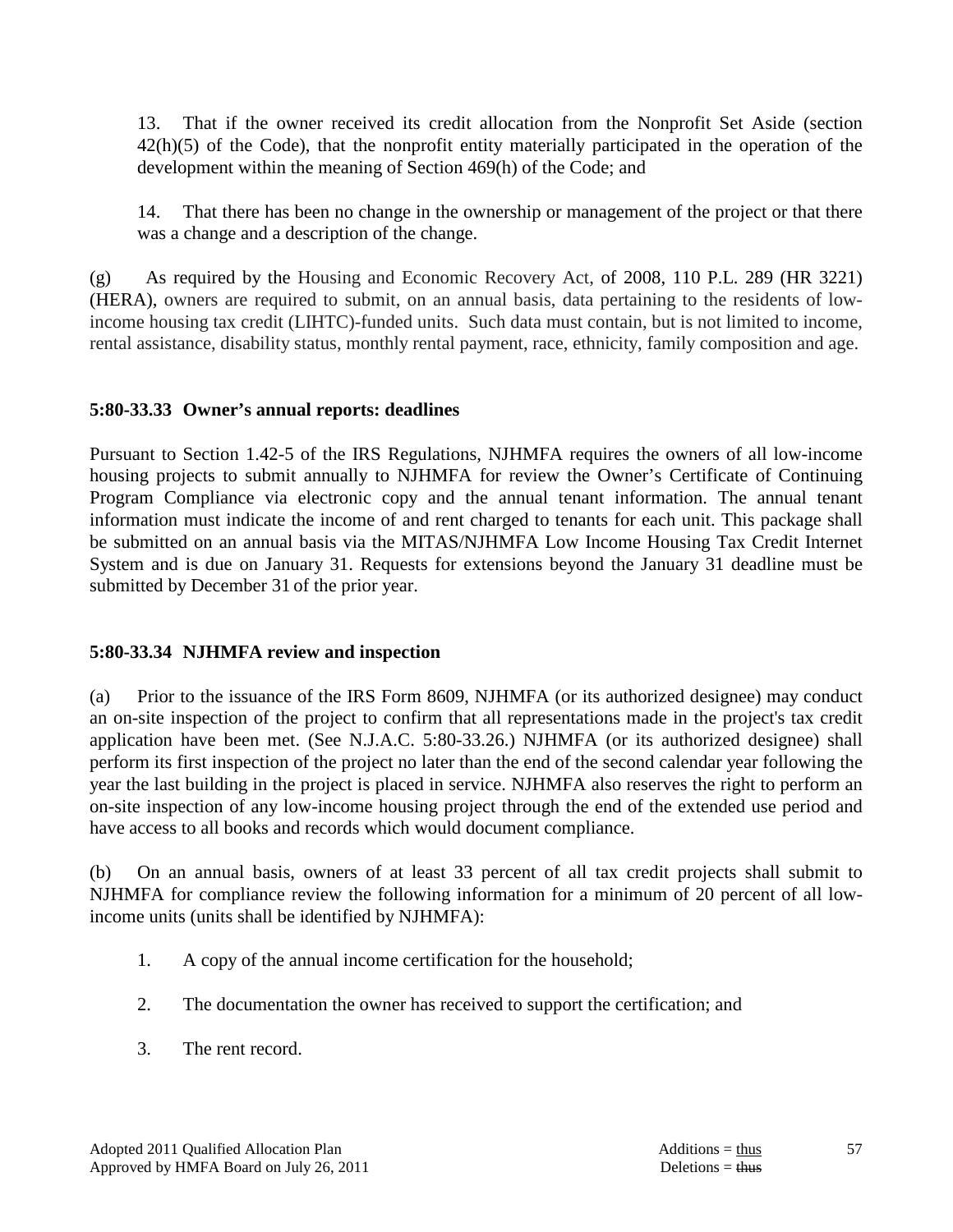(c) NJHMFA (or its authorized designee) shall also, on an annual basis, select 33 percent of all tax credit developments and shall perform physical inspections of the low-income units corresponding to (b) above to determine suitability for occupancy, taking into account State and local health, safety and building codes. NJHMFA (or its authorized designee) shall also perform physical inspections of every building and every vacant unit in the development. If NJHMFA (or its authorized designee) determines a violation(s) exist(s) which could render a building unsuitable for occupancy, such violation may be considered an issue of noncompliance which must be reported to the Internal Revenue Service. The owner shall be given a reasonable period of time to correct the violation(s). At the end of the correction period, NJHMFA shall notify the IRS whether the owner has or has not corrected the violation(s). Such violation(s) may also be reported for appropriate action to the Division of Codes and Standards, Bureau of Housing Inspection in the New Jersey Department of Community Affairs.

(d) NJHMFA shall select which projects shall undergo NJHMFA review and give owners reasonable notice that their project has been chosen as well as identify which documents shall need to be made available. Reviews may occur more frequently than on a 12-month basis, provided that all months within each 12-month period are subject to certification. The method of choosing the sample of files or units to be inspected will not give the owner advance notice of which units and tenant records are to be inspected and reviewed.

### **5:80-33.35 Notification of noncompliance**

(a) Upon determination by NJHMFA of noncompliance with Section 42 of the Code, this subchapter, or any other relevant rules, regulations, or procedures, NJHMFA shall give notice to the owner of the noncompliance. The owner shall then be given sufficient notice to correct the noncompliance.

(b) NJHMFA is required to notify the IRS, via IRS Form 8823, within 45 days after the end of the correction period, of all noncompliance and whether the owner has or has not corrected such noncompliance.

### **5:80-33.36 Confidentiality of tax credit applications and information**

(a) Applications and all supporting documents submitted to NJHMFA for tax credit reservations shall be confidential, non-public records until Final Cycle awards are announced or until cancellation of the Final Cycle is announced by NJHMFA. Thereafter, applications and all supporting documents submitted to NJHMFA for tax credit reservations shall be deemed to be public records, except the documents set forth in item (c) below shall remain confidential, non-public records.

(b) Applications and all supporting documents submitted to NJHMFA for volume cap tax credits shall be confidential, non-public records until NJHMFA has issued a determination letter. Thereafter, applications and all supporting documents submitted to NJHMFA for volume cap tax credits shall be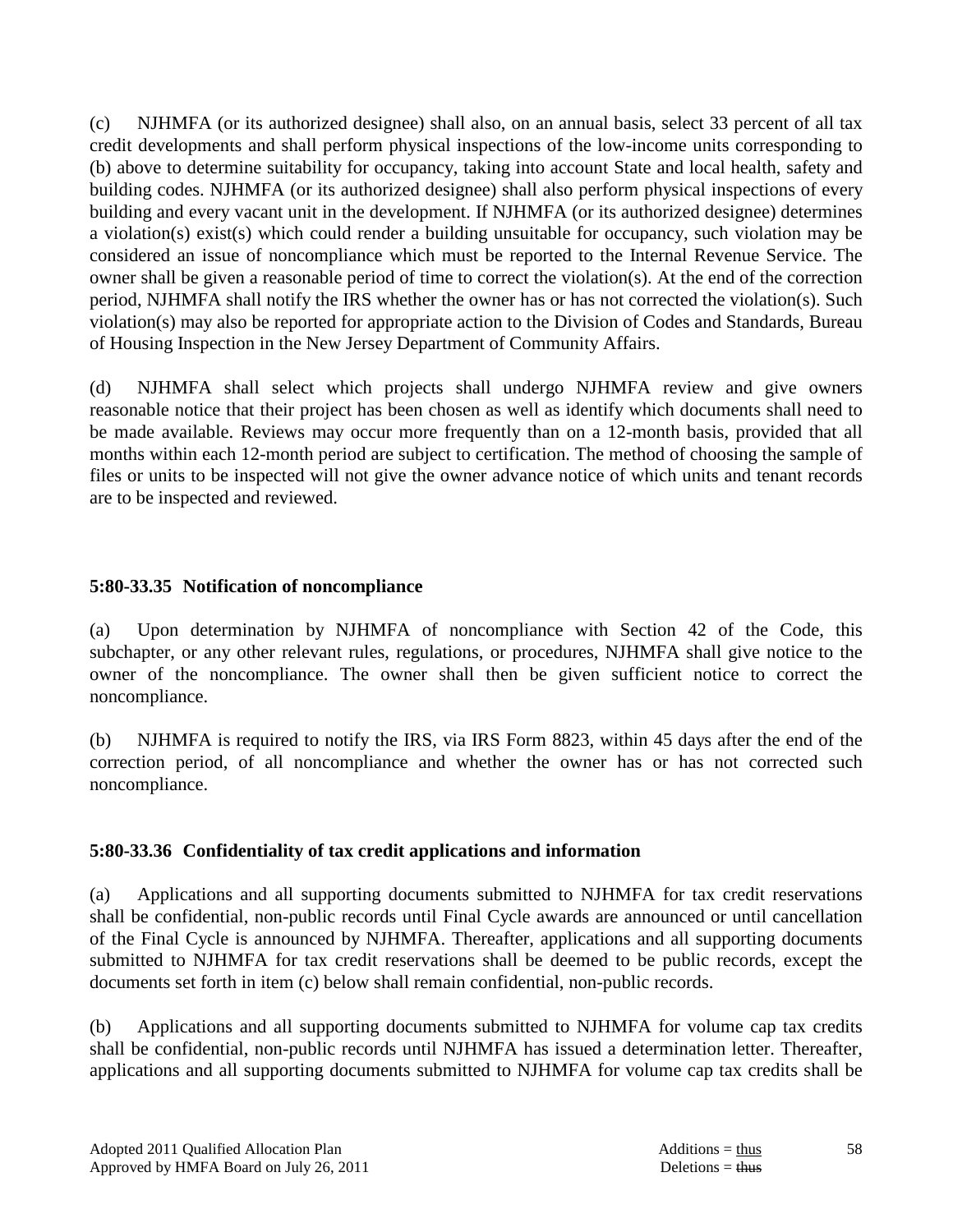deemed to be public records, except the documents set forth in item (c) below shall remain confidential, non-public records:

(c) To the extent they constitute "trade secrets" or "proprietary commercial or financial information" within the meaning of the New Jersey Open Public Records Act, N.J.S.A. 47:1A-1 et seq., the following documents are confidential, non-public records:

 1. Financing information and syndication documents submitted in compliance with N.J.A.C. 5:80-33.12(c)5. However, an applicant's certification of the extent of Federal, State and local subsidies shall be a public record;

 2. Funding commitments and other documents submitted in compliance with N.J.A.C. 5:80- 33.12(c)6;

 3. Documents and other information, including 15-year cash flow pro forma, submitted in compliance with N.J.A.C. 5:80-33.12(c)7;

 4. Financing information and Breakdown of Costs and Basis submitted in support of the application needs analysis described at N.J.A.C. 5:80-33.21; and

5. Data submitted for comparable projects pursuant to N.J.A.C. 5:80-33.12(c)7iii.

(d) Information or documents submitted or prepared with respect to binding commitments, carryover applications, placed in service allocations, and IRS Form 8609 shall be confidential and shall be disclosed only as authorized by Section 6103 of the Code.

(e) Information submitted to NJHMFA by or on behalf of a project owner with respect to compliance monitoring and reports, compliance notices, and IRS Forms 8823 prepared by NJHMFA with respect to monitoring the compliance of any project shall be confidential and shall be disclosed only as authorized by Section 6103 of the Code.

# **5:80-33.37 Exchange of credits**

(a) A sponsor may return previously allocated credits to the Reserve in exchange for an allocation of current year credits, or at the discretion of NJHMFA, a binding commitment to allocate credits from future years' tax credit authority if the exchange is made after September 30, in an amount not to exceed the amount of the returned credits, if the sponsor establishes to the satisfaction of the Tax Credit Committee that the sponsor, despite its timely and diligent efforts, is in jeopardy of failing to meet the placed-in-service deadline for the building with respect to which the prior credits were allocated as a result of either:

 1. Litigation that the sponsor could not reasonably have anticipated at the time of application submission; provided, however, that the sponsor has used its best efforts to obtain expeditious review; or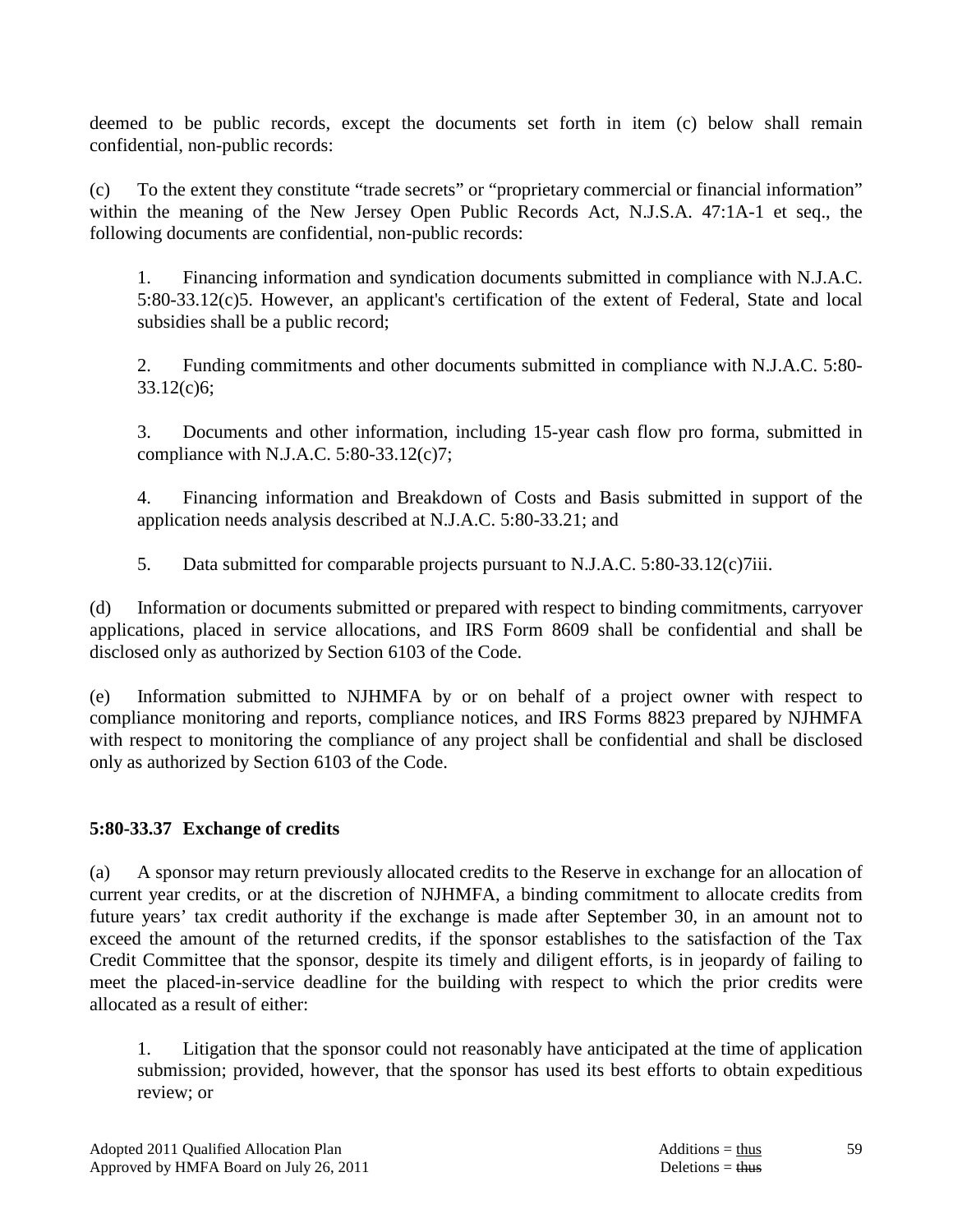2. Catastrophic events that the sponsor could not reasonably have anticipated or controlled.

(b) Projects that receive an award of credits under N.J.A.C. 5:80-33.8(a)3 shall also be eligible to return previously allocated credits to the Reserve if the sponsor establishes to the satisfaction of the Tax Credit Committee that the project is unable to secure an investor to purchase the credits without such an exchange. An exchange under this subsection shall not count against the per project limitations in (f) below.

(c) To qualify for the exchange permitted in this section, the sponsor must provide the Tax Credit Committee with evidence of:

 1. The due diligence performed by the sponsor in attempting to meet the placed-in-service deadline;

 2. The specific circumstances causing the delay that jeopardizes the sponsor's compliance with the placed-in-service deadline;

3. The attempted remedial measures taken by the sponsor in order to mitigate the delay; and

 4. Any other information that may be requested by NJHMFA staff on behalf of the Tax Credit Committee.

(d) To be eligible for the exchange permitted under this section, the sponsor must establish to the satisfaction of the Tax Credit Committee that:

 1. The project with respect to which the prior credits were allocated will meet the Energy Star requirements set forth in the QAP in effect at the time the exchange is requested, if applicable to the type of building; and

 2. The project would receive at least 65 percent of the maximum score under the QAP in effect at the time the exchange is requested, based on the point system applicable to the type of project for which the exchange of credits is sought. Negative points related to the full return of tax credits to NJHMFA under the QAP in effect at the time the exchange is requested shall not be imposed based upon an exchange pursuant to this section.

(e) A sponsor who receives an exchange of credits as provided in this section, as well as any affiliate entity effectively under the sponsor's control and any entity that is a related party with respect to the sponsor, shall be precluded from applying for tax credits for a new project for the next tax credit cycle following the day on which the Tax Credit Committee approves the exchange. When the sponsor, affiliate entity and any related party may again apply for tax credits for a new project, negative points related to the full return of tax credits to NJHMFA under the QAP in effect at the time the exchange is requested shall not be imposed based on an exchange pursuant to this section.